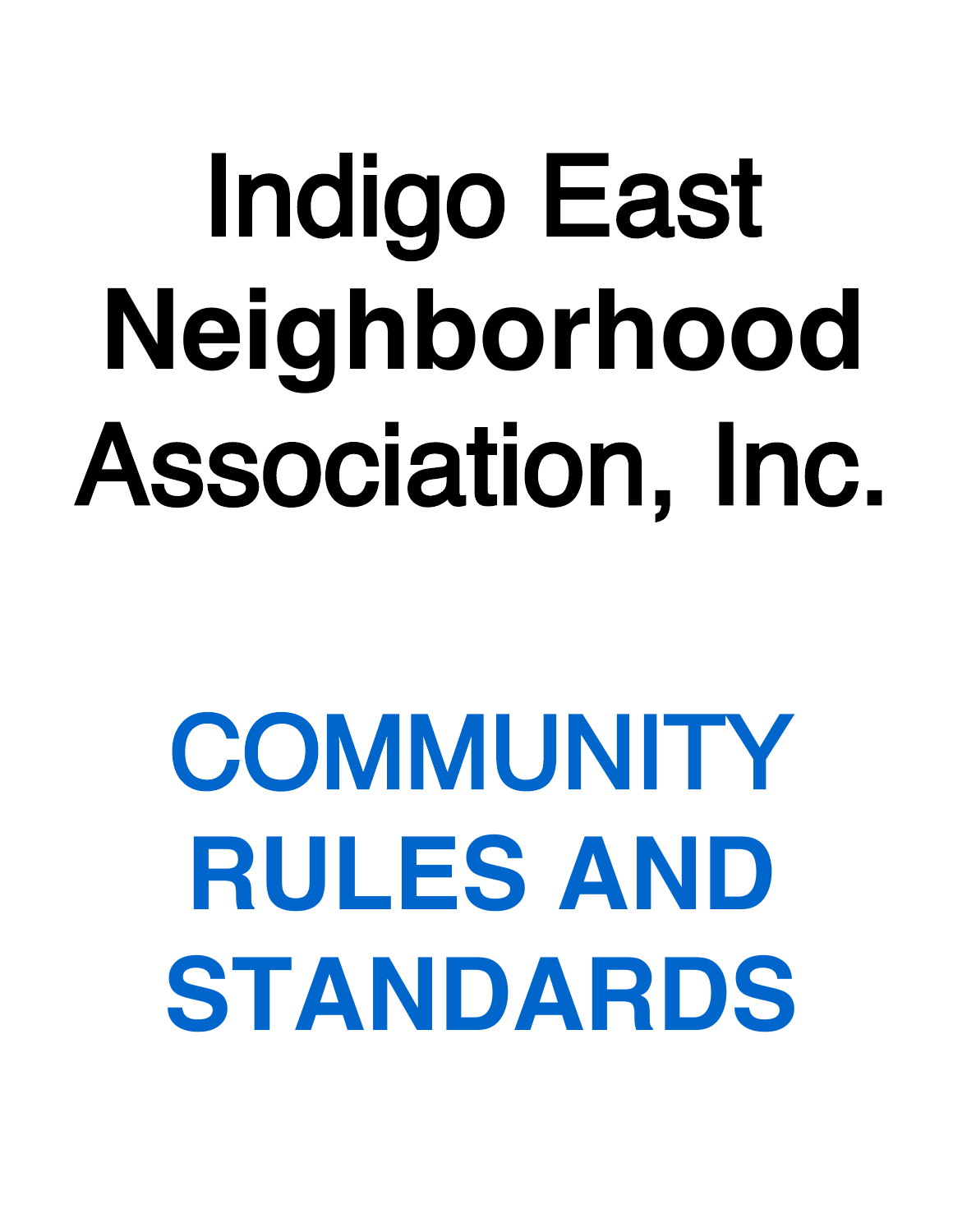AFTER RECORDING, PLEASE RETURN TO: Indigo East Neighborhood Association, Inc. Attn: Patty Soriano 8445 SW 80th Street Ocala, FL 34481

#### **CERTIFICATE REGARDING** THE SIXTH AMENDMENT TO THE THIRD AMENDED AND RESTATED RULES AND REGULATIONS OF INDIGO EAST NEIGHBORHOOD ASSOCIATION, INC.

The undersigned Secretary of Indigo East Neighborhood Association, Inc., a Florida notfor-profit corporation (the "Association"), hereby certifies that attached to this Certificate is a true, correct and complete copy of the Sixth Amendment to the Third Amended and Restated Rules and Regulations of the Association that were duly adopted by the Board of Directors of the Association on December 8, 2021.

IN WITNESS WHEREOF, the undersigned Secretary has executed this Certificate on the  $\frac{4\pi}{100}$  day of  $\frac{6\pi}{100}$  or  $\frac{6\pi}{100}$  . 2022.

**STATE OF FLORIDA** 

**COUNTY OF MARION** 

The foregoing Certificate was acknowledged before me via  $\blacktriangleright$  physical presence OR  $\Box$  online notarizations this 17<sup>th</sup> day of *February* 2022.

By C. Guy Woolbright, as Secretary of Indigo East Neighborhood Association, Inc., a Florida notfor-profit corporation, on behalf of said corporation. He is personally known to me.

Notary Stamp:

Atrini 12000

PATRICIA A. SORIANO Notary Public - State of Florida Commission # GG 350851 My Comm. Expires Oct 11, 2023 Bonded through National Notary Assn.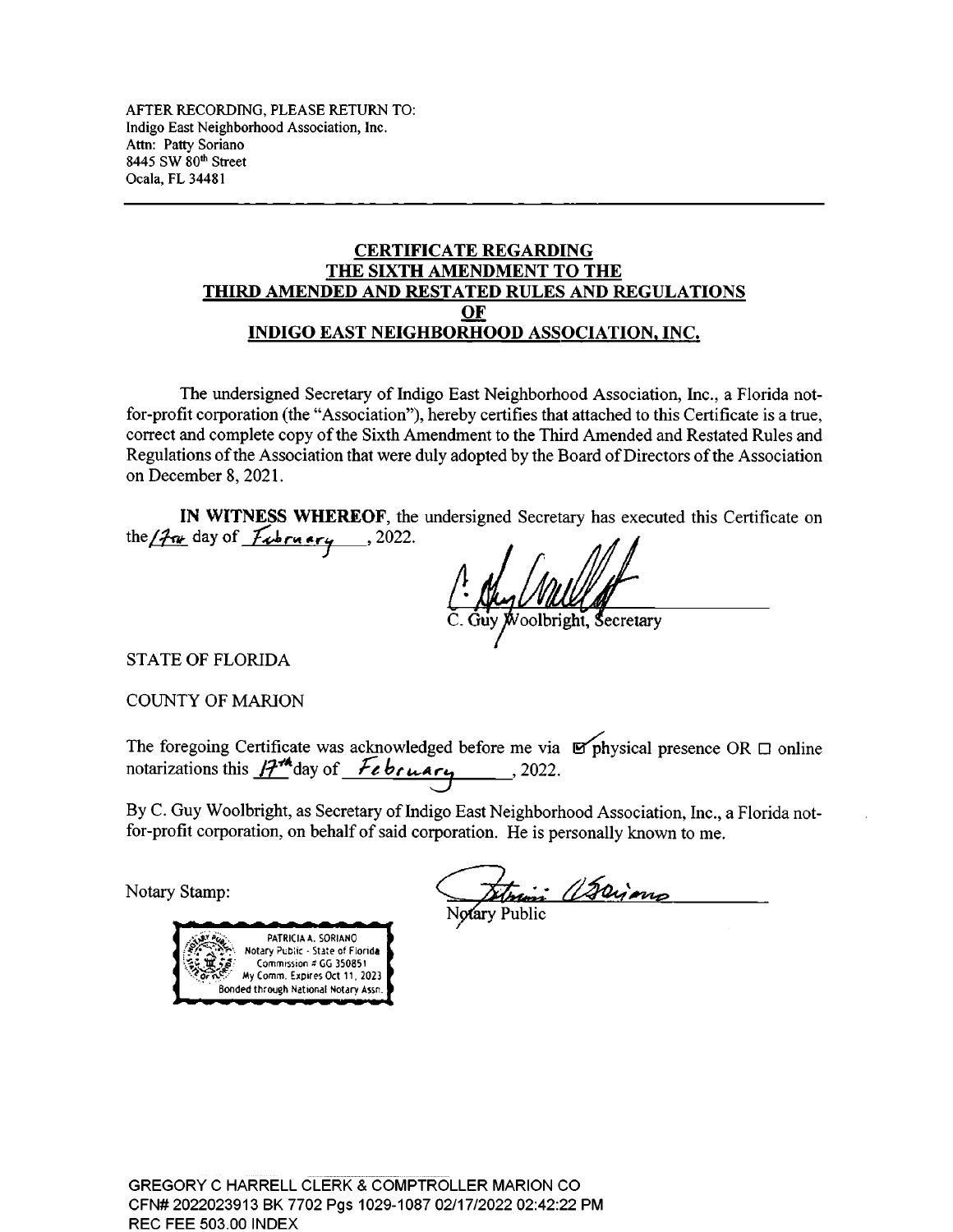#### **SIXTH FIFTH-AMENDMENT TO THE** THIRD AMENDED AND RESTATED RULES AND REGULATIONS OF **INDIGO EAST NEIGHBORHOOD ASSOCIATION, INC.**

#### **TABLE OF CONTENTS**

#### **PAGE**

| 1. |  |  |  |
|----|--|--|--|
| 2. |  |  |  |
| 3. |  |  |  |
| 4. |  |  |  |
| 5. |  |  |  |
| 6. |  |  |  |
| 7. |  |  |  |
| 8. |  |  |  |
|    |  |  |  |
|    |  |  |  |
|    |  |  |  |
|    |  |  |  |
|    |  |  |  |
|    |  |  |  |
|    |  |  |  |
|    |  |  |  |
|    |  |  |  |
|    |  |  |  |
|    |  |  |  |
|    |  |  |  |
|    |  |  |  |
|    |  |  |  |
|    |  |  |  |
|    |  |  |  |
|    |  |  |  |
|    |  |  |  |
|    |  |  |  |
|    |  |  |  |
|    |  |  |  |
|    |  |  |  |
|    |  |  |  |
|    |  |  |  |
|    |  |  |  |
|    |  |  |  |
|    |  |  |  |
|    |  |  |  |
|    |  |  |  |
|    |  |  |  |
|    |  |  |  |
|    |  |  |  |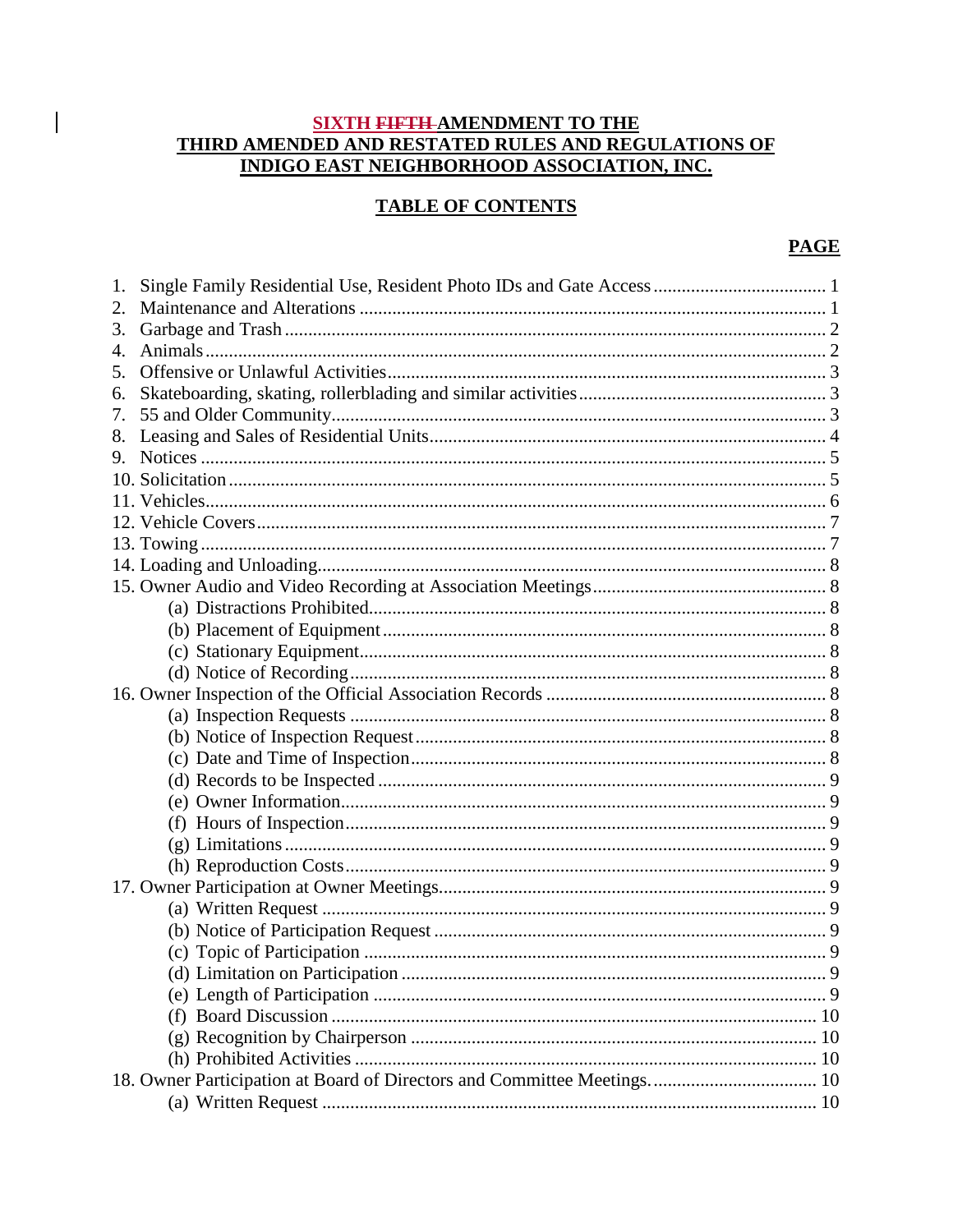Exhibit "A" - Private Golf Cart Rules<br>Exhibit "B" - Indigo East Planning Criteria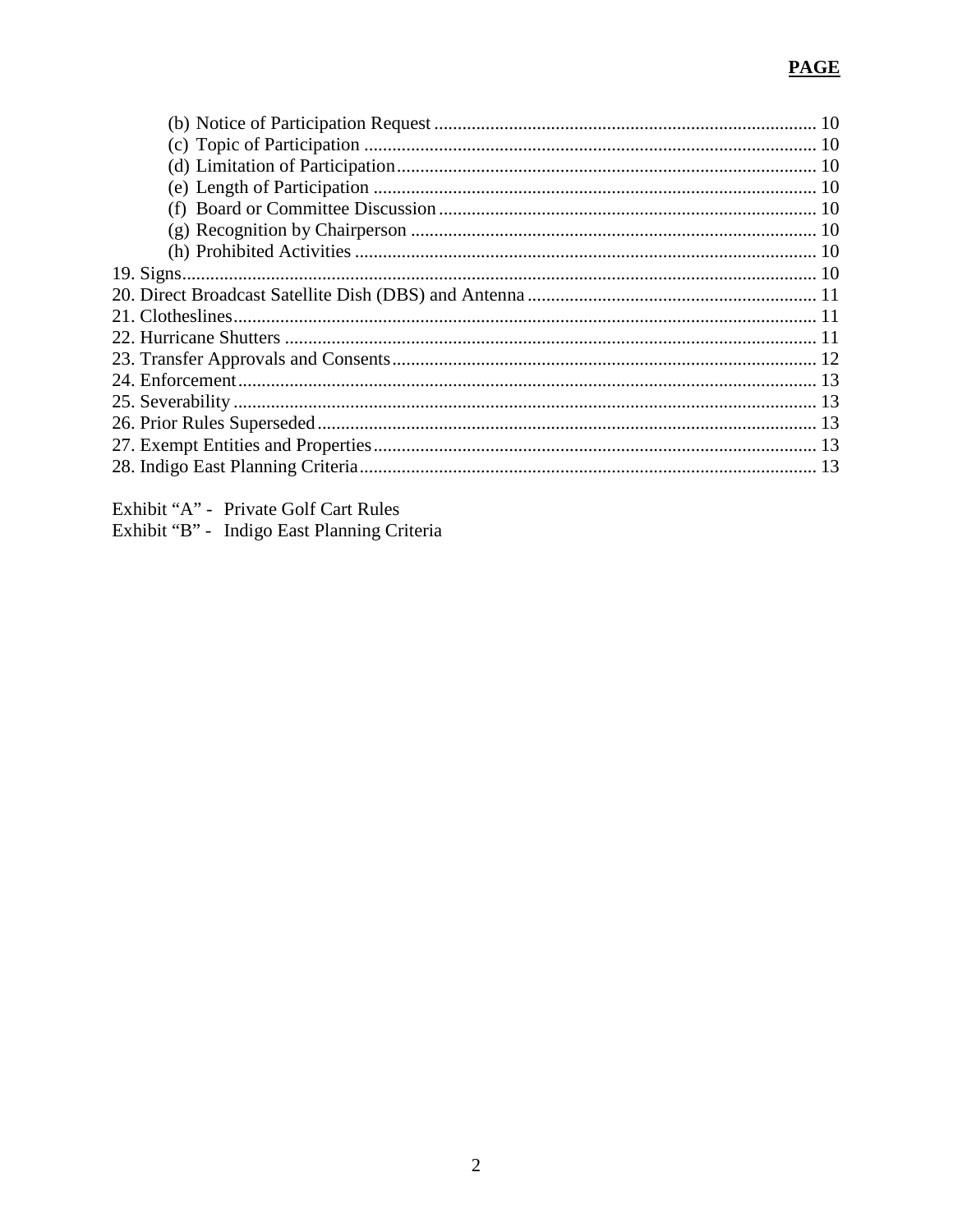#### **SIXTH FIFTH AMENDMENT TO THE THIRD AMENDED AND RESTATED RULES AND REGULATIONS OF INDIGO EAST NEIGHBORHOOD ASSOCIATION, INC.**

These are the Rules and Regulations of Indigo East Neighborhood Association, Inc., a Florida corporation not for profit. These Rules and Regulations will be administered by Indigo East Neighborhood Association, Inc. and/or a management company duly appointed by it (jointly and severally referred to as the "Association").

Except as otherwise specifically defined in these Rules and Regulations, capitalized terms used in these Rules and Regulations shall have the meanings assigned to those terms by the Declaration of Covenants, Conditions and Restrictions for Indigo East recorded May 27, 2004 in Official Records Book 3730, Pages 757 through 848, of the Public Records of Marion County, Florida.

These Rules and Regulations apply to all of Indigo East. Each Owner of each Residential Unit in Indigo East and his or her family members, tenants, invitees, successors and assigns, each resident of each Residential Unit in Indigo East, and each visitor to Indigo East, shall be bound by, and they shall abide by, the provisions of these Rules and Regulations and all other Governing Documents, as the same may be amended from time to time.

1. **Single Family Residential Use, Resident Photo IDs and Gate Access**.Each Residential Unit shall be used for single-family residency only. Single-family shall mean and refer to (a) a group of one or more persons each related to the other by blood, marriage, or legal adoption, provided that such group does not exceed more than two (2) adults per bedroom or a maximum of four (4) related people who maintain a common household in a Dwelling; or (b) a group of not more than two (2) persons not all so related together with up to one (1) person related by blood, marriage, or legal adoption to one of the other two (2), for a maximum of three (3) people who maintain a common household in a Dwelling. The number of individuals approved for occupancy by the Association for each Residential Unit will depend on the individual facts and circumstances of each application including, but not limited to, the age, number, and relationship of the proposed Occupants, and the size and configuration of the Residential Units. Photo ID cards and gate access controls will be issued only to residents who have been approved for occupancy in the community. Up to two (2) photo ID cards per household may be issued to residents who have been approved for occupancy in the community. Up to two (2) gate access controls per household may be issued to residents who have been approved for occupancy in the community and who are Gateway of Service holders. Photo ID cards are updated every five (5) years. Additional annual fees will apply for more than two (2) occupants regardless of usage of facilities.

2. **Maintenance and Alterations**. Each Occupant shall keep and maintain the interior and exterior of his or her Residential Unit in good, presentable, clean and sanitary condition and repair, including but not limited to the fixtures in the Dwelling or Home, the Lot in which the Dwelling or Home is located and the lawn and landscaping on that Lot.

No alteration or modification of the exterior or structural components of any Residential Unit, of the landscaping or lawn irrigation (sprinkler) system on any Lot, nor any exterior painting of doors, driveways, or exterior areas of any Dwelling, Home or Lot, nor the installation, alteration or painting of any fence or wall, may occur or be made without the specific advance written approval of the Association or its designee. In considering any request for approval of a proposed alteration or modification, the Association or its designee will take into account the easement rights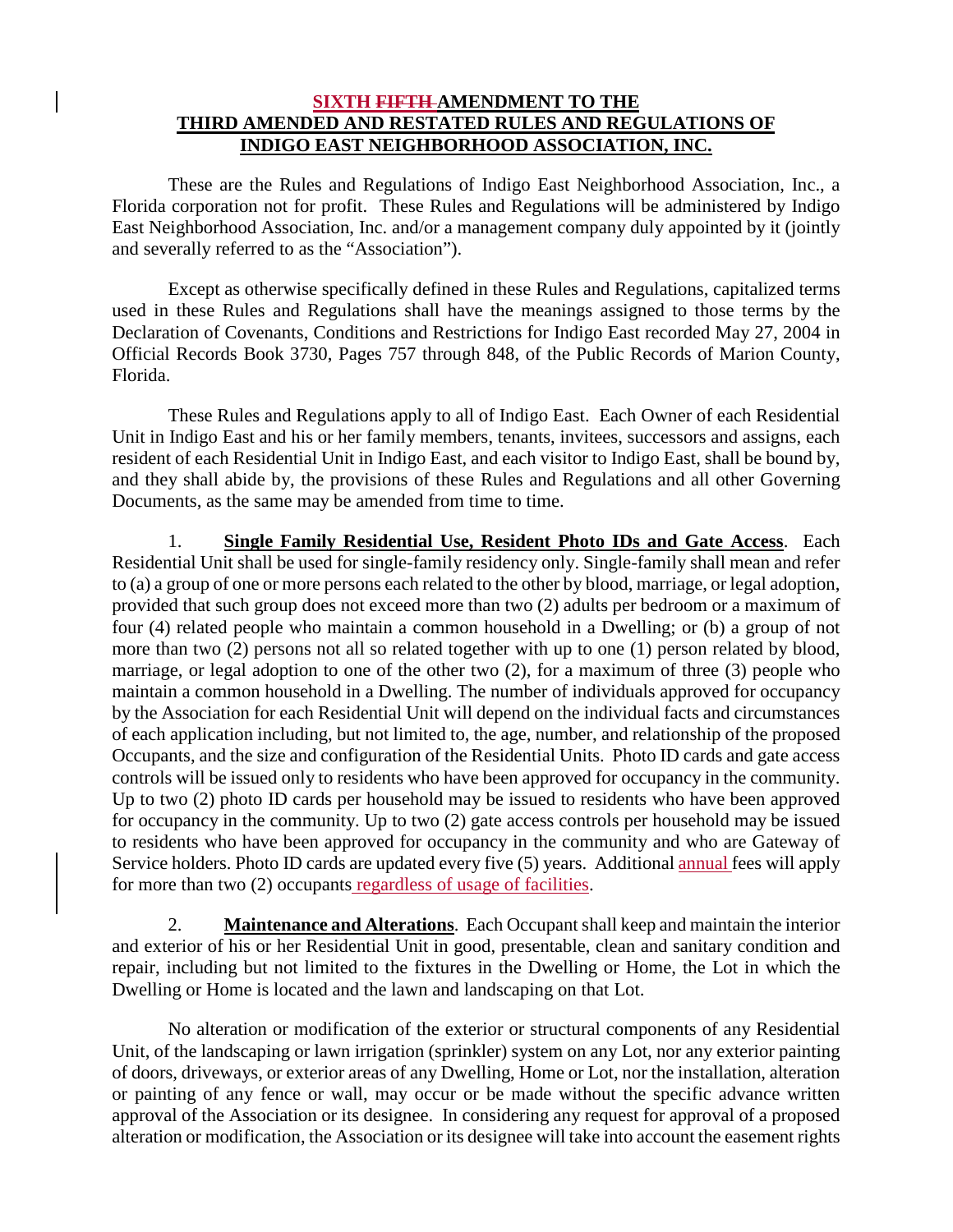of others in the access, ingress, egress, utility, drainage and other easements within the affected Lot or Common Areas of the Community. Under no circumstance shall a homeowner modification negatively impact or alter the grade or drainage flow of any property. It is the Occupant's obligation to make application to the Association at its designated offices for any proposed alteration or modification prior to commencement of the work. If an Owner encloses any exterior area of the Dwelling or Home with a screen or other enclosure, or if the Owner encloses any portion of the Lot or Parcel with a fence or other enclosure, the enclosed area shall be considered thereafter as an interior portion of the Dwelling or Home that shall be the obligation of the Owner to maintain, repair and replace, at the Owner's sole cost and expense. The provisions of this rule are supplemented by the Community Standards attached hereto as Exhibit "B" and incorporated herein by this reference.

3. **Garbage and Trash**. Routine disposal of garbage and trash shall be accomplished only on the designated days for Indigo East. No garbage or trash receptacles may be placed outside the Residential Unit before 7:00 pm the night before the designated pick-up day(s) or left out past 7:004:00 pm on the designated pick-up day(s). There shall be no disposal within Indigo East of any unusual or excessive garbage or trash generated from within any Residential Unit (including but not limited to clothing, household furnishings or construction debris) except in drop storage containers, construction debris containers or dumpsters approved by the Association and provided by the applicable Owner, resident or other party at no cost to the Association. No trash, rubbish, debris, garbage or other waste material or refuse shall be placed, stored or permitted to accumulate on any part of Indigo East except in covered or sealed sanitary containers. All such sanitary containers must be stored within each building, buried underground, or placed within an enclosure or concealed by means of a screening wall of material similar to and compatible with that of the building. These elements shall be integrated with the concept of the building plan, shall be designed so as not to attract attention, and shall be located in the most inconspicuous manner possible.

Appropriate compost containment storage bins, that will not attract rodents, are subject to the review and approval of the ARB. No open composting in piles is allowed.

4. **Animals**. No livestock, birds, poultry, reptiles or other animals of any kind shall be raised, bred or kept in the Community by any Occupant of any Residential Unit except for a reasonable number of dogs, cats, birds or other usual and customary household pets kept or maintained solely as domestic pets and not for any commercial purpose. For the purposes hereof, numbers in excess of two (2) of each such type of usual and customary household pet (other than aquarium-kept tropical fish) per Residential Unit shall be presumed unreasonable, but the Board shall have the authority in its sole and absolute discretion, and upon such terms and conditions as may be deemed appropriate by the Board, to grant permission for a larger number of animals in any Residential Unit. Animals brought into Indigo East must be well behaved. Any animal deemed too noisy, aggressive, offensive, threatening, disruptive or otherwise an actual or potential nuisance, as determined by the Association in its sole and absolute discretion, may be excluded from Indigo East by the Association. In addition, upon the written request of any Owner, the Board may conclusively determine, in its sole and absolute discretion, whether or not, for purposes of this section, a particular animal is a usual and customary household pet and/or whether or not a particular animal is too noisy, aggressive, offensive, threatening, disruptive or otherwise an actual or potential nuisance. The Board shall have the right to require the owner of any animal deemed by the Association to be too noisy, aggressive, offensive, threatening, disruptive or otherwise an actual or potential nuisance to remove such animal from Indigo East. While outside Residential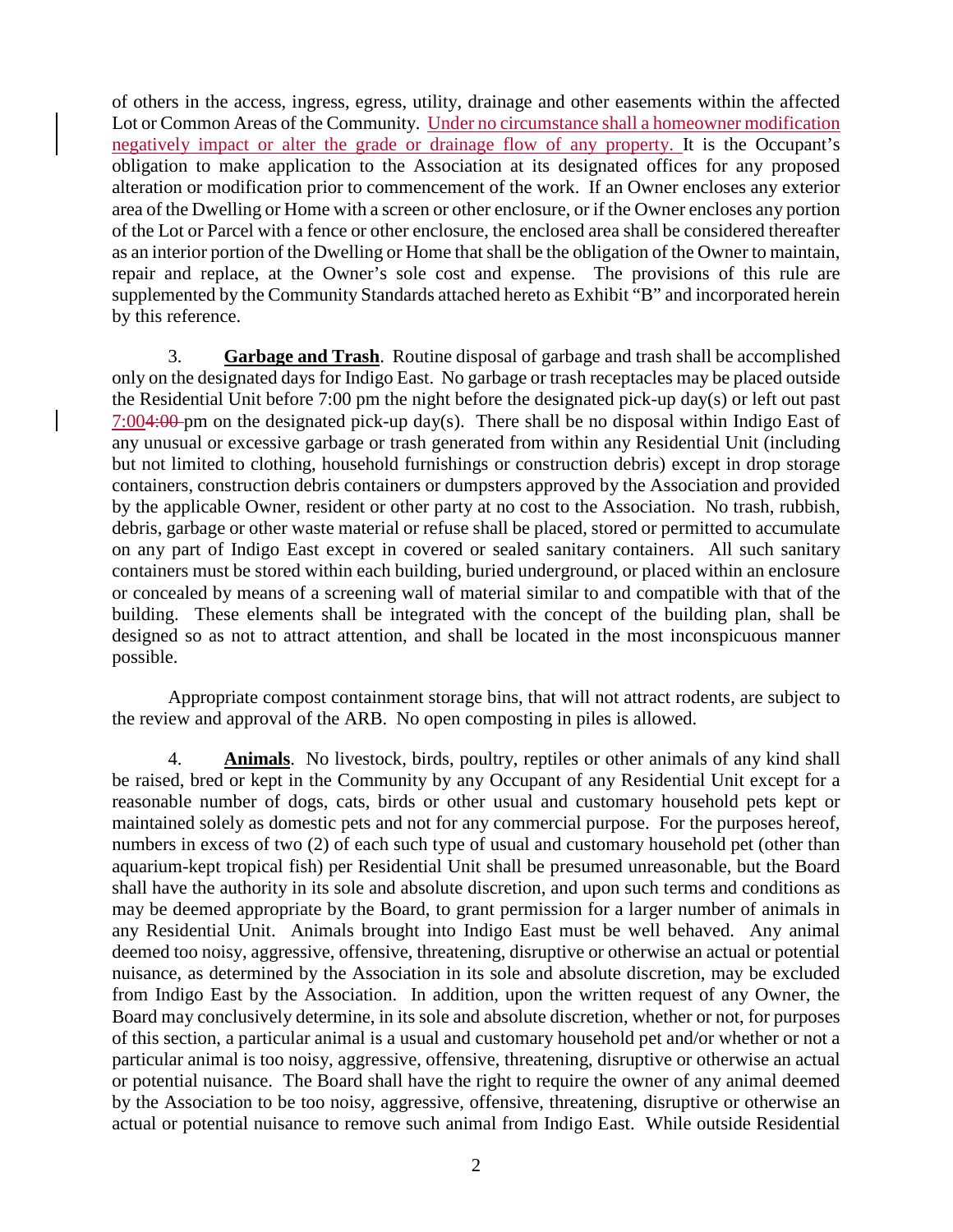Units, all animals must be kept on a leash or other restraint-, including back yards unless fenced, and must be accompanied at all times by the owner or custodian. Animal feces must be picked up immediately and disposed of properly by the owner or custodian of the animal. No storage or disposal of animal feces in your yard, the common property or undeveloped property is allowed. Each Owner shall be liable to the Association for the cost of repair of any damage to the Neighborhood Common Property or Neighborhood Limited Common Property caused by any animal belonging to such Owner or to any occupant of such Owner's Residential Unit. All animal food shall be kept in proper storage containers, and stored in an interior location, so as not to attract wildlife. Any feeding, excluding approved bird feeders, intentional or otherwise, of any wildlife, including but not limited to coyotes, feral cats and migratory water fowl, is strictly prohibited. This includes feeder stations, broadcasting feed, or otherwise making readily available food (including salt licks) that would be attractive to these forms of wildlife.

5. **Offensive or Unlawful Activities**. No occupant nor their guests, shall do or permit to be done anything that interferes with the rights, comfort or convenience of other owners, residents, guests, or visitors. No improper, unsanitary, unsightly, offensive or unlawful use, condition or activity shall be permitted, conducted or maintained in the Community by any occupant or occupant's guests or visitors to Indigo East, and all applicable governmental laws and regulations shall be observed. No nuisances shall be allowed, nor use or practice, which is the source of an annoyance to occupants, or which interferes with the peaceful possession of any other occupant within the Community. No Owner, resident or visitor may use or play, or permit to be used or played anywhere in Indigo East any mechanical, electrical or other device (including but not limited to any musical instrument, stereo, amplifier, radio or television) between the hours of 11:30 p.m. and the following 7:00 a.m. in a manner that disturbs any other Owner, resident or visitor in Indigo East. The use, enjoyment and occupancy of Indigo East shall be carried out in such manner as not to cause or produce any of the following effects discernible outside buildings located thereon or affect the adjoining property or any portion or portions thereof: noise or sound that exceeds the levels permitted under the Marion County Noise Ordinance, as amended from time to time; offensive or abusive language, behavior or acts; smoke, noxious, toxic or corrosive fumes or gases; obnoxious odors; dust, dirt or fly ash; unusual fire or explosive hazards; or vibration. For the purposes of interpreting and implementing this section, the Board shall have exclusive and absolute authority to determine whether or not any existing or proposed activity or condition violates this section.

6. **Skateboarding, skating, rollerblading and similar activities**. Skateboarding, skating, rollerblading and similar activities are permitted only on the Residential Units and streets in Indigo East and shall not be permitted in any other Neighborhood Common Property or Neighborhood Limited Common Property in Indigo East.

7. **55 and Older Community**. Indigo East has been designated as housing for persons who are fifty-five (55) years of age or older. At least eighty percent (80%) of the Residential Units in Indigo East must be occupied by at least one person who is fifty-five (55) years of age or older. In order to ensure that Indigo East qualifies as housing for persons fifty five (55) years of age or older under the Federal Fair Housing Act (42 U.S.C. 3601, et seq.), satisfies the occupancy and age verification requirements of Rule 100.307 of the U.S. Department of Housing and Urban Development (24 C.F.R. 100.307), and complies with the requirements of the Florida Fair Housing Act (Chapter 760, Florida Statutes) and the rules and regulations of the Florida Commission on Human Relations, a survey of the residents of Indigo East will be conducted and updated by the Association as and to the extent required by applicable law. Each Owner and resident shall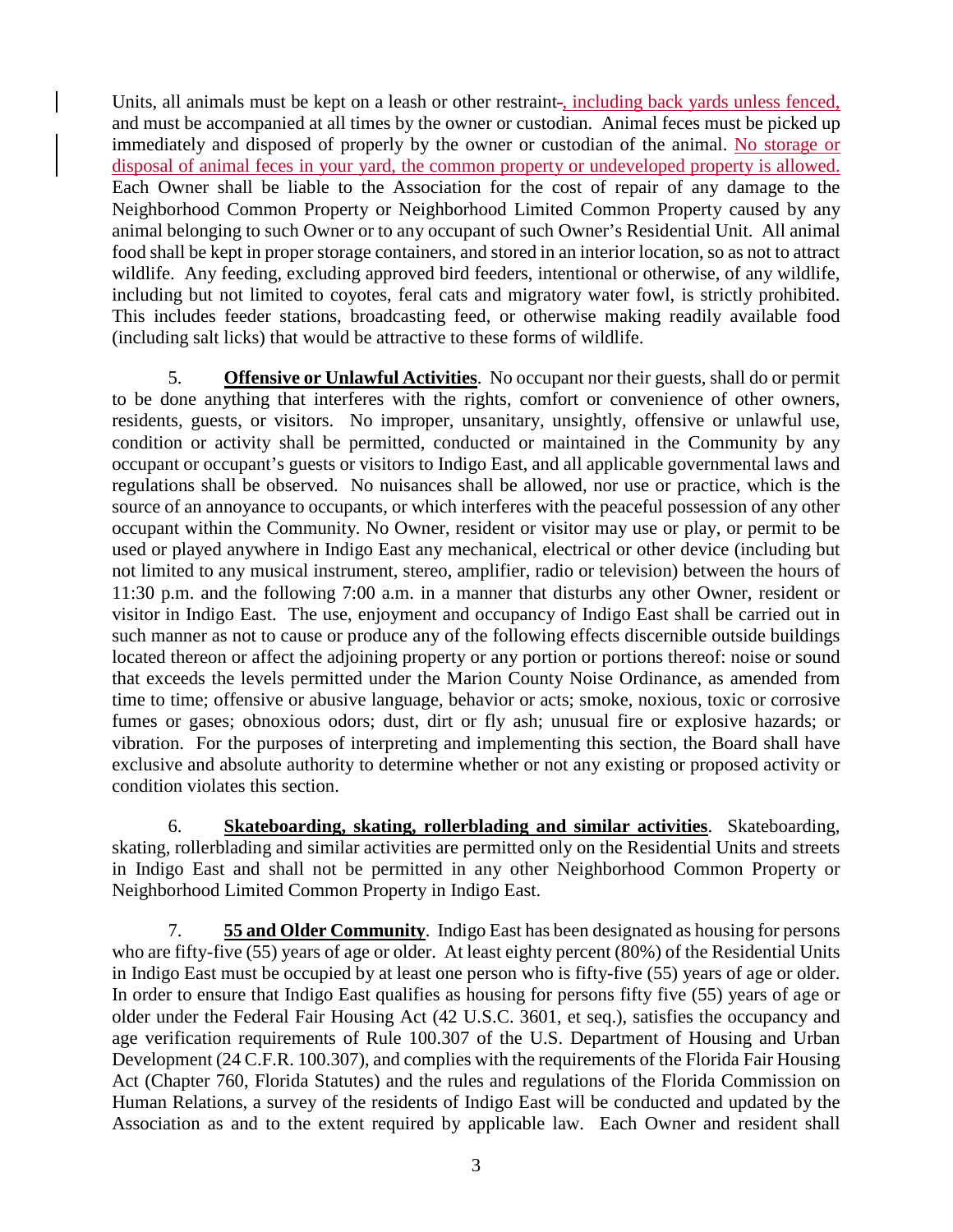cooperate with the Association in its efforts to comply with the requirements of the abovementioned acts and rules and regulations, and with all other applicable laws. Such cooperation shall include (but shall not be limited to) providing to the Association, within 10 days after written request, such information (such as but not limited to identification of whether at least one occupant of the Residential Unit is fifty-five (55) years of age or older and the current age or date of birth of such person) and signed surveys, sworn affidavits, certifications and other reliable, legally sufficient documentation as may be required from time to time by the Association.

Declarant and the Association shall have the authority to make any additional capital improvements upon the Neighborhood Common Property and Neighborhood Limited Common Property necessary to provide facilities or services specifically designed to meet the requirements of the Fair Housing Act, as amended, and other applicable laws.

No child under the age of seventeen (17) years shall be allowed to reside in any Residential Unit in the Community. A child under the age of seventeen (17) may visit a Residential Unit overnight for up to thirty (30) days in any twelve (12) month period. An Owner or approved occupant who owns or occupies his or her own Residential Unit may permit one (1) minor only to reside in the Residential Unit with him or her, but only if the minor is at least seventeen (17) years of age and a member of that Owner's or occupant's family. The Association may request documentation from an Owner or occupant of a Residential Unit, including school records, to determine the age, residency, or other relevant information concerning a minor occupying or visiting a Residential Unit.

Notwithstanding the foregoing, in the event any modification to the Federal Act and the Florida Act which would make less restrictive the requirements for eligibility for the exemption for "housing for older persons" provided by both the Federal and Florida Acts, then, in such event, those less restrictive standards may, in the sole discretion of the Board, be adopted by the Board alone and shall supersede and replace the eighty percent (80%) occupancy standard described herein.

8. **Leasing and Sales of Residential Units**. Pursuant to the Governing Documents, no Residential Unit may be occupied, leased or sold without the prior written approval of the occupant, lessee or new owner by the Association. Approval of lease renewals is required at the end of the approved lease term and approval of all non-owners is required every three years, regardless of the lease term. Without limiting the generality of the foregoing, the Association shall have the right, in its sole and absolute discretion, to deny approval of any proposed occupancy, lease or sale if, following the taking of the proposed occupancy, making of the proposed lease or closing of the proposed sale, the Residential Unit will not be occupied by at least one (1) person who is fifty-five (55) years of age or older. However, no person shall be denied the right to purchase, lease or occupy a unit because of race, religion, sex, national origin, marital status, sexual orientation, gender identity, or handicap.

As a condition precedent to consideration for approval, each prospective occupant, lessee and purchaser must inform the Association in writing whether the Residential Unit will be occupied by at least one (1) person who is fifty-five (55) years of age or older and each proposed occupant, lessee and new owner shall appear for an interview with a designated representative of the Association. and submit to a background check to be arranged by the Association. New background checks for non-owners are required every three years.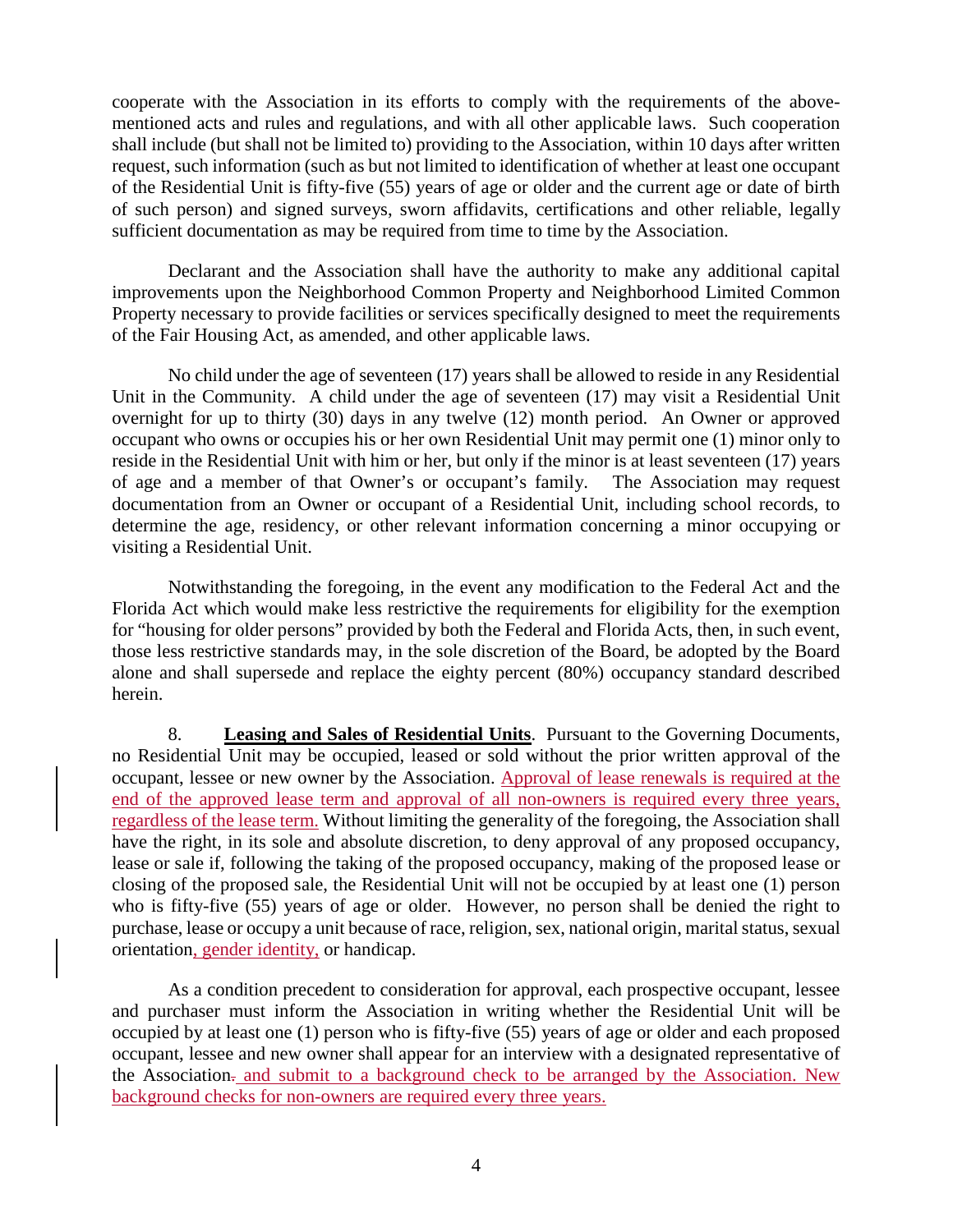In no event may any Residential Unit be leased in a furnished condition for an initial term of less than six (6) months plus one (1) week, and no Residential Unit may be leased in an unfurnished condition for an initial term of less than one (1) year. Residential Units may be leased, licensed or occupied only in their entirety, except as described in the following paragraph, and no fraction or portion of a Residential Unit may be rented. Individual rooms of a Residential Unit may not be leased on any basis. Notwithstanding the foregoing, the father, mother, sibling or child of the occupant, lessee or purchaser may also reside in the Residential Unit provided that all other occupancy restrictions and requirements are met.

Occupancy of any Residential Unit owned by any corporation, limited liability company, partnership, limited partnership, limited liability partnership, limited liability limited partnership, trust or other form of artificial entity shall be limited to any person who: (a) is fifty-five (55) years of age or older; (b) currently holds a title and senior management position with that artificial entity or currently owns (directly or indirectly) at least a ten percent (10%) beneficial interest in that artificial entity; (c) is an authorized signatory on the principal bank account of that artificial entity; AND (d) has had his or her name, title and senior management position or ten percent (10%) or more beneficial interest registered by the artificial entity with the Association, in writing, not less than forty-five (45) days prior to first occupancy of the Residential Unit by such person. Not more than four (4) persons meeting the foregoing criteria may be registered with the Association for occupancy of a Residential Unit at any one point in time. In addition, no single artificial entity, and no two or more artificial entities under direct or indirect common ownership or control, may own or control, whether directly or indirectly, more than three (3) Residential Units in Indigo East at the same time.

The Association may initiate and pursue (but shall not be obligated to initiate or pursue) any legal or equitable action or other lawful means to remove from any Residential Unit any person whose occupancy has not been approved in writing by the Association.

9. **Notices**. All official notices to the Owners from the Association must be approved by the president or vice president of the Association. No Member of the Association (other than the president or vice president of the Association) shall make or permit to be made, any written, typed, printed or electronically-transmitted notice of any kind, or post the same on any bulletin board, or mail or otherwise circulate, publish or broadcast the same to any other Association Member, which purports to be an official act or notice of the Association. Communications of a social nature or purpose sent to other Owners by any Owner, in his or her personal capacity, will not be deemed to be official notices from the Association, but they must bear the identity of the Owner making or uttering such communications and such Owner shall be fully responsible for the contents of such communication. Except as otherwise required or permitted by the Governing Documents or applicable law, all notices to the Owners shall be mailed to each Owner at the address on file for such purpose with the Association. All notices to the Association shall be sent to 8445 SW 80<sup>th</sup> Street, Ocala, Florida 34481 or such other address or addresses as may be designated from time to time by written notice from the Association to the Owners.

10. **Solicitation**. In order to promote a harmonious community and to minimize disturbing residents' quiet enjoyment of their homes, solicitation by vendors, service companies, or any Owners, residents, or visitors is prohibited without the prior, written consent of the Association. This includes solicitation on behalf of political campaigns, political candidates, voter awareness groups, petitions for governmental action, civic organizations, service clubs, school groups, charitable organizations, religious organizations, etc. Notwithstanding the foregoing,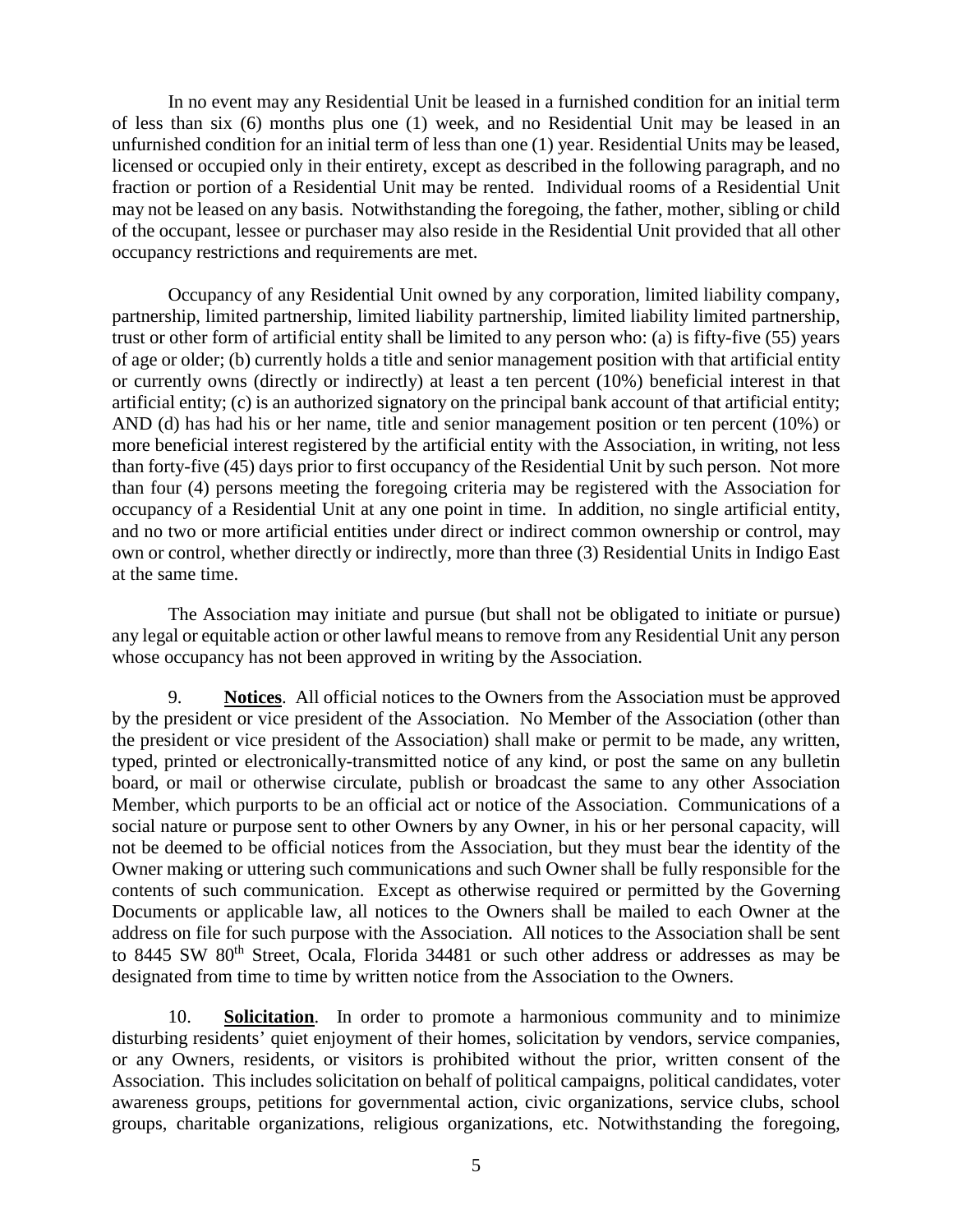nothing herein prohibits representatives of the Association from contacting Owners and residents in their homes. Also, no vehicle or other item may be placed or advertised for sale on the exterior of any Residential Unit or on any Neighborhood Common Property, Neighborhood Limited Common Property or CDD-owned property, including but not limited to any street in Indigo East, without the prior written consent of the Association and, in the case of the CDD-owned property, the applicable CDD. No estate sales, garage sales, yard sales, tag sales or similar activities may be held or conducted in Indigo East without the approval of the Association.

11. **Vehicles**. No unregistered motor vehicles, no motor vehicles with expired registration and no abandoned motor vehicles (whether or not currently registered) are permitted at any time in the Community. Any motor vehicle that remains unmoved for a period of fifteen (15) days or more may be treated by the Association as having been abandoned unless the owner thereof first notifies the Association in writing of the owner's intent to leave the vehicle unmoved for a longer period of time and the Association consents in writing to such longer period of time. At no time shall the Association grant permission for motor vehicles to remain unmoved for any period of time if such situation shall create a public safety concern. If a motor vehicle is determined to be unregistered, has an expired registration, is in the common area or at community amenities,  $\frac{1}{x}$  abandoned, <u>or a safety concern</u>, the Association may shall post notice on such motor vehicle and tow after within 24 hours, at the owner's expense, if not removed per Rule 13. Towing...

No commercial vehicles or containers of any kind (including but not limited to commercial trucks, vans, pickup trucks, or any vehicle retrofitted with commercial bins and/or racks, roof top carriers, flashing strobe lights, or lettering, advertising, trailers, drop storage containers, construction debris containers and dumpsters) and no recreational vehicles of any kind (including but not limited to RVs, campers, trailers and boats) may be parked overnight in Indigo East without the prior consent of the Association. The preceding sentence does not apply to any vehicles or containers brought into Indigo East incidental to any maintenance or repair activities undertaken by the Association. The Association may designate (but shall not be obligated to designate), in writing, approved areas for placement of such vehicles or containers in Indigo East. Also, by first obtaining a written permit from the Association, an Owner or resident of Indigo East may be allowed to park an RV/motor home in that Owner's or resident's driveway for a period not exceeding twenty-four (24) hours for the purpose of preparing (loading-unloading, cleanup, etc.) the RV or motorhome being outfitted prior to departure on a trip or upon returning from a trip.

Each Owner or resident who regularly drives or maintains a motor vehicle within the community must display a "vehicle identification" in the form prescribed by the Association. Such vehicle identification shall remain the property of the Association.

Each Owner shall provide for parking of vehicles off streets within Indigo East. Except as otherwise specifically designated by the Board or permitted by the Governing Documents, no parking on grassed areas shall be permitted in Indigo East. There shall be no outside storage or parking upon any portion of Indigo East of any mobile home, trailer (either with or without wheels), motor home, tractor, truck (other than personal-use pick-up trucks and sport-utility vehicles), commercial vehicles of any type (including, without limitation, cars or trucks with advertising signs or lettering), camper, motorized camper or trailer, boat or other water craft, boat trailer, motorcycle, motorized go-cart, or any other related forms of transportation devices, except if in an enclosed garage, adequately screened from view or otherwise permitted in writing by the Association. No Owners or other occupants of any portion of Indigo East shall repair or restore any vehicle of any kind upon or within Indigo East except: (a) within enclosed garages or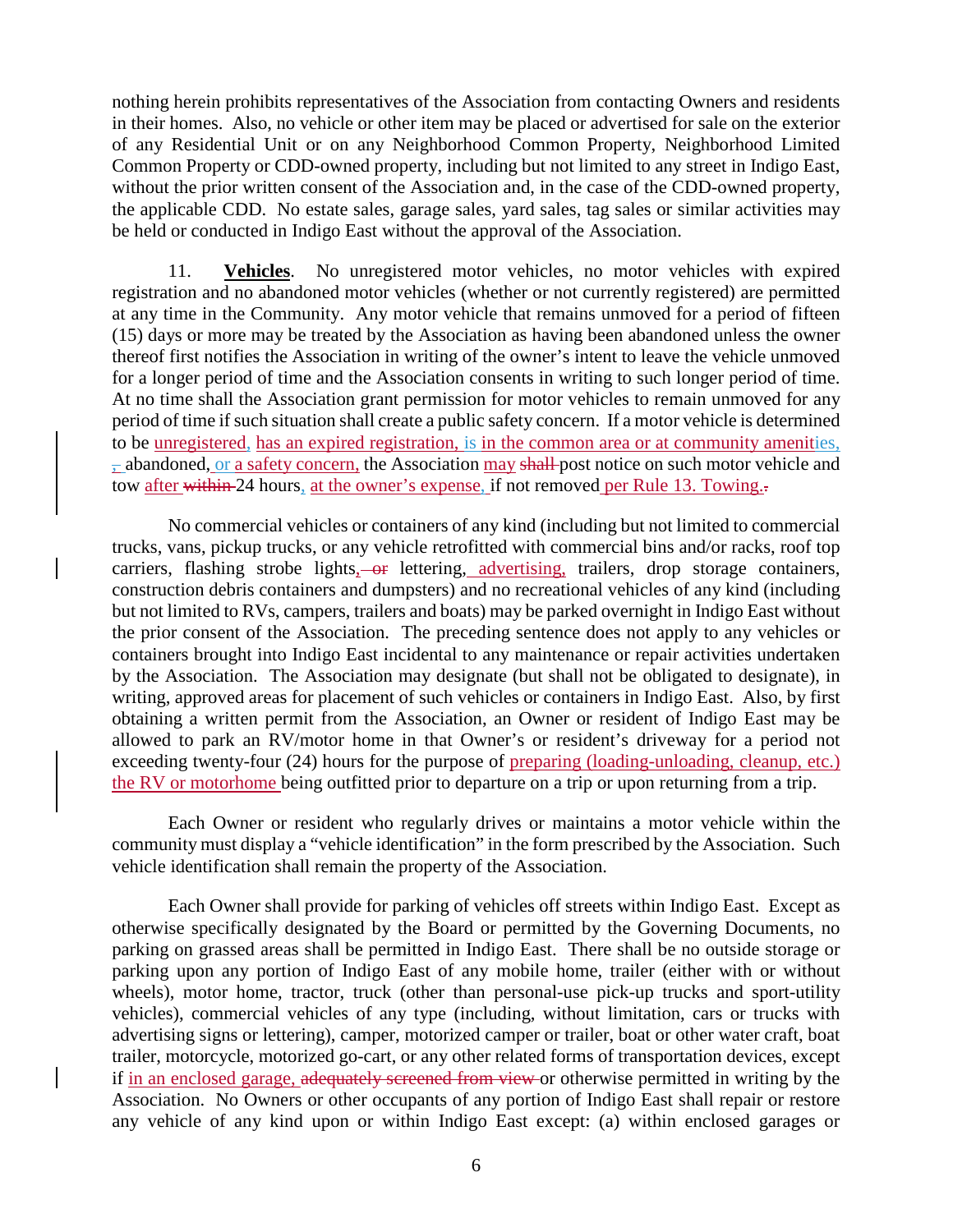workshops, or (b) for emergency repairs, and then only to the extent necessary to enable the movement thereof to a proper repair facility.

Despite any reference on the plat of Indigo East Phase 1 to potential use of the "B" Tracts and the "L" Tracts for travel by low-speed vehicles, golf cars, golf carts and motorized disability access vehicles, all use of said vehicles within the "B" Tracts and the "L" Tracts shall be limited to the paths and passageways, if any, that are designated for that purpose from time to time by the Association.

No vehicle may be parked, in whole or in part, on any unpaved surface in Indigo East. No vehicles may be parked on the street overnight without the prior consent of the Association.

All private golf carts brought into Indigo East shall at all times comply with the Private Golf Cart Rules attached hereto as **Exhibit "A"** and incorporated herein by this reference.

12. **Vehicle Covers.** Motor vehicle covers designed to fit match-the make/model of the vehicle are allowed so long as such motor vehicle is currently registered. No tarps or other unfitted materials are allowed at any time.

13. **Towing**. The Association shall have the authority, but not the obligation, to have any vehicle that violates this rule removed from the Community, without compensation or notice to anyone except as may be required by applicable law, and to levy fines for non-compliance in accordance with the Declaration. Vehicles with no vehicle identification will be towed within 24 hours after notice if concern for public safety, blocking, or parked at any amenities, common areas, storage facilities or RV locations. In addition, any motor vehicle will be noticed for 15 days before considering abandoned unless creating public safety concern, then after twenty-four (24) hours' notice.

The Association may tow any vehicle that is unregistered, has an expired registration or is abandoned, after proper notice. (For the purpose of this section, a vehicle may be treated as abandoned if it has been unmoved from a residential parking space or driveway for 15 days or more or if it is parked in any common area, any community amenities, or on any street for 24 hours or more without the prior consent of the Association).

If such vehicle (unregistered, expired registration or abandoned) is parked in any common area, on any street within the community or at any community amenities, the Association reserves the right to post a twenty-four (24) hour notice on the vehicle, after which time the vehicle may be towed at the owner's expense. It will be the owner's responsibility to provide proof of registration.

If such a vehicle is parked in a residential driveway or parking space for fifteen (15) days or more, excluding enclosed garages, and without written authorization from the Association, it will be posted for a fifteen (15) day notice, citing the violation(s). If the violation(s) is not cured within 15 days, the vehicle may be towed at the owner's expense.

In the sole opinion of the Association, vehicles parked in such a location or manner that they present a serious threat to safety or property damage may be towed immediately at the owner's expense.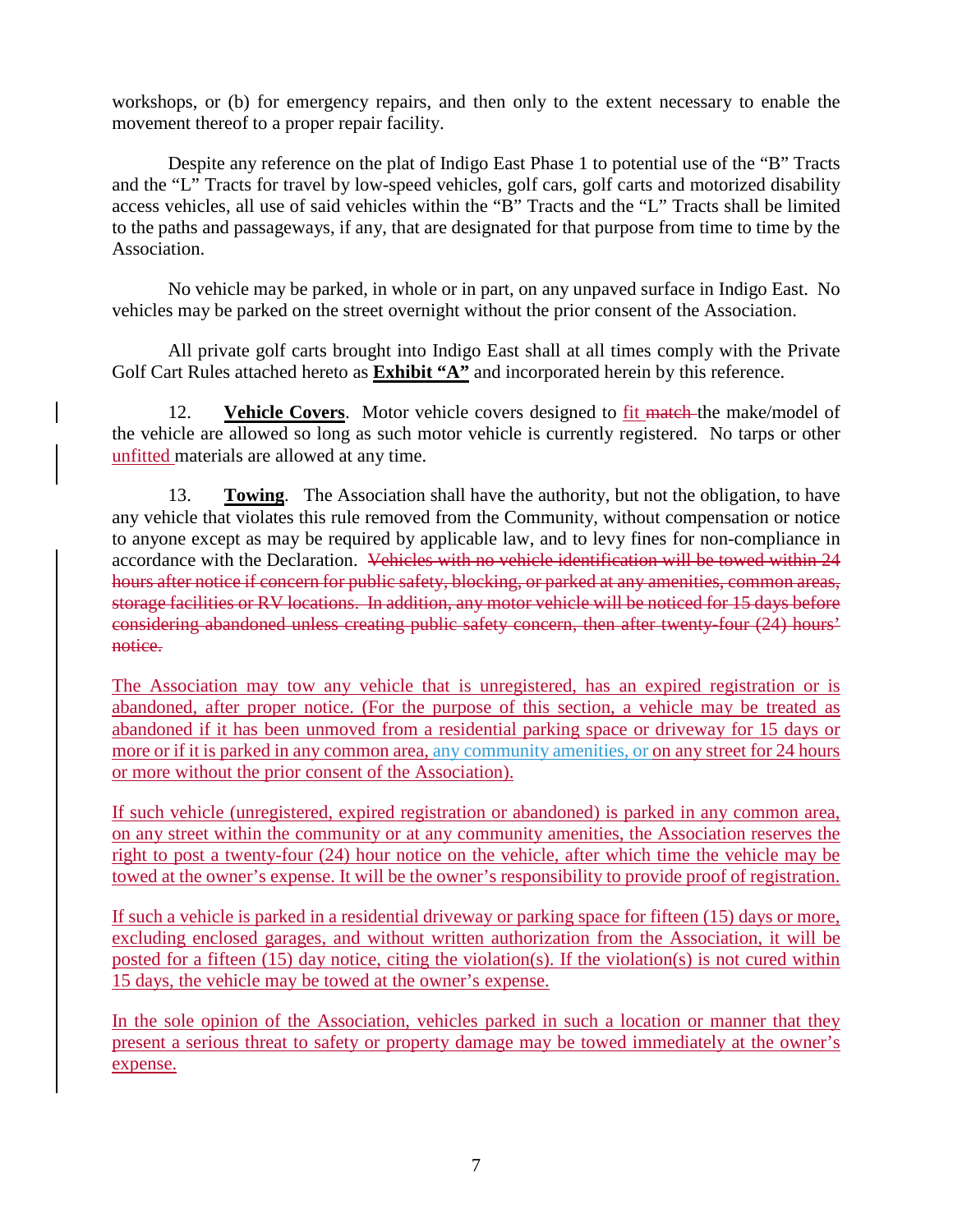14. **Loading and Unloading**. No loading or unloading of trucks, trailers, drop storage containers, construction debris containers, dumpsters, vans or similar vehicles or containers shall be permitted in Indigo East during non-daylight hours or on Sundays or legal holidays without the prior written consent of the Association. Drop storage containers, PODS, or other similar type units (such as dumpsters for remodel) may only be placed in the driveway, and for up to 72 hours. All other time frames and locations must be approved with prior written consent from the Association. Anyone requesting such consent shall be required to apply to the Association, in writing, not less than forty-eight (48) hours prior to the date on which the loading or unloading is to occur. The application for consent must contain a statement showing reasonable cause for the consent to be granted and must also contain the names, residence addresses and driver's license numbers of all persons who will enter Indigo East for the purpose of loading or unloading any vehicle or container. Any person loading or unloading any vehicle or container in violation of this rule shall be considered to be trespassing in Indigo East.

15. **Owner Audio and Video Recording at Association Meetings.** Any Owner may make audio and/or video recordings of meetings of the Board of Directors, committee meetings, or Owner meetings, subject to the following restrictions:

(a) **Distractions Prohibited**. The only audio and video equipment and devices which Owners are authorized to utilize at any such meeting is equipment which does not produce distracting sound or light emissions.

(b) **Placement of Equipment**. Audio and video equipment shall be assembled and placed in position not less than sixty (60) minutes in advance of the commencement of the meeting.

(c) **Stationary Equipment**. Anyone videotaping or recording a meeting shall not be permitted to move about the meeting room in order to facilitate the recording.

(d) **Notice of Recording**. Advance written notice shall be given to the Board of Directors no less than twenty-four (24) hours prior to the Board meeting by any Owner desiring to utilize any audio or video equipment at the meeting.

#### 16. **Owner Inspection of the Official Association Records**, Records Requests.

(a) **Inspection Requests**. All requests for inspection of the official records of the Association shall be in writing.

(b) **Notice of Inspection Request**. All requests for inspection of the records or requests for copies of records shall be delivered to the Association at the address specified by the Governing Documents either by personal delivery or by certified mail.

(c) **Date and Time of Inspection**. The inspection shall occur at a date and time acceptable to the Association, but, unless a later date is requested or agreed to by the Owner, not later than the tenth  $(10<sup>th</sup>)$  business day after the receipt by the Board or its designee of the written request for inspection. The Owner may suggest alternative dates and times for the requested inspection for consideration by the Association.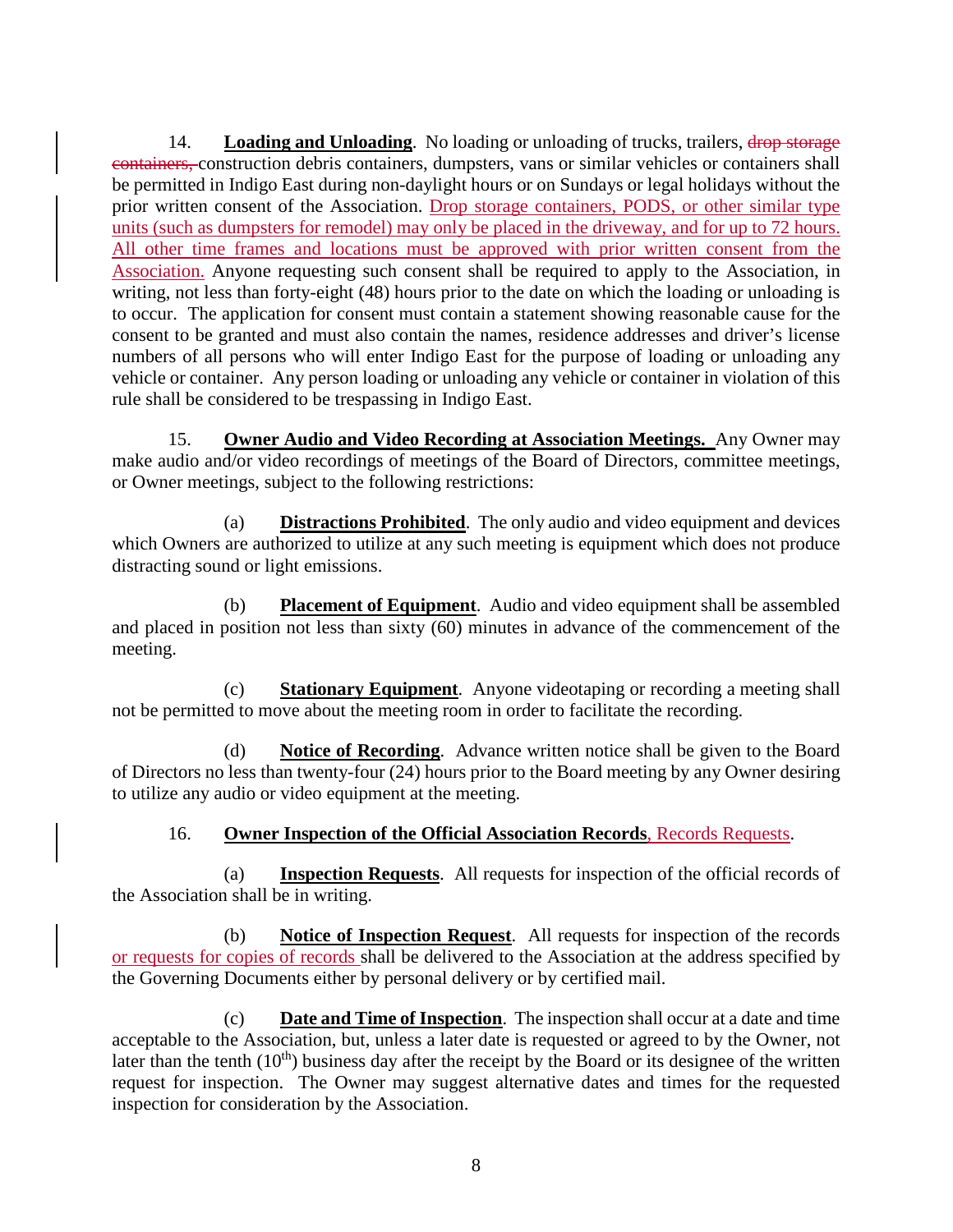(d) **Records to be Inspected**. Each written request shall specifically outline the records which the Owner or the Owner's authorized representative requests to inspect or obtain copies.

(e) **Owner Information**. Each written request shall contain the name of the Owner who is making the request for inspection or copy, the address of that Owner's Residential Unit, and a telephone number where the person who is making the request may be reached during normal business hours. If a written request is made by an authorized representative (i.e., attorney, C.P.A., etc.), the request shall contain all of the above, plus the identity of the authorized representative. This will enable a representative of the Board of Directors to confirm the appointment for inspection of the records.

(f) **Hours of Inspection**. Appointments for inspection of the records of the Association must be made between the hours of 10:00 a.m. and 4:00 p.m., Monday through Friday, except when these days fall on a legal holiday.

(g) **Limitations**. Inspection of the official records or for copies of Official Records of the Association shall be limited to no more than one (1) request or the equivalent of one 8-hour business day per calendar month for each Residential Unit, as represented by the Owner or the Owner's authorized representative. Additionally, each period of inspection shall be no longer than two (2) hours in length.

(h) **Reproduction Costs**. An Owner may make or obtain copies of the records that are the subject of that Owner's inspection for a charge which is based on the Association's actual costs for reproducing and furnishing the requested records, including but not limited to associated handling expense.

#### 17. **Owner Participation at Owner Meetings.**

(a) **Written Request**. All requests to speak at a meeting of the Owners shall be in writing and shall specify the agenda item or items to be addressed.

(b) **Notice of Participation Request**. All requests to speak at a meeting of the Owners must be received by the Association at the address specified by the Governing Documents not less than the greater of seventy-two (72) hours or three (3) business days prior to the applicable Owner meeting.

(c) **Topic of Participation**. Owners shall only be permitted to speak on specific agenda items, as reflected in the posted notice of the meeting of the Owners, and shall be limited to comments, opinions or questions. The Board of Directors will not participate in a debate with any Owner or Owner's representative.

(d) **Limitation on Participation**. An Owner who desires to speak on an agenda item may only address the particular agenda item one time during each meeting.

(e) **Length of Participation**. An Owner who desires to speak on an agenda item or items may speak for a cumulative maximum time of three (3) minutes during each meeting.

(f) **Board Discussion**. After all Owners who filed their written requests with the Association on or before the greater of seventy two (72) hours or three (3) business days prior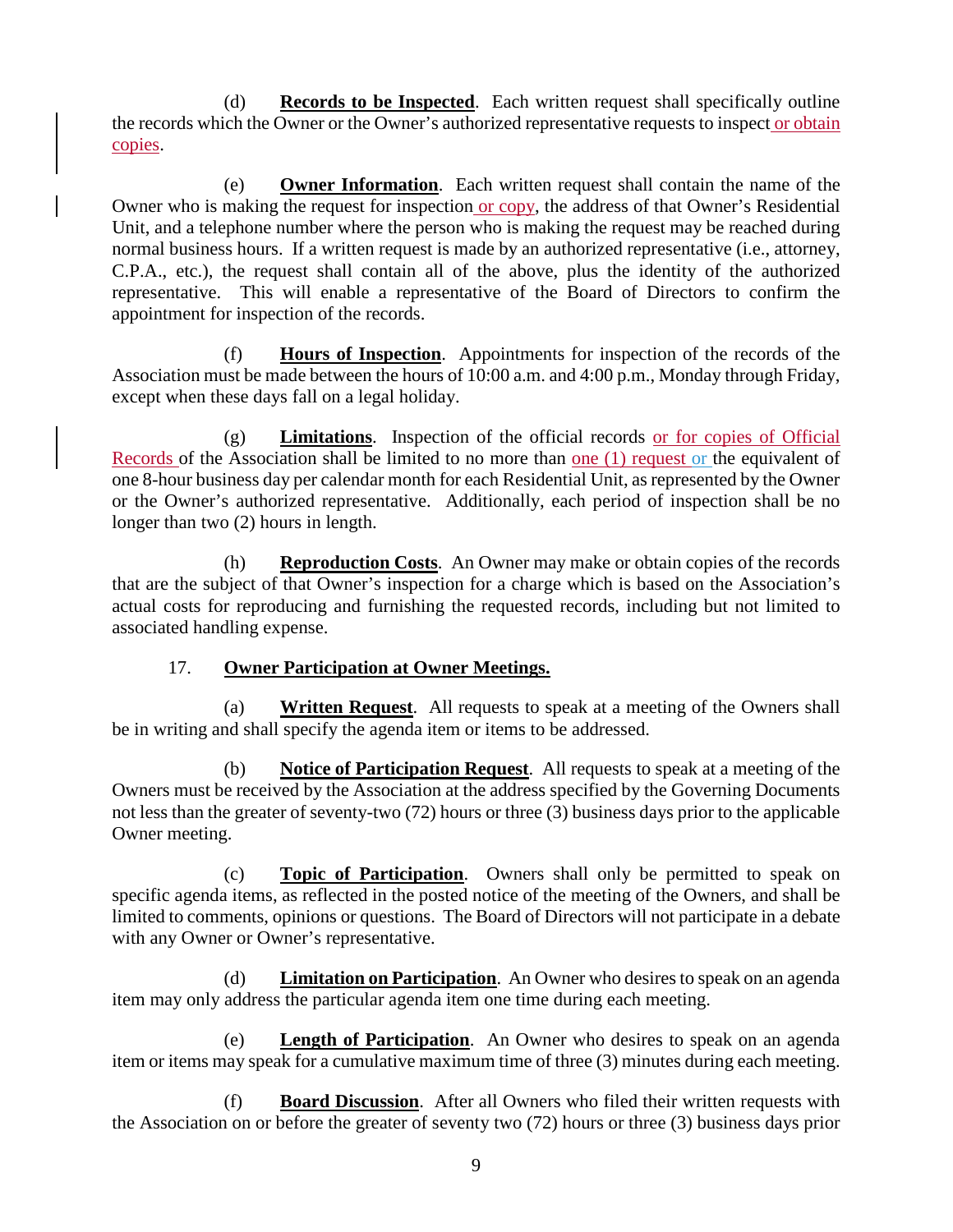to the meeting have had an opportunity to speak on the particular agenda item which was contained in the written request, the Board may discuss that item and said discussion shall be without interruption from the floor.

(g) **Recognition by Chairperson**. Participants must be recognized by the Chairperson before being permitted to speak.

(h) **Prohibited Activities**. Shouting, profanity or comments of a slanderous or derogatory nature, or otherwise disrupting the meeting, shall not be permitted. Participants engaging in this type of conduct are subject to any and all available legal remedies.

#### 18. **Owner Participation at Board of Directors and Committee Meetings.**

(a) **Written Request**. All requests of Owners to speak at a Board of Directors or committee meeting shall be in writing and shall specify the agenda item or items to be addressed.

(b) **Notice of Participation Request**. All requests to speak at a Board of Directors or committee meeting shall be received by the Association at the address specified by the Governing Documents not less than the greater of twenty-four (24) hours or one (1) business day prior to the Board of Directors or committee meeting.

(c) **Topic of Participation**. Owners shall only be permitted to speak on specific agenda items, as reflected in the posted notice of the Board of Directors or committee meeting, and shall be limited to comments, opinions or questions. The Board of Directors or committee will not participate in a debate with any Owner or Owner's representative.

(d) **Limitation of Participation**. An Owner who desires to speak on an agenda item may only address the particular agenda item one time during each meeting.

(e) **Length of Participation**. An Owner who desires to speak on an agenda item or items may speak for a cumulative maximum time of three (3) minutes during each meeting.

(f) **Board or Committee Discussion**. After all Owners who filed their written requests with the Association on or before the greater of twenty-four (24) hours or one (1) business day prior to the meeting have had an opportunity to speak on the particular agenda item which was contained in the written request, the Board or committee may discuss that item and said discussion shall be without interruption from the floor.

(g) **Recognition by Chairperson**. Participants must be recognized by the Chairperson before being permitted to speak.

(h) **Prohibited Activities**. Shouting, profanity or comments of a slanderous or derogatory nature, or otherwise disrupting the meeting, shall not be permitted. Participants engaging in this type of conduct are subject to any and all available legal remedies.

19. **Signs**. Each Residential Unit may identify its Occupants by a name plate of a type and size approved by the Association or its designee and mounted in a place and manner so approved. No signs, advertising, or notices of any kind or type whatsoever, including but not limited to "Political" "Garage Sale", "Yard Sale", "For Rent" or "For Sale" signs as to any Residential Unit, vehicle or personal property, shall be permitted, posted or displayed in a manner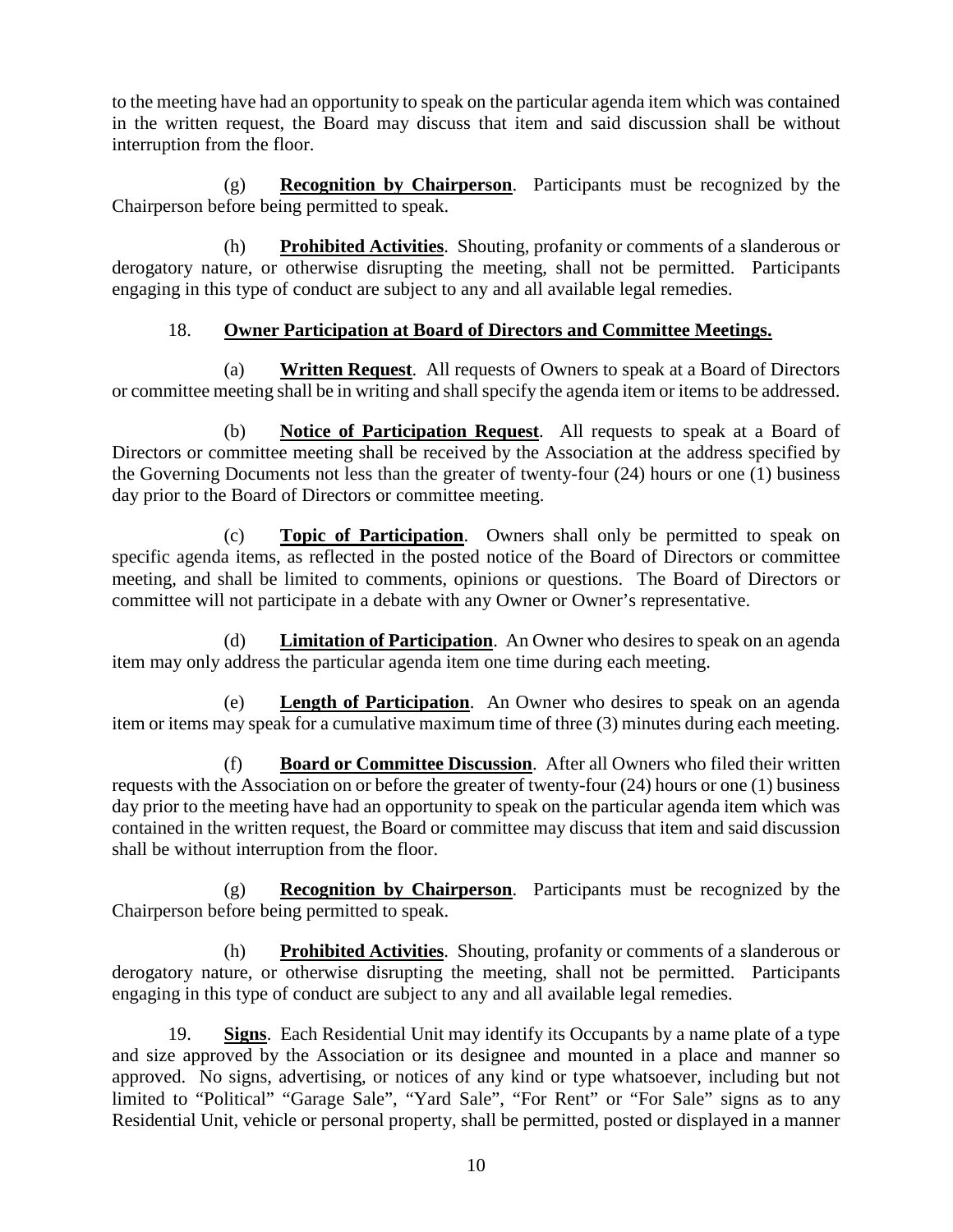so as to be visible from the exterior of any Dwelling or Home, on any Lot or parcel, or elsewhere in the Community without the prior written approval of the Association. Stickers or signage, not to exceed 2" by 6", advising of the following are permitted in the nearest lower corner of the window near front and back entrance with the prior written approval of the Association: alarm company information, surveillance cameras in use, special needs such as oxygen in use.

20. **Direct Broadcast Satellite Dish (DBS) and Antenna**. Except to the extent required to be permitted by applicable laws, no exterior visible radio masts, towers, poles, aerials, DBS, Over-The-Air-Reception Device (OTARD) or other similar equipment shall be placed on the exterior of any Residential Unit, Lot, or Neighborhood Common Property without the prior written approval of the Indigo East ARB. Each Owner agrees that the location of such items must be first approved by the Indigo East ARB in order to address the structural safety of such items for the welfare of residents of Indigo East Community (including an evaluation of whether such item may pose a structural or fall hazard to adjoining Lots). The Indigo East ARB's approval of the installation of any such item or device shall not be construed as any opinion, representation, warranty or guarantee as to the structural safety or soundness of same, nor shall the Indigo East ARB's approval be deemed to provide any opinion, representation, warranty or guarantee with respect to potential hazards to health or safety caused by any such item or device. Installation, maintenance, and use of all antennas shall comply with the Architectural Review Board Planning Criteria adopted by the Board and shall be governed by the then current rules of the Federal Communications Commission (FCC) and **must comply with all requirements and permitting of the Florida Building Code and any and all applicable government bodies**. The Indigo East ARB, the Declarant, the Association, or any person acting on behalf of any of them, shall not be liable for any cost, injuries or damages incurred by any Owner or Builder or any other party whatsoever, due to any antenna, radio masts, towers, poles, aerials, DBS, or other similar equipment placed on any Home, Lot, or Neighborhood Common Property. The foregoing shall not have the effect of prohibiting or limiting Declarant, the Association, and their respective designated licensees, from installing antennas, masts, or other equipment for security, cable television, satellite receiving facilities, mobile radio, wireless networking, or other similar system within Indigo East Community.

21. **Clotheslines**. Prior to the erection or installation of any clothesline on any Residential Unit, the Owner or occupant of that Residential Unit shall obtain from the Association written approval of the proposed location of the clothesline in order to permit the Association to minimize the negative aesthetic impact of such clothesline on adjacent properties and streets; provided, however, the Association shall not exercise its approval authority in any manner which has the effect of prohibiting clotheslines on any Residential Unit.

22. **Hurricane Shutters**. The Board of Directors shall, from time to time, establish hurricane shutter specifications that comply with the applicable building code, and establish permitted colors, styles, materials and installation standards for hurricane shutters. Subject to the provisions herein, the Association shall approve the installation or replacement of hurricane shutters conforming to the specifications adopted by the Board. The Board shall be entitled to amend the Specifications without notice for the purpose of remaining in compliance with all applicable building codes and manufacturer standards without notice to Owners.

Owners not present in their Residential Unit during hurricane season shall arrange to secure their Residential Unit (including outside patios) prior to a storm watch or warning and Owner shall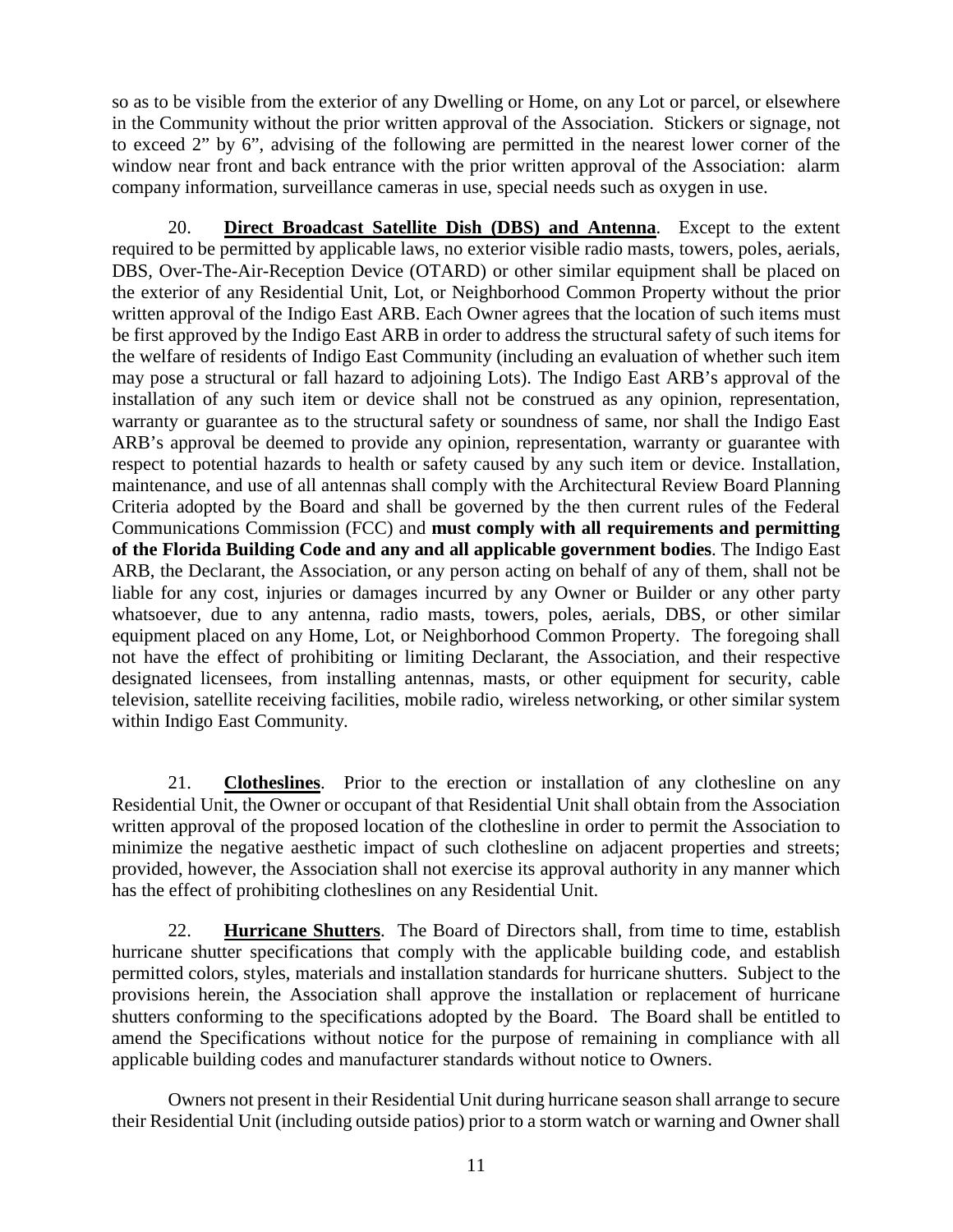be responsible for the Residential Unit after the storm, should damage occur. Owners shall contact the Association with the names of those individuals responsible for their Residential Unit.

Any damage to the building structure or interior of the Residential Unit resulting from either the installation of or the use of storm shutters shall be promptly repaired by the Owner. The Association shall have no obligation with respect to the installation of the shutters, and/or for the repair, replacement and/or upgrade of the shutters.

Specifications:

- Type: Track mounted removable panel that fit within the masonry or frame opening and tracks that are permanently anchored into the precast lintel and filled masonry units flanking a window opening; or track mounted rollaway shutters permanently attached to the precast lintel and filled masonry units flanking a window opening. Any other material or storm shutter system shall require specific written approval by the Association.
- Material: Galvanized metal, Lexan (clear), powder coated steel or aluminum.
- Panel Color: White, clear, or galvanized finish. Color shall be factory applied.
- Track Color: White, factory applied.
- Attachment: Anchor bolts or other means of attachment shall be non-ferrous or stainless steel and in conformance with shutter manufacturer's specifications. In no case shall anchor strength be less than 2,400 lbs. pull out and 1,500 lbs. shear for concrete lintel or column, and not less than 1,220 lbs. shear when installed in a frame opening.

Shutter system shall be in conformance with the Metro Dade Standards PA202-94, PA201-94 and PA203-94. Installation shall be capable of withstanding sustained wind speeds in excess of 120 mph.

No wall penetration shall be made into hollow concrete block or at any location other than within the masonry or frame opening.

All wall penetrations shall be sealed at the time of installation with urethane caulking compound conforming to (specification) or other caulking compound approved by the Association. Track shall be caulked at all edges contacting masonry or frame opening with white caulking compound conforming to (specification).

Inspection: Owner shall submit a review and inspection fee as determined by the Board with each application for modification.

23. **Transfer Approvals and Consents**. Any approval or consent of the Association required to be obtained by these Rules and Regulations may be granted, denied or conditioned, or for cause withdrawn, by the Association in its sole and absolute discretion. In order to be effective, a transfer approval or consent of the Association must be written and signed by at least one (1) officer of the Association.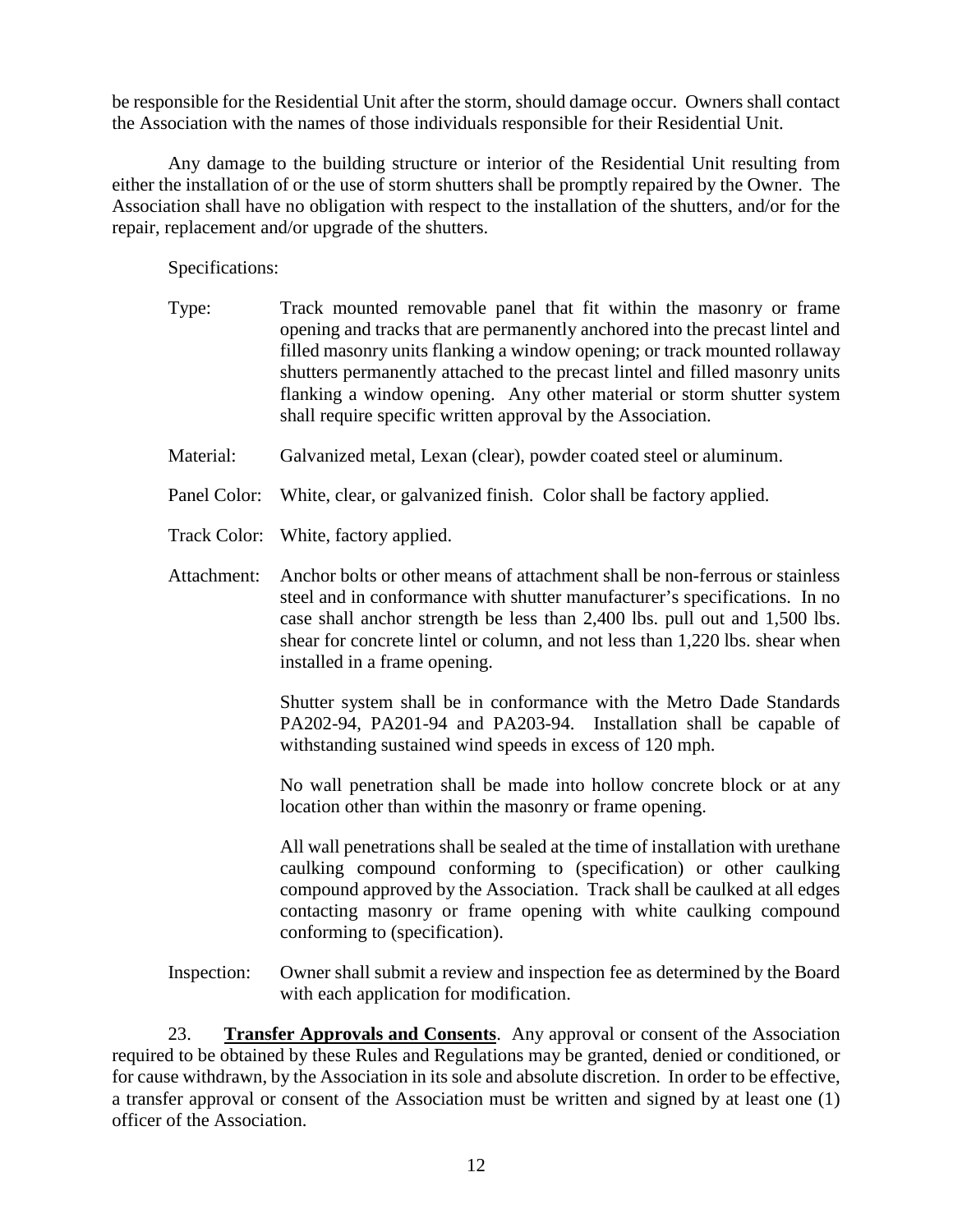24. **Enforcement**. The Association shall be entitled to collect from any person or entity that violates these Rules and Regulations any and all expenses incurred by the Association in enforcing these Rules and Regulations and in preventing, correcting or abating any such violation, including but not limited to reasonable attorney's fees and court costs. The Association may also seek the assistance of local law enforcement officials to prevent, correct or abate any violation of these Rules and Regulations or applicable laws, but it shall not be required to do so.

25. **Severability**. If any provision of these Rules and Regulations or the application thereof to any person or circumstance shall be invalid or unenforceable, the remainder of these Rules and Regulations and the application of such provision to all other persons and circumstances shall not be affected thereby and shall continue in full force and effect.

26. **Prior Rules Superseded**. These Amended and Restated Rules supersede and replace all prior rules and regulations promulgated by the Association.

27. **Exempt Entities and Properties**. Despite anything in these Rules and Regulations to the contrary, these Rules and Regulations do not apply to or bind Declarant, any Residential Unit or other property owned by Declarant, any CDD or any property owned by any CDD, or the Community Amenities Provider or any of the Community Amenity Property.

28. **Indigo East Planning Criteria**. The provisions of these Rules and Regulations are supplemented by the Indigo East Planning Criteria attached hereto as **Exhibit "B"** and incorporated herein by this reference.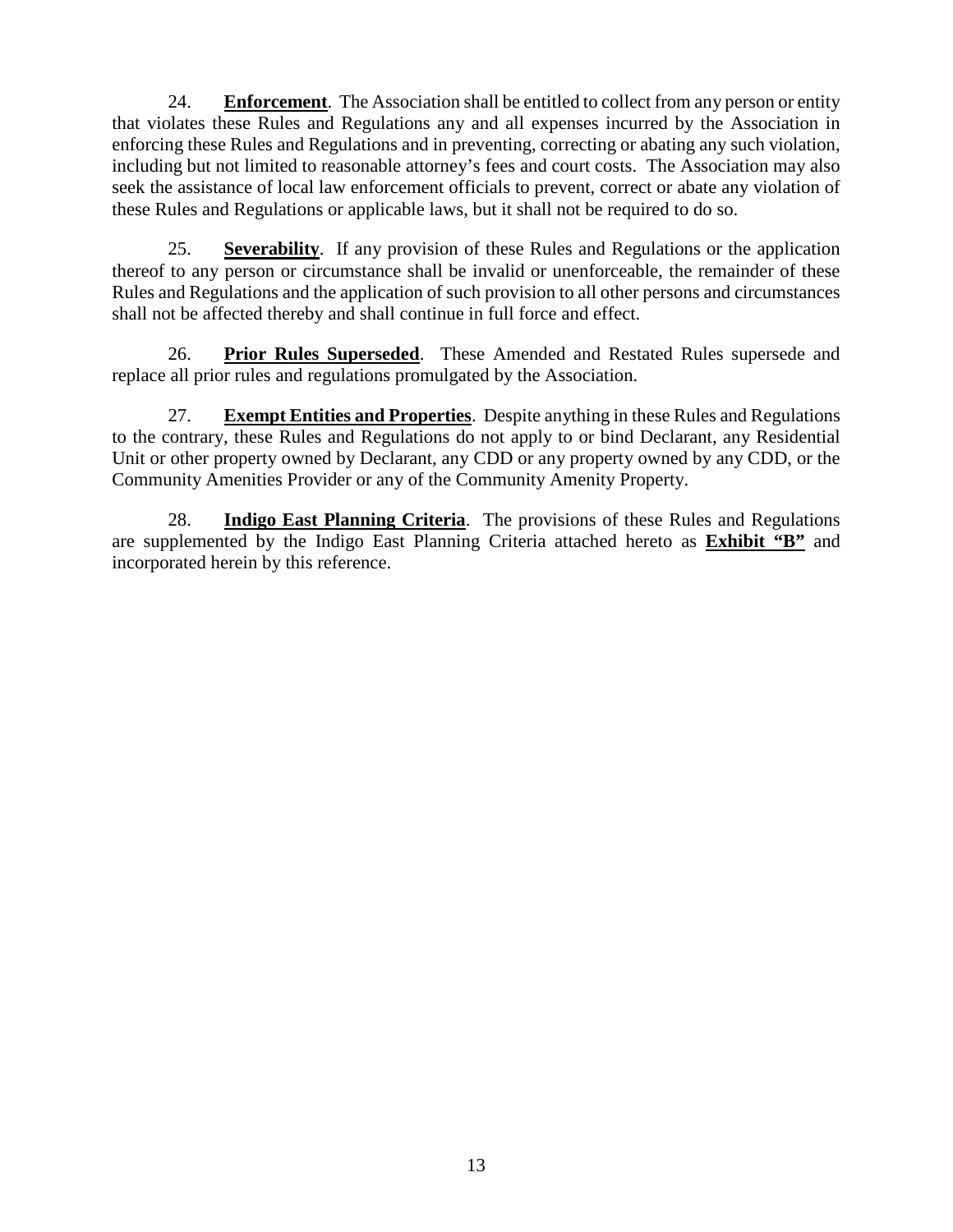#### **MANAGEMENT COMPANY ACKNOWLEDGEMENT**

In its capacity as the manager of the Community, the undersigned hereby acknowledges and approves the foregoing Sixth Amendment to the Third Amended and Restated Rules and Regulation of Indigo East Neighborhood Association, Inc.

#### **PARKWAY MAINTENANCE & MANAGEMENT MARION, LLC.,**

a Florida limited liability company

By:

 Name: Kenneth D. Colen Title: President

Date: , 20\_\_

Includes amendments approved by the Board of Directors at a meeting held on December 8, 2021.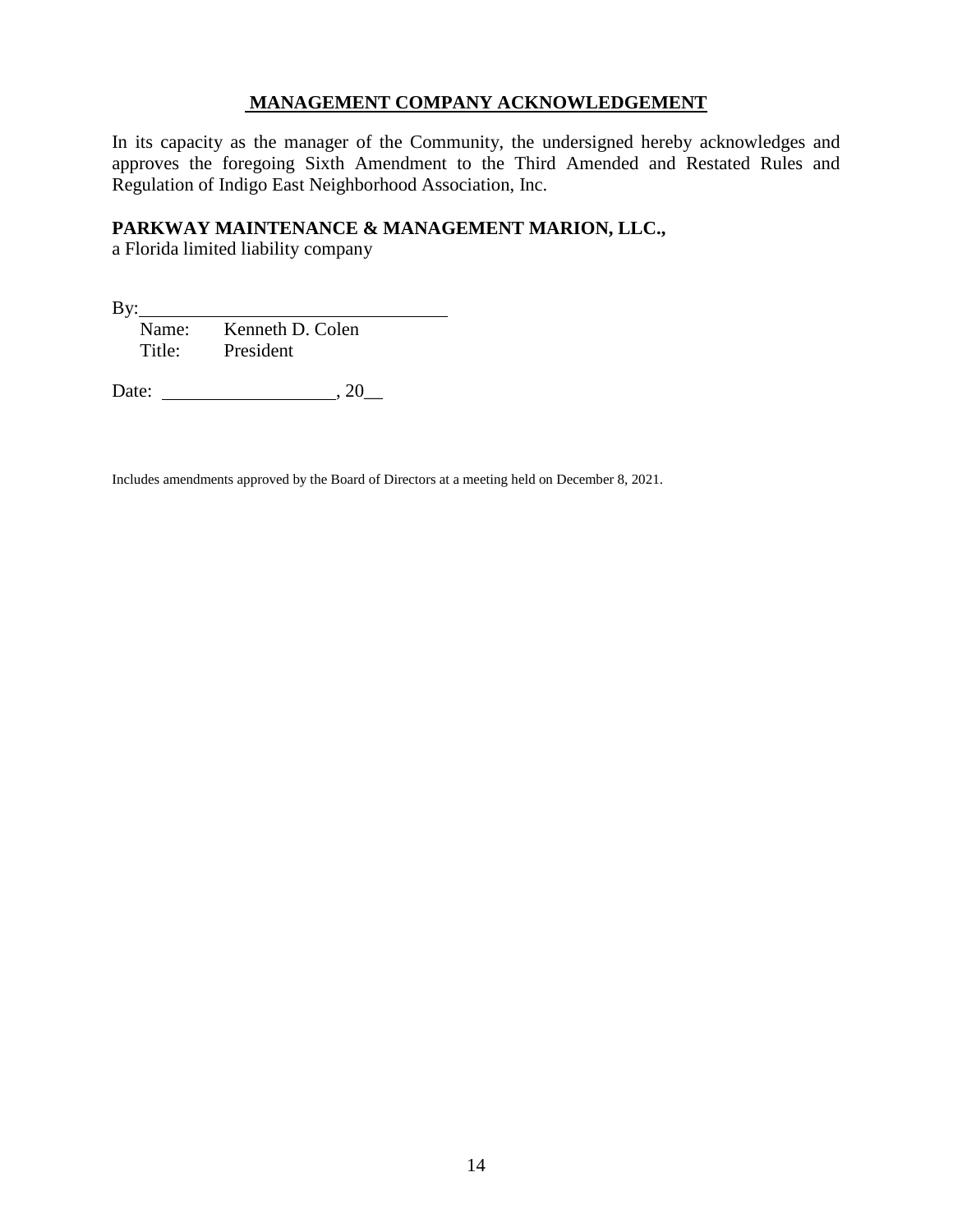#### Exhibit "A"

#### Sixth Fifth Amendment to the Third Amended and Restated Rules and Regulations of Indigo East Neighborhood Association, Inc.

#### PRIVATE GOLF CART RULES

1. Private golf carts are allowed in On Top of the World Communities, LLC. (the "Community") only if the owner(s) obtains and displays an appropriate, unaltered, current permit on the front driver side panel of the cart (see example below) from the Association and the golf cart and its use and operation comply with these Rules at all times. Golf cart permits are issued at the Resident Customer Services Department in Friendship Commons on a bi-annual or every two-year basis. The use and operation of golf carts in the Community are also subject to Marion County Ordinance No. 05-27 and 17-34. Any use of a privately owned golf cart outside the Community is beyond the scope of these Rules and is the exclusive responsibility of the owner(s).



- 2. Permission to operate a privately-owned golf cart within the Community is a nontransferable and non-assignable personal privilege and is available only to occupants of the Community.
- 3. An identification number and decal will be issued for the cart when the application, release of liability, and proof of liability insurance are received and approved. The identification number and decal shall be placed on the front left side of the golf cart in clear view.
- 4. Those residents desiring a handicap sticker for the cart will be required to comply with Section 320.0848, *Florida Statutes*. You may refer to the following website for more information: http://www.flhsmv.gov/dmv/forms/BTR/83039.pdf or drop by the Customer Resident Services Department for a copy of the information. The sticker is only valid within the On Top of the World Communities property.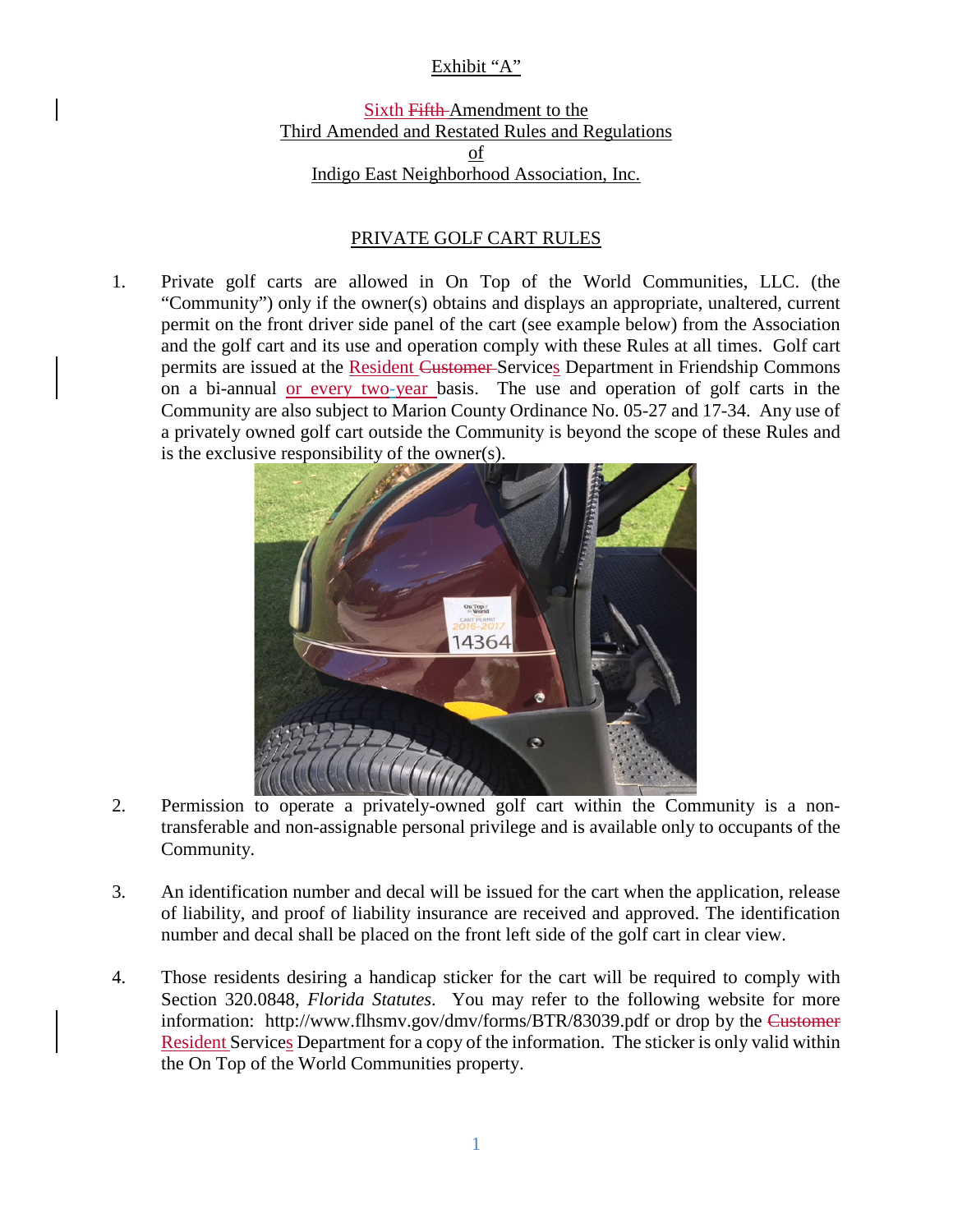- 5. Golf carts may be operated from sunset to sunrise if equipped with, at a minimum, headlights, brake lights, turn signals, and a windshield. Otherwise, carts may only be operated from sunrise to sunset.
- 6. All privately owned golf carts must be in good working condition, include a rearview mirror and a reflector warning device in both the front and rear of the golf cart, in addition to any other safety equipment required by the Association or the Marion County ordinance.
- 7. Within the Community, all carts must stay on the designated cart paths, multi-modal paths, roadways where existing, and other areas designated for golf carts. Golf carts shall not be driven in private yards, between villas (unless operated in ingress and egress areas) or homes, on sidewalks, or on any golf course unless playing golf and are in compliance with the Golf Course Cart Use Policy. When not in use, golf carts shall be parked in designated parking areas and not on grass or sidewalks. Golf carts may not be operated on any county maintained roadway including SR 200, SW 80th Avenue and may only cross SW 80th Street and SW  $80<sup>th</sup>$  Avenue, SW  $90<sup>th</sup>$  Street and any future county-approved crossing at the designated golf cart crossing points.
- 8. Golf carts must be stored on owner's property, either in the driveway or garage unless another location is expressly approved by the ARB. Parking in yards and/or on the street is prohibited.
- 9. Residents with privately owned golf carts are required to ensure that their private golf carts are restricted to drivers who will operate the cart in a safe, prudent manner and in accordance with all governmental regulations. Each operator of a golf cart must be at least fifteen (15) years of age and be eligible to obtain a valid automobile driver's license.
- 10. Cart operators must obey all traffic signs and all driver rules outlined in the Florida Drivers Handbook. Please be courteous to pedestrians.
- 11. Operation of a golf cart is at the risk of the operator. Cart operators shall be held fully responsible for any and all damages that are caused by the use or misuse of the golf cart by the resident or their guests, and the resident or guest shall reimburse On Top of the World Communities, LLC, its affiliates, and the Association for any and all damages the Community may sustain by reason of use or misuse. As a condition to the issuance of a permit to operate a private golf cart in the Community, the owner(s) of the golf cart and all members of the household will be required to sign a release of liability form required by the Association.
- 12. Residents are responsible to provide proof annually that the operation of the golf cart is covered by a resident-owned liability insurance policy with policy limits in such amounts as may be acceptable to the Association (currently, \$100,000/\$300,000). Residents are responsible for confirming with their insurance agent/company that the liability insurance covers them for use other than to and from the golf course.
- 13. Privately-owned electric golf carts are allowed to be operated on the golf course, during the course of play, as long as the above-stated conditions are followed, and the On Top of the World Golf Cart Programs/Golf Course Cart Use Policy is adhered to. Absolutely no privately-owned gas carts are allowed on any golf course at On Top of the World Communities, LLC.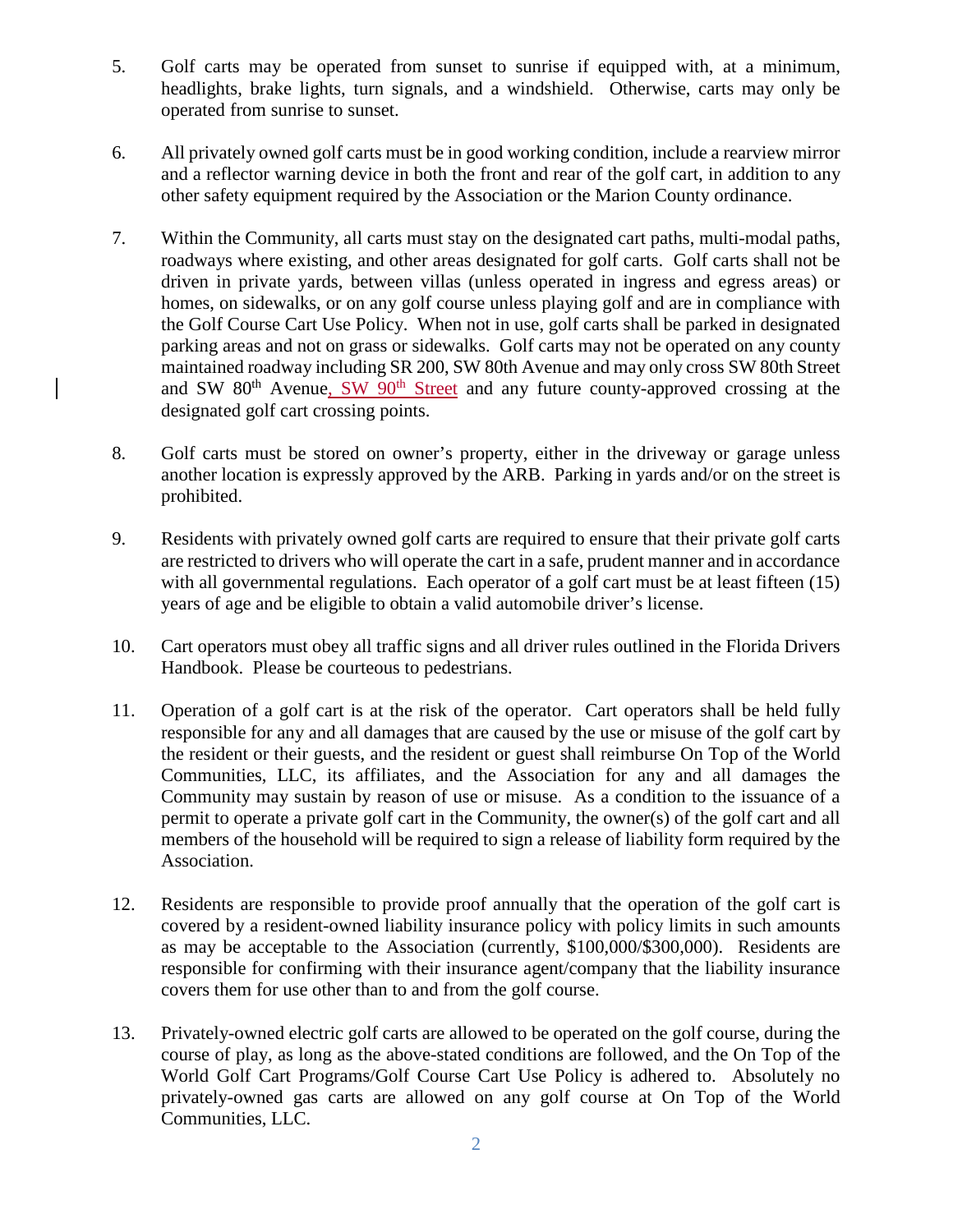- 14. None of the Associations, On Top of the World Communities, LLC, Parkway Maintenance & Management Marion, LLC., SCA Marion Amenities, LLC Sidney Colen & Associates, Ltd., On Top of the World Real Estate, Inc. or any of their respective directors, officers, members, partners, employees, agents or representatives shall be responsible or liable in any way to anyone in connection with the existence, operation or use in the Community of any privately owned golf cart. None of the publication or enforcement of these Rules or any inspection or permitting of any golf cart for operation and use in the Community shall be deemed or construed to create any warranty, representation or certification that the golf cart is free of any defect, that it is safe or suitable for operation or use in the Community or that it complies with any applicable law or code.
- 15. In addition to any other remedies the Association may have, including, but not limited to, the imposition of fines, any violation of these rules and regulations may result in the revocation of privately owned golf cart privileges.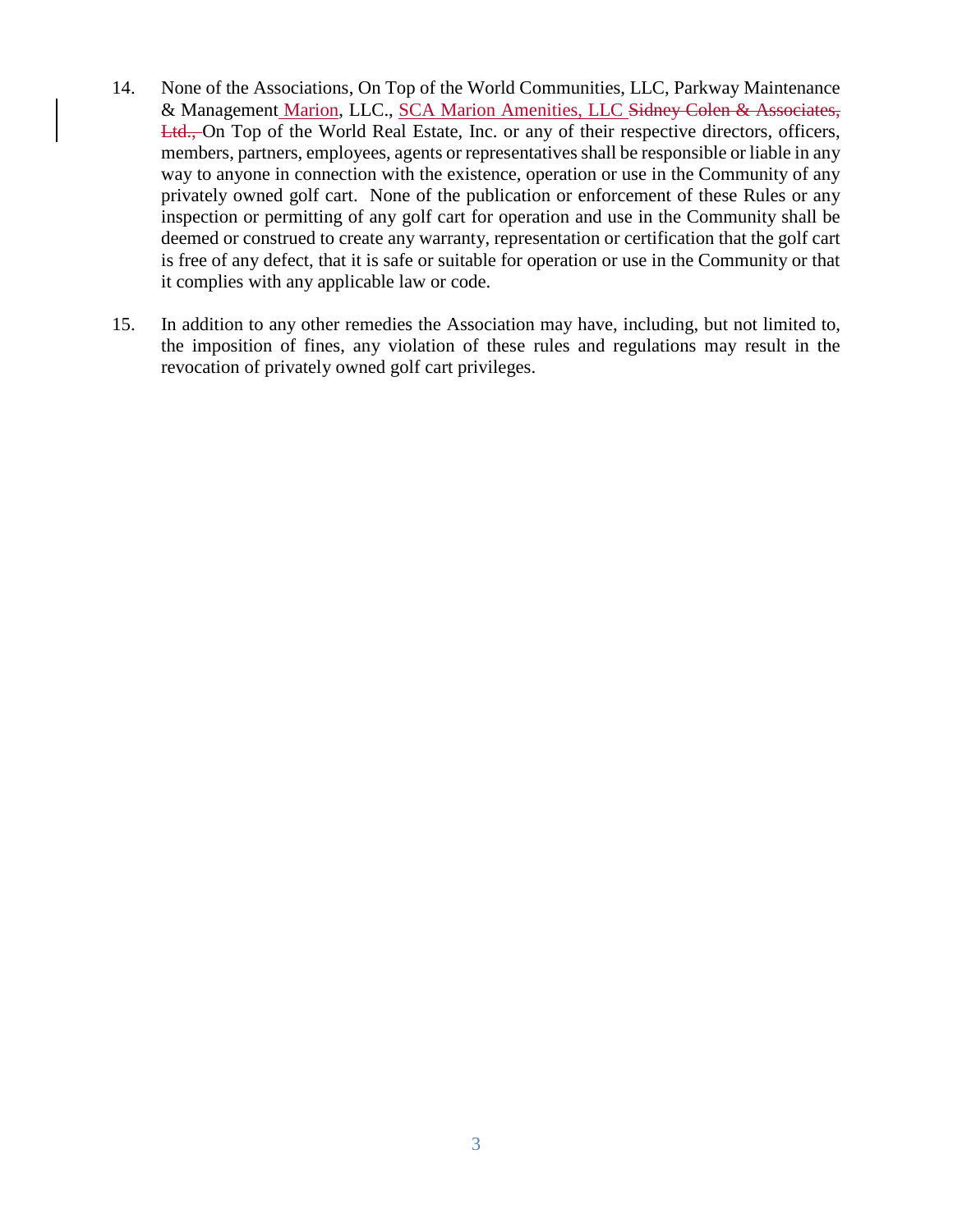Exhibit "B"

Sixth Fifth Amendment to the Third Amended and Restated Rules and Regulations of Indigo East Neighborhood Association, Inc.

#### **INDIGO EAST PLANNING CRITERIA**

[Please see attached]

## INDIGO EAST **NEIGHBORHOOD** ASSOCIATION, INC.

## **ARCHITECTURAL REVIEW BOARD**

**PLANNING CRITERIA**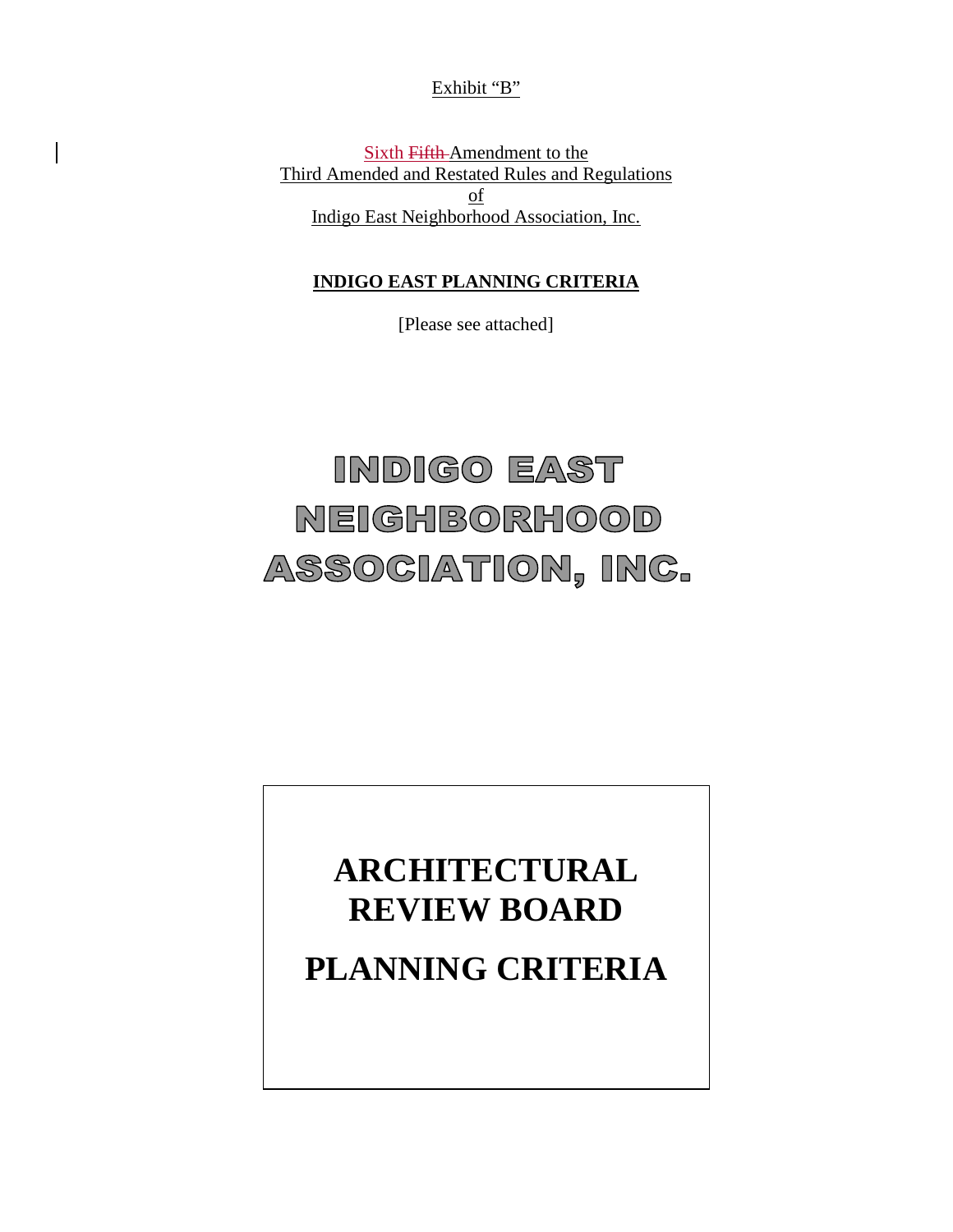#### **Table of Contents**

| INDIGO EAST ARCHITECTURAL REVIEW BOARD PLANNING CRITERIA 1                   |  |
|------------------------------------------------------------------------------|--|
|                                                                              |  |
|                                                                              |  |
|                                                                              |  |
|                                                                              |  |
|                                                                              |  |
|                                                                              |  |
|                                                                              |  |
| Games, Play Structures, Outdoor Cooking Appliances, Portable Furniture 4     |  |
|                                                                              |  |
|                                                                              |  |
|                                                                              |  |
|                                                                              |  |
|                                                                              |  |
|                                                                              |  |
|                                                                              |  |
|                                                                              |  |
|                                                                              |  |
|                                                                              |  |
|                                                                              |  |
|                                                                              |  |
|                                                                              |  |
|                                                                              |  |
|                                                                              |  |
|                                                                              |  |
|                                                                              |  |
|                                                                              |  |
|                                                                              |  |
|                                                                              |  |
|                                                                              |  |
|                                                                              |  |
|                                                                              |  |
|                                                                              |  |
|                                                                              |  |
| Direct Broadcast Satellite Dish (DBS), Over-the-Air-Reception Device (OTARD) |  |
|                                                                              |  |
|                                                                              |  |
|                                                                              |  |
|                                                                              |  |
|                                                                              |  |
|                                                                              |  |
|                                                                              |  |
|                                                                              |  |
|                                                                              |  |
|                                                                              |  |
|                                                                              |  |
|                                                                              |  |
|                                                                              |  |
|                                                                              |  |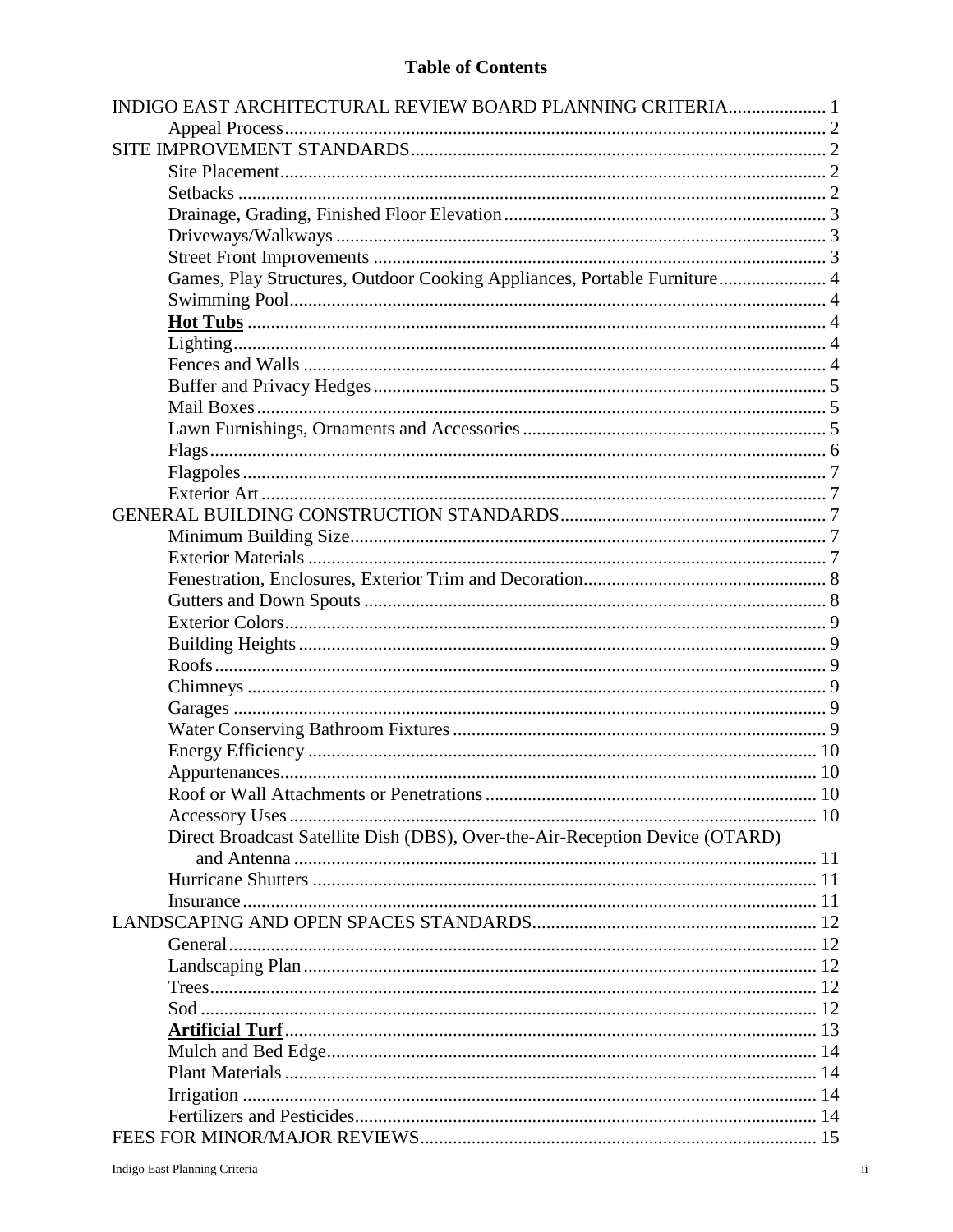### ATTACHMENTS/EXHIBITS

| Indemnity Agreement for DBS, Antenna, Mast and/or OTARD Installation  30 |  |
|--------------------------------------------------------------------------|--|
|                                                                          |  |
|                                                                          |  |
|                                                                          |  |
|                                                                          |  |
|                                                                          |  |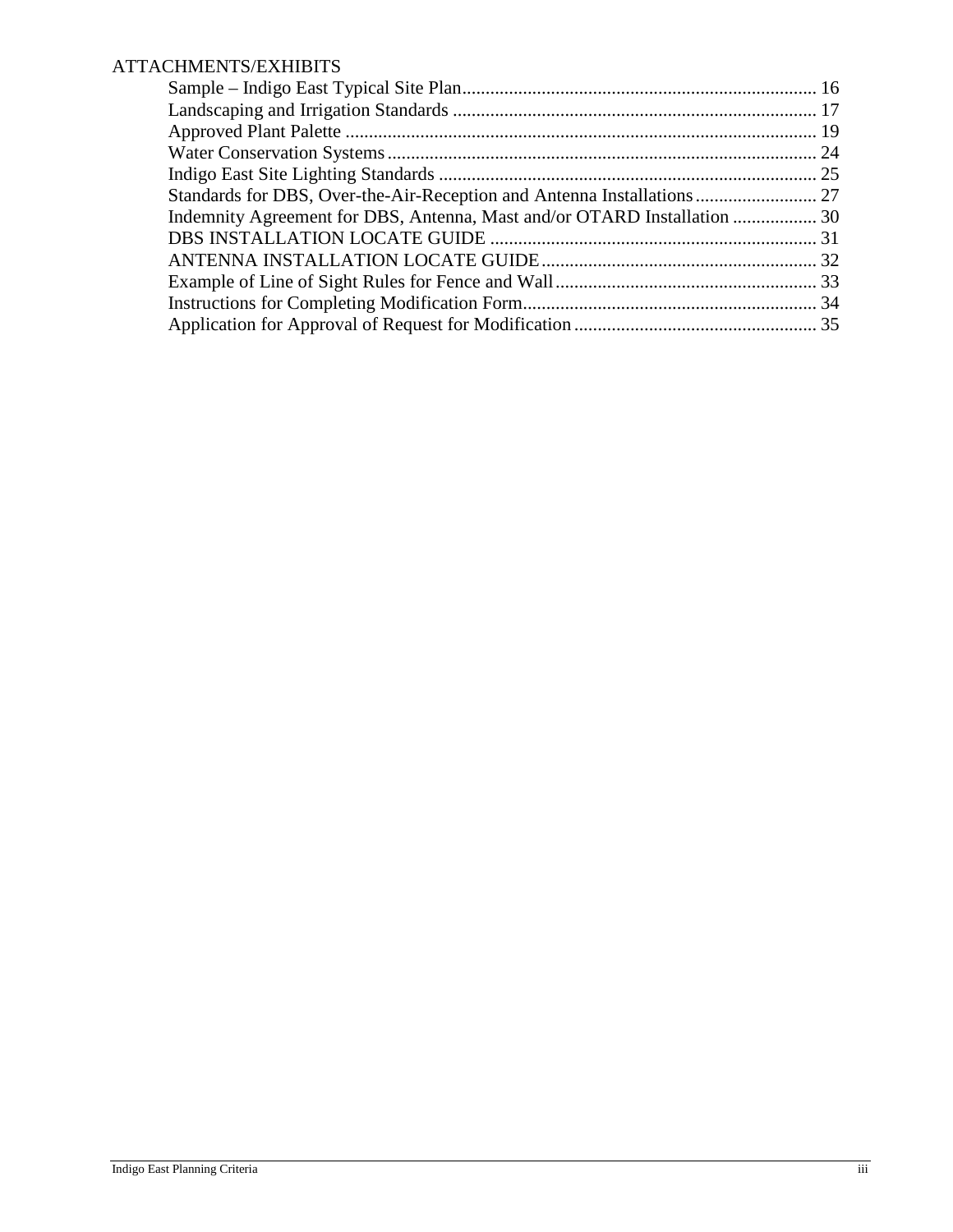#### **INDIGO EAST ARCHITECTURAL REVIEW BOARD PLANNING CRITERIA**

It is the intent of these Planning Criteria to help assure that Indigo East will be a community of quality homes and buildings with tasteful and aesthetically pleasing architectural designs that are harmonious with surrounding structures and topography. These Planning Criteria promote the use of long-lasting materials and high standards of construction for buildings, landscaping and other improvements.

Pursuant to the Declaration of Covenants, Conditions and Restrictions for Indigo East (the "Neighborhood Declaration"), On Top of the World Communities, LLC. (the "Declarant") has appointed the Board of Directors of the Neighborhood Association to serve also as the Indigo East Architectural Review Board (also referred to as the "Architectural Review Board", the "Board" or the "Indigo East ARB"). It is the function of the Indigo East ARB to review and approve or disapprove plans for any proposed construction or alteration of any improvements within Indigo East. The Neighborhood Declaration has granted the Indigo East ARB broad discretionary powers regarding design, construction and development, including architectural style, colors, textures, materials, landscaping, overall impact on surrounding property, and other aesthetic matters. These Planning Criteria set forth the standards adopted by the Board to promote improvements that are aesthetically compatible with each other; to encourage simple elegance in architectural character; and to ensure that improvements are designed and constructed in a manner that reflects the quality and permanence of a premiere residential community.

These Planning Criteria have been adopted pursuant to Article X of the Neighborhood Declaration in order to provide guidelines for builders and homeowners for new construction and for additions or modifications to any existing exterior improvements or landscaping. These Planning Criteria do not include all building, use and other restrictions associated with Indigo East. Accordingly, builders and homeowners should familiarize themselves with the provisions of all of the governing documents of both Indigo East Neighborhood Association, Inc. and Circle Square Ranch Master Association, Inc., as well as applicable laws and building codes. Particular attention should be paid to Article X of the Neighborhood Declaration, entitled "Architectural, Landscape and Site Plan Control."

The inclusion of any requirement in these Planning Criteria shall not preclude the Indigo East ARB's right to disapprove any proposed matter for any reason, and any prior approval by the Indigo East ARB shall have no precedential value or effect. The Indigo East ARB reserves the right to make exceptions and grant variances. These Planning Criteria do not apply to any Community Amenity Property, any property owned by Declarant while such property is owned by Declarant, or any Residential Unit owned by a licensed homebuilder while such Residential Unit is held for the purpose of constructing improvements thereon for resale. All terms used in these Planning Criteria that are defined in the Neighborhood Declaration shall have the meanings provided by the Neighborhood Declaration.

Neither the submission of an Application for Approval of Request for Modification or any proposed plan to the Indigo East ARB, or the review of any such Application or plan by the Indigo East ARB, shall constitute an approval by the Indigo East ARB. No work shall begin before the written approval has been received from the Indigo East ARB. Approval by the Indigo East ARB does not constitute approval by any public permitting agency, nor does it ensure that the proposed improvements will comply with any other applicable codes or standards or that the improvements constructed in accordance with the approved plans will be safe or suitable for the intended use. Marion County requires building permits for homebuilding and structural modifications, which will necessitate compliance with local and state building codes. In addition, before digging,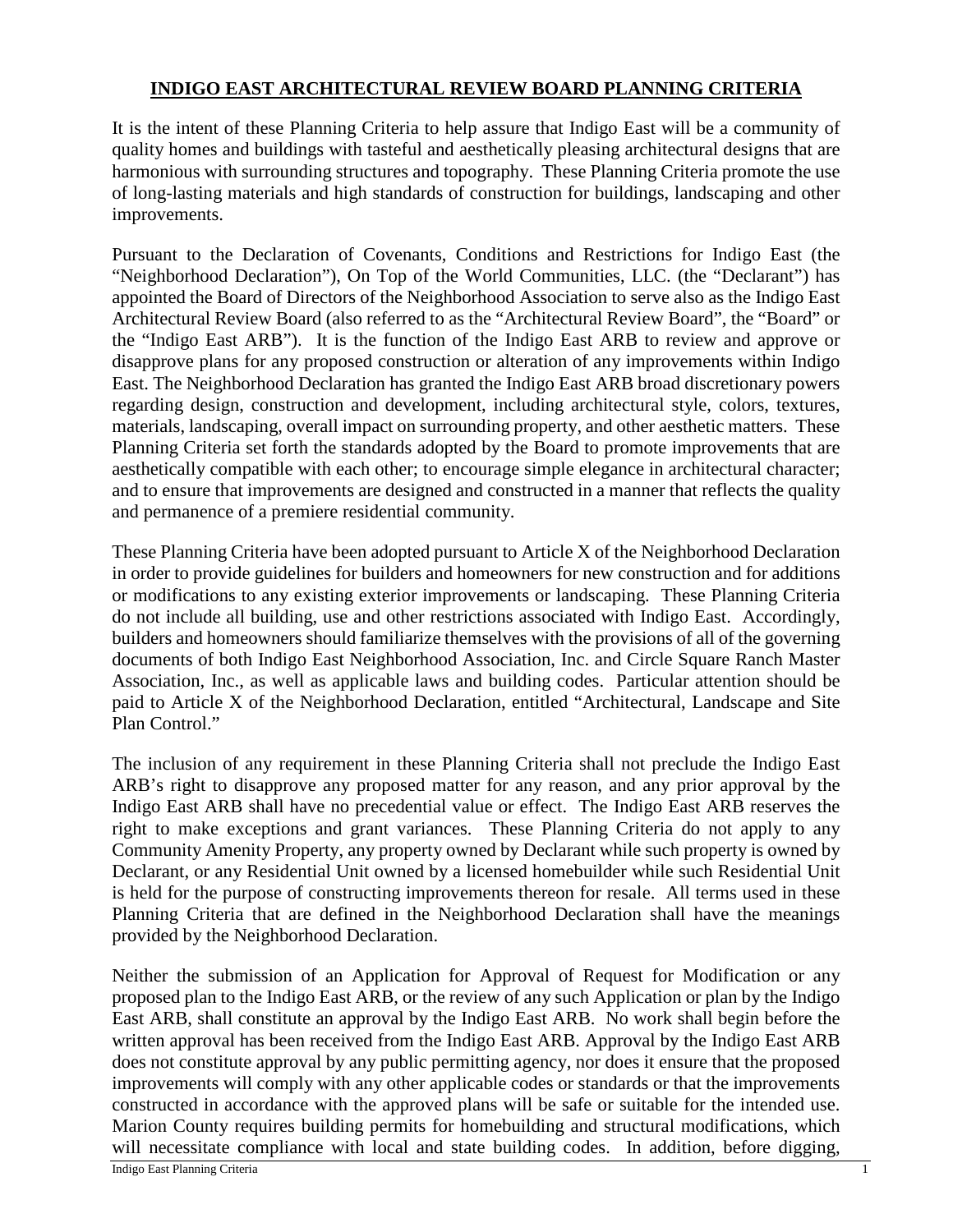Florida law requires all homeowners and/or contractors contact Sunshine 811 at 811 or 1-800-432- 4770.

#### **Appeal Process**

In the event an Application for Approval of Request for Modification for any proposed construction or alteration of any improvement within Indigo East is denied, the following appeal process shall be followed:

- 1. Written letter addressed to the Board of Directors requesting a review of the original denial.
	- a. Appeal letter shall state reasons why applicant believes that the request is within the guidelines of the Indigo East Neighborhood Association's Governing Documents and these Planning Criteria.
	- b. Appeal letter shall provide all necessary information which applies to the Application for Approval of Request for Modification, including a copy of the Application form as submitted.
- 2. Appeal letter shall be delivered or mailed to On Top of the World Communities, LLC. Resident Customer-Services office located at: 9850 SW 84<sup>th</sup> Court, Suite 5200, Ocala, FL 34481.
- 3. The Board has 30 days from receipt of the letter to respond to the appeal.

#### **SITE IMPROVEMENT STANDARDS**

#### **Site Placement**

All buildings and other improvements shall be placed as approved by the ARB. The existing topography and landscape shall be disturbed as little as possible, such that the required maximum number of desirable trees and other natural features required by the community standards will be preserved and that there shall be no disruption of site drainage on adjoining lots or parcels. The ARB will review the proposed location of all improvements on the site prior to lot clearing. (All improvements must be shown on the Site Plan with measurements drawn to scale). Building additions, swimming pool installations, patios and other construction modifications shall be placed on the building pad that is outlined in the Major Site Plan for the property on which the improvement is being constructed. Pools which extend beyond the existing building pad shall require a site drainage certification from a Civil Engineer licensed to practice in the State of Florida. Also reference "Pools" on page 74 of the Standards. The property owner shall complete all of the required maintenance and repair work as denoted by the Engineer.

#### **Setbacks**

"Setback Line" is defined in the Planned Unit Development for Indigo East (the PUD). The minimum setbacks for Indigo East shall be as follows:

- Front Yard twenty feet (20') from the front property line.
- Rear Yard twenty feet (20') from the rear property line; ten feet (10') for swimming pools, screened enclosures, get wet pools, hot tubs, patios and porches.
- Side Yard five feet (5') from the side property line; fifteen feet (15') abutting any side street.

All setbacks will be measured from the adjacent property line to the nearest point of the dwelling unit.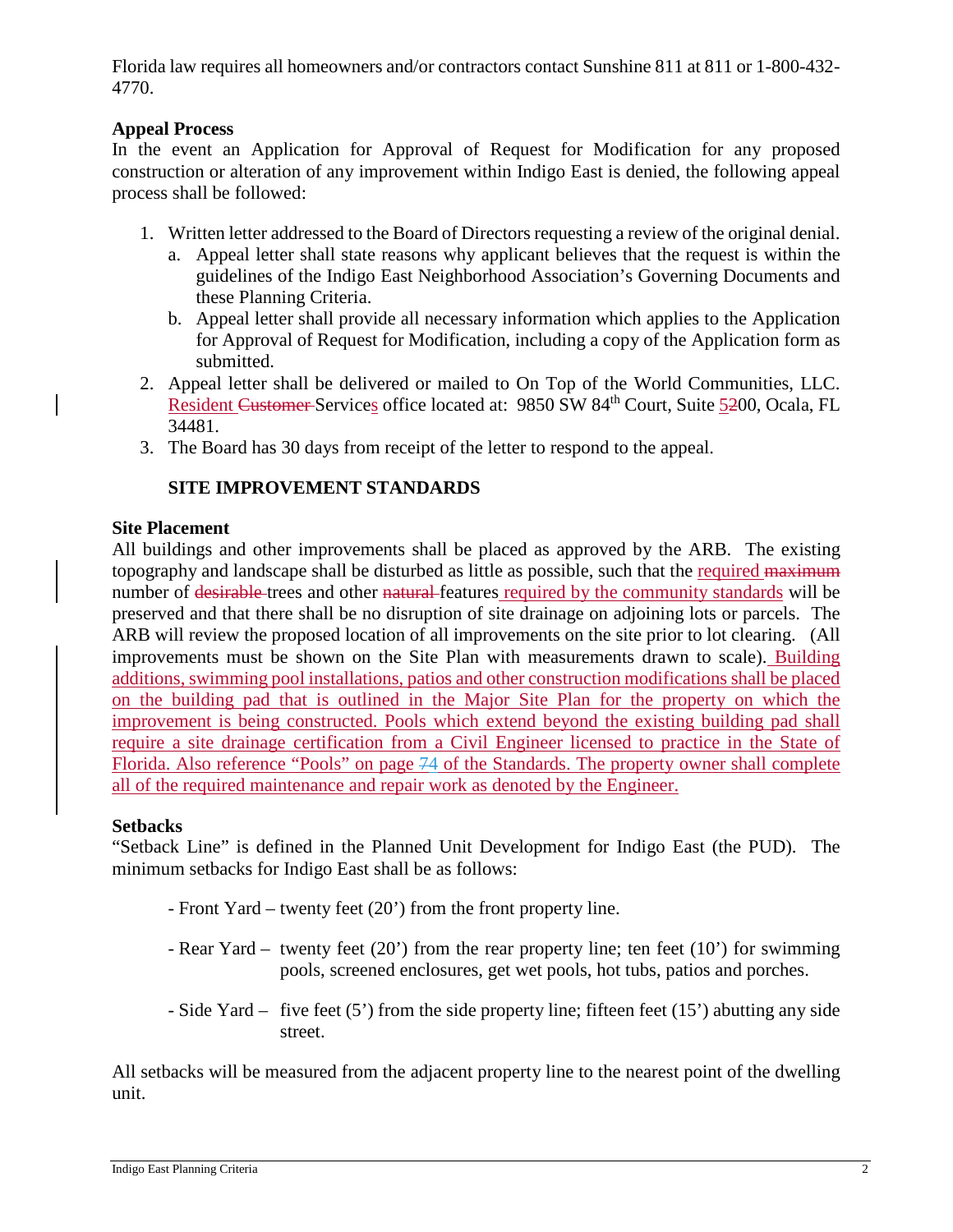All setbacks must adhere to the On Top of the World PUD Master Plan and Indigo East and any variances approved by the ARB must also be approved by Marion County prior to commencing any work.

Zero lot line dwellings shall maintain a minimum setback between structures of ten feet (10').

#### **Drainage, Grading, Finished Floor Elevation**

Lots have been graded consistent with the approved Site Development Plan. Special attention shall be given to proper site drainage so that site runoff will not interfere with surrounding home sites and natural drainage flows. Paved areas shall be designed to allow site runoff to drain naturally and not to allow water to collect or stand.

Site plans shall show physical improvements or elements of the landscape or terrain, which control or determine the location or flow of site runoff and drainage patterns. No improvements shall be made that will negatively affect the site grade or drainage to surrounding properties. without prior approval of the ARB. Any improvements require prior approval of the ARB. Please refer to the ARB **Sample Modification Form.** 

#### **Driveways/Walkways**

Parking spaces, garages, curb cuts, walkways and the driveway to a garage shall be planned and executed in an attractive and functional manner and shall consider the location of existing trees, topography, streetscape and compatibility with surrounding improvements. NO driveway shall connect to any internal collector road unless allowed under the Master Site Plan.

All home sites shall have a driveway of stable and permanent construction of at least twelve feet (12') in width. Unless prior approval is obtained from the ARB, all driveways must be constructed of brick, concrete, stone, or similar material. When curbs are required to be broken for driveway entrances, the curb shall be repaired in an orderly fashion in such a way that is acceptable to the ARB.

Painting of driveways and/or walkways requires a modification. Color must be selected from approved Paint Palette and complement the home and the neighborhood.

#### **Street Front Improvements**

All landscaping and irrigation shall conform to the **Landscape and Irrigation Standards attached herein**. The builder or owner shall install and maintain landscaping and irrigation within the portion of the road right-of-way between the home site and the edge of pavement. This area of landscaping shall be defined by extending the side lot lines to the street. The ARB shall review the landscape and site plan to check that tree spacing and landscaping is consistent with neighboring home sites and they are within the street right-of-way. Please see Landscaping and Open Space Standards for more information**.** 

Sod replacement shall match the pre-existing sod material unless otherwise approved by the ARB. The sodded area of the home site shall be provided with an automatic underground irrigation system. Irrigation systems are inspected by Bay Laurel Center Community Development District ("BLCCDD") at the time of completion. Changes to the irrigation system must be in compliance with the BLCCDD Uniform Service Policy.

Upon development of the home site, the homeowner shall be responsible for maintaining the sod and landscaping in an acceptable manner to the edge of pavement, including planting and irrigation within the road right-of-way.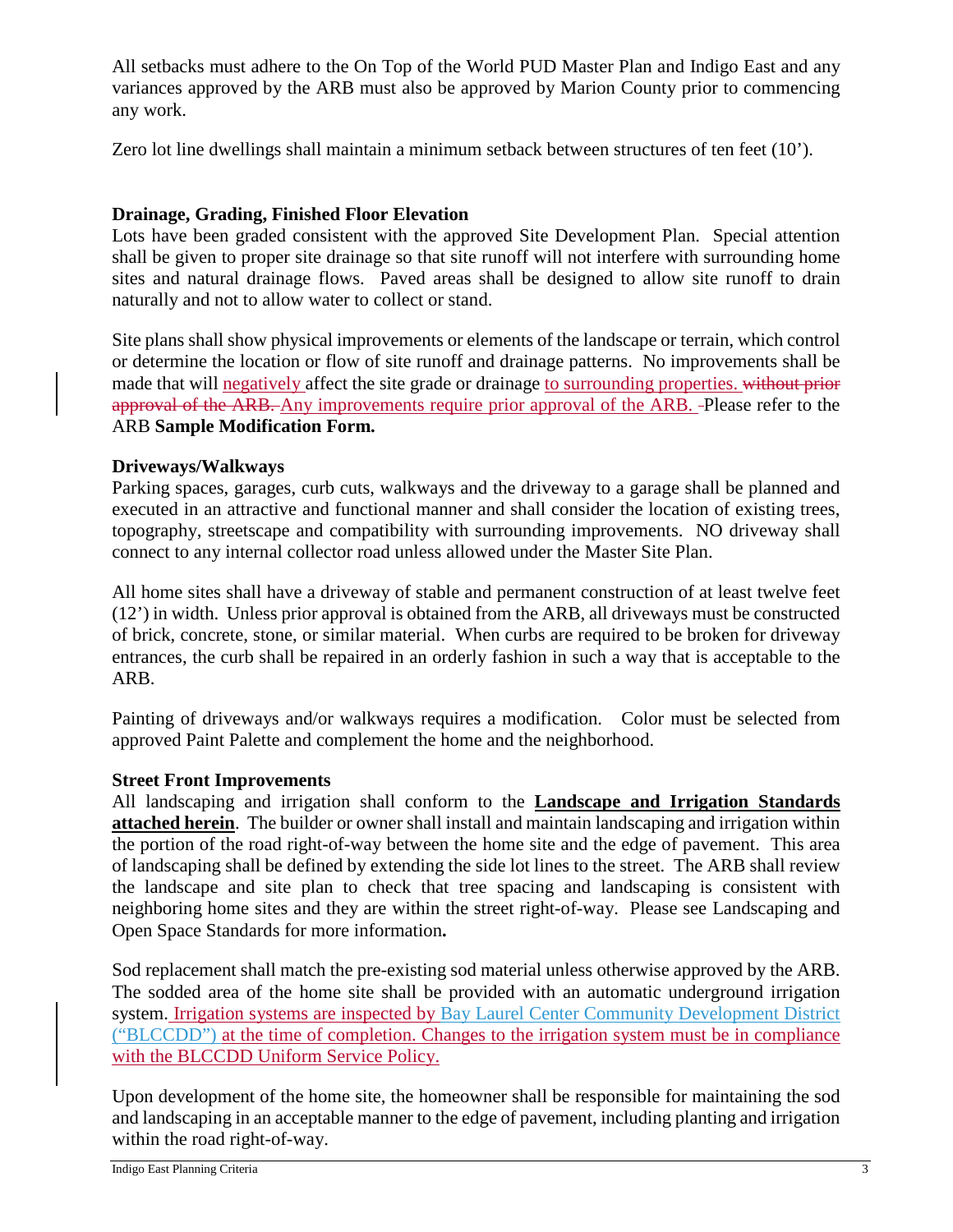#### **Games, Play Structures, Outdoor Cooking Appliances, Portable Furniture**

All basketball backboards and any other fixed games and plays structures are subject to approval by the ARB and shall be located at the side or rear of the building not visible from the street. All outdoor cooking appliances, such as grills, smokers, fire pits and chimeneas, to name a few, as well as portable outdoor furniture, while not in use, needs to be stored out of view of the street.

#### **Swimming Pool**

Any swimming pool to be constructed upon any home site will be subject to review of the ARB prior to submittal to any County permitting authority. The design submittal must include all design components including parcel boundary set-backs lines, materials, finishes and colors for the pool, pool deck, fence, screen enclosure, additional landscape bed with uniform hedge and approved mulch material and must meet state and county regulations for child safety. Reference "Site Placement" on page 2 of the Standards. All pools must be enclosed by a screened enclosure surrounded by approved landscape plantings, form a uniform hedge appearance within one (1) year of planting; and thereafter be maintained at not less than twenty-four inches (24") nor greater than forty-eight inches (48") in height. Additional privacy fencing may be approved to surround/border the screened enclosure. Above ground pools are prohibited. No changes to final grade that will impede the drainage to property or adjacent properties will be allowed.

#### **Hot Tubs**

Any Hot tubs or portable spas to be constructed or installed upon any homesite will be subject to review of the ARB, and must be in conformance with Florida Statutes and Marion County ordinances for child safety. County permits will be the responsibility of the homeowner to obtain. The hot tub/portable spa must be installed within a screened enclosure, fenced enclosure or have a safety cover that complies with ASTM F1346-91. All hot tubs (enclosed or not) must be surrounded by approved landscape plantings in a minimum three (3) foot landscape bed, form a uniform hedge appearance within one (1) year of planting; and thereafter be maintained at not less than thirty-six inches (36") nor greater than forty-eight inches (48") in height.

#### **Lighting**

All exterior lighting shall be consistent with the character established and be limited to the minimum necessary for safety, identification and decoration. Please refer to the **Indigo East Site Lighting Criteria** attached herein**.** Exterior lighting of buildings shall be limited to concealed fixtures with bulbs not visible off the building home site. No floodlights will be permitted in Indigo East. No lighting of outdoor recreational facilities is permitted other than swimming pools, unless site conditions warrant and are subject to the review of special consideration by the ARB.

#### **Fences and Walls**

In general, fences or walls are not encouraged within Indigo East. All walls, if permitted, shall be of the same material and design as the adjacent building. When the ARB determines that a fence or wall is deemed to be unnecessary or unsightly and detracting from the visual value of common areas, a landscape screen (buffer hedge) in lieu of a fence or wall shall be required. No fence or wall over four feet (4') in height, measured from the natural grade, shall be permitted. All fences, approved by the ARB, shall be comprised of green chain link or white vinyl material. No fences consisting of lattice materials shall be permitted. Fences shall not extend beyond the side borders of the home nor forward of the rear building base line, so as to be hidden from the street. All fences shall remain at least three feet (3') from the back property line and shall be hidden from view by landscape bed with uniform hedge and approved mulch material or approved buffer plants that equal the height of the fence. The lots that abut a perimeter fence may extend the fencing to the back property line but shall not extend the fence beyond the side borders of the home. Plants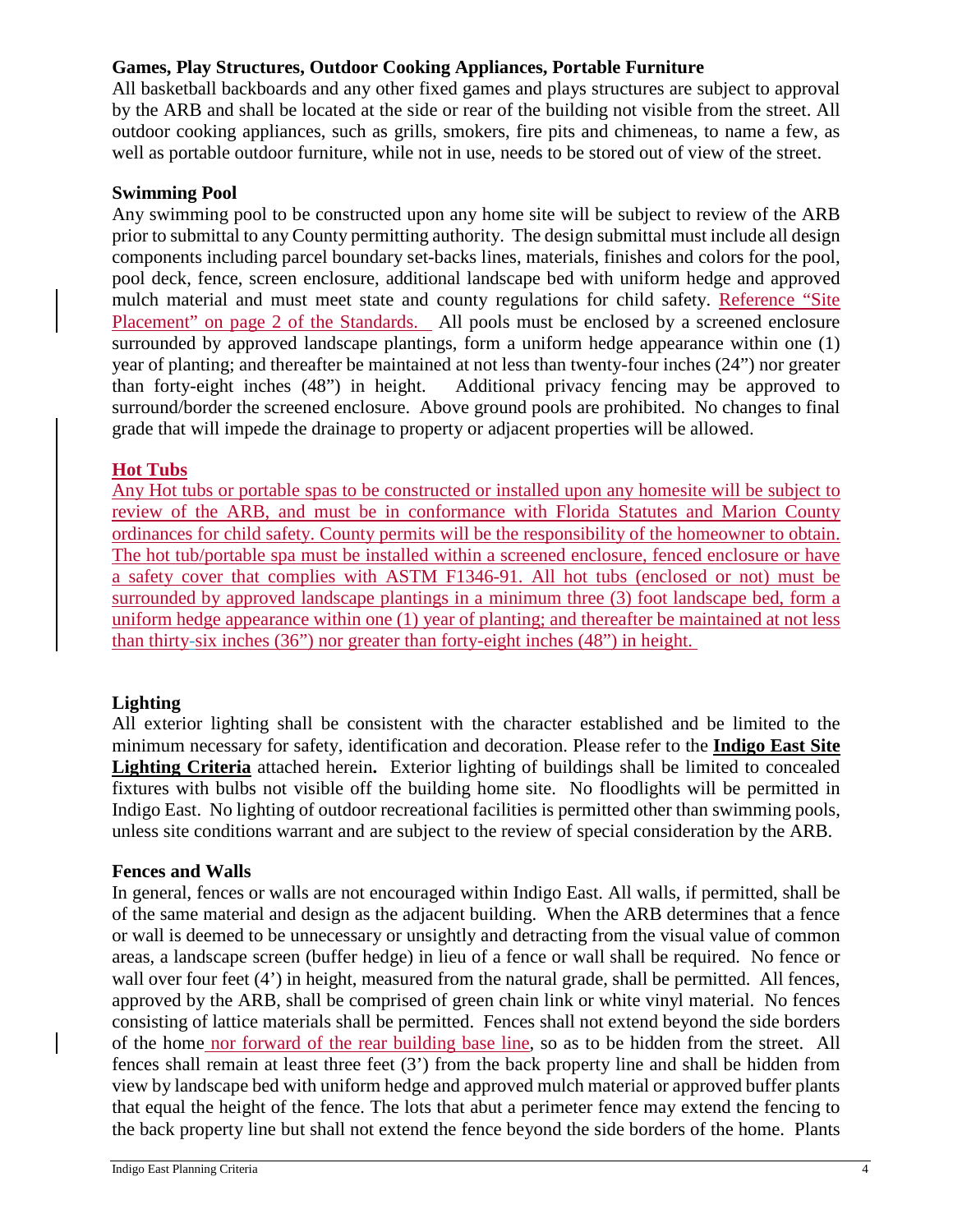must be on the **Approved Buffer Plant Palette**, and planted at time of fence installation, and must be installed no more than four feet (4') from fence in an approved landscape bed with approved mulch material. Said plants shall be at least two feet (2') in height at installation; attain a height of three feet (3') and form a uniform hedge appearance within one (1) year of planting. Thereafter, all buffer hedges shall be maintained at not less than thirty-six inches (36") nor greater than fortyeight inches (48") in height. Fences should not enclose or define property lines of individual homes. Invisible fences shall follow set back rules for sides and backs of lots and not enclose or define property lines of individual homes. Invisible fences shall not extend forward beyond the back corners of the home. Invisible fences installed on zero lot line home sites must be at least five feet (5') off the side property line.

The ARB has the right to deny fence and/or wall applications that detract or impair the view of other home sites that sit on premium lots; such as golf course, preserves, drainage retention areas ("DRAs"), etc. as measured by a forty-five degree  $(45<sup>o</sup>)$  angle from the center point of the back of the neighbors' adjacent dwellings. Please refer to **Example of Line of Sight Rules for Fence and Wall**.

#### **Buffer and Privacy Hedges**

Hedges shall be maintained, if backing up to any roadway, at a height not to exceed twelve feet (12'), and on rear property line at a height not to exceed eight feet (8') with a setback of five feet (5'). Buffer hedges on side property lines may not extend past the furthest point of rear wall of the home and shall be maintained not higher than eight feet (8') with a setback of five feet (5'). All other buffer hedges must be maintained at four feet (4') in height. Hedges that block premium lot views may be denied. Hedges may not negatively impact drainage nor interfere with utilities.

#### **Mail Boxes**

All mail boxes and stands shall be of a design approved by the ARB, shall include no more than the surname and house number of the resident and shall be located at the street front of each home site as prescribed by the United States Postal Service. The builder shall provide and install the mailbox by developer specifications. The mailbox specifications approved for Indigo East are for all aluminum, white, heavy-duty rural United States Postal Service approved. Please refer to **[www.otowinfo.com](http://www.otowinfo.com/)**, Indigo East/Community Standards/Mailboxes for link to **[Mailboxes.com -](http://www.mailboxes.com/product.asp?catalog%5Fname=Mailboxes&category%5Fname=Heavy+Duty+Rural+Mailboxes&product%5Fid=442&Related_Product=&sCondition=&Previous=yes) [Product](http://www.mailboxes.com/product.asp?catalog%5Fname=Mailboxes&category%5Fname=Heavy+Duty+Rural+Mailboxes&product%5Fid=442&Related_Product=&sCondition=&Previous=yes)**.

#### **Lawn Furnishings, Ornaments and Accessories**

Birdbaths, bird houses, bird feeders, frog ponds, lawn sculptures, plant pots, rocks, rock gardens, garden/yard bannerssigns, hanging live plants, shepherd's hooks, wind chimes and other types of lawn furnishings, ornaments and accessories on any home site shall comply with the community rules, regulations and standards, and requires prior approval of the ARB. In general artificial plants and lattice are not permitted. Designs and styles shall be aesthetically pleasing and shall recognizably complement, or acceptably contrast with, the immediate surroundings. All lawn furnishings, ornaments and accessories shall be secured or removed as necessary when threats of severe weather are forecasted. Lawn furnishings, ornaments and accessories that have been approved by the ARB may be installed only in conformity with the following criteria:

a. Lawn Furnishings: Only one (1) large item over eighteen inches (18") in height and two (2) small items under eighteen inches (18") in height are permitted to be installed in front yards (oversized statues or other similar items are not one-size-fits-all and may be disapproved). A single shepherd's hook counts as a large item with a limit of four  $(4)$ hooks each and one (1) item per hook. Each bird house, bird bath, bird feeder and large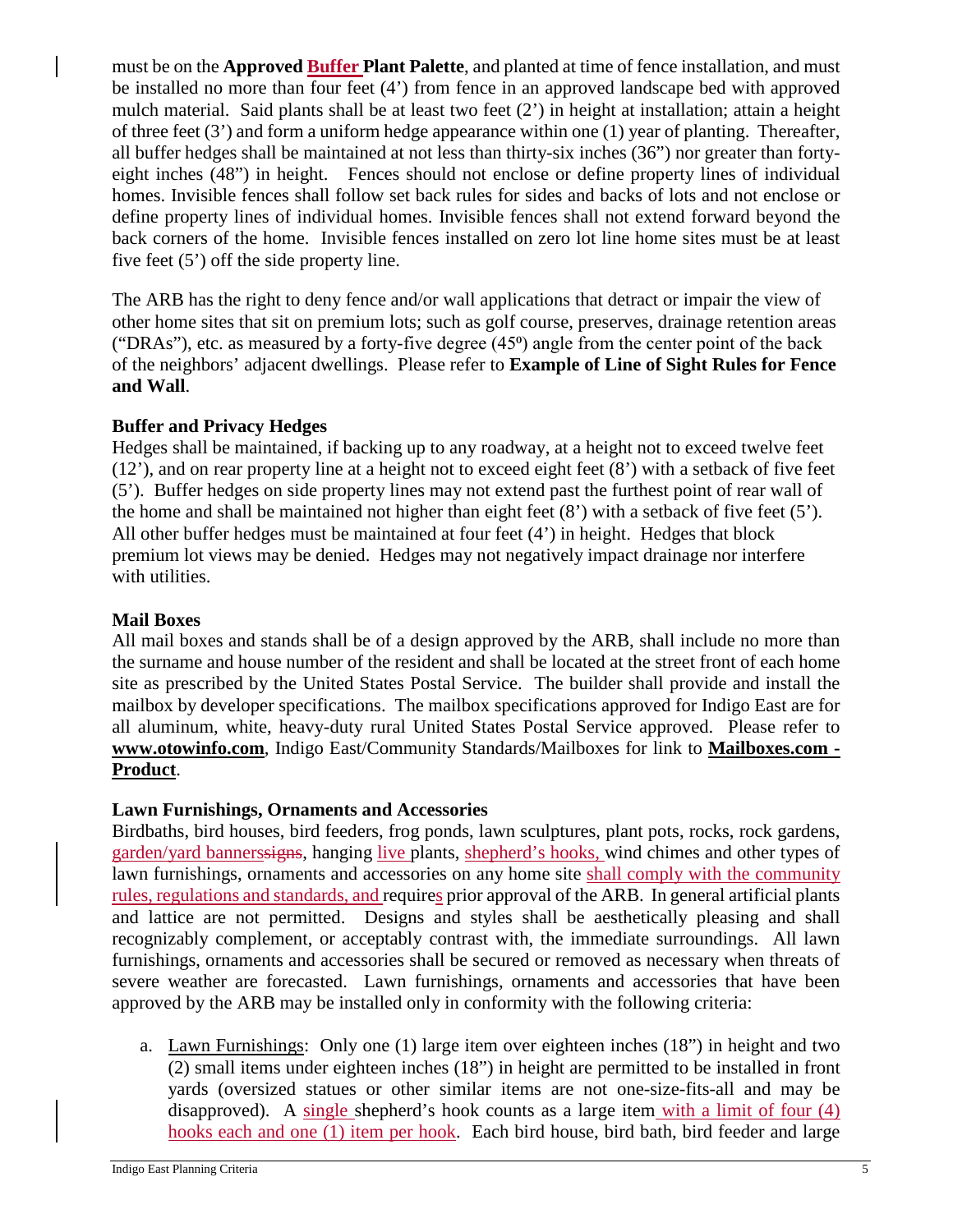rock shall count as one (1) large item (with the exception that rocks included in the original landscape shall be exempt from this provision). A one story bird house eighteen inches (18") in height or smaller, single bird bath, and single bird feeder may be installed in the front or back yard as long as no other ornaments or pots are added.

- b. Rocks: Only one (1) large rock not to exceed thirty-six inches (36") in height or diameter and two (2) small rocks not to exceed eighteen inches (18") in height or diameter are permitted to be installed in front yards as long as placed within a designated landscape bed (oversized rocks may be disapproved).
- c. Pots: Groupings up to three (3) small or one (1) large and two (2) small matching, decorative ceramic, stone, or fiberglass flower or plant pots containing live plants from the Approved Plant Palette or other approved plants may be approved within landscape beds. Small pots are defined as not more than a sixteen inch (16") circumference at the top of pot and large pots are defined as not more than a thirty inch (30") circumference at the top of the pot. Additional flower or plant pots may be approved if buried within the landscape beds. Flower and plant pots are not allowed on walkways, on lawns or driveways and may not be attached to the exteriors of any dwelling units. One decorative pot may be approved on each side of the garage door opening and each will count toward the total pots allowed. Pots that become damaged or unsightly must be removed.
- d. Back yards fall under the same standards. Applications for approvals to place lawn furnishings, ornaments and accessories within side yards must be properly sized and in proportion for the location, and will be considered on a case-by-case basis.
- e. Hanging Plants: Up to three (3) wind chimes, hanging pots containing live plants, or any combination thereofof two (2) live plants and one (1) wind chime, may be added to the porch area. One (1) hanging live plant, attached to a tree, in an approved manner that does not result in damage to the tree, may be permitted. Wind chimes considered to be a nuisance, may be required to be removed.
- f. No lawn furnishings, ornaments or accessories may be placed in any common area.
- g. Outdoor furniture (designated for outdoors) properly sized and in proportion for the location may be approved. Barbeque grills may not be stored or utilized on the front porch of dwelling.
- h. Trellises. Trellises and Arbors not to exceed forty eight (48") inches in width, twenty-four  $(24)$  inches in depth, and eighty-four  $(84)$  inches in height are allowed in front and back yards and shall not be attached to the structure. Larger trellis and Arbors in proportion for the location may be considered in back yards. One (1) trellis may be installed in a landscaped bed in the front yard and one (1) trellis in a landscaped bed in the back yard. Trellises in side yards will be considered on a case by case basis. No fence panels or lattice panels may be used as a trellis. One (1) trellis is considered one (1) large item.

#### **Flags**

No flag may be displayed on any lot or dwelling except as follows:

- a. One (1) portable, removable official United States flag, or official flag of the State of Florida, not larger than  $4-1/2$  feet by 6 feet, and additionally one (1) portable, removable official flag of the State of Florida or which represents the United States Army, Navy, Air Force, Marines, or Coast Guard, or a POW-MIA flag, may be displayed at any time.
- b. With ARB approval, one (1) seasonal flag may be displayed during the applicable season only.
- c. With ARB approval, one (1) sports flag may be displayed on game day only.
- d. Flags must be displayed either on a flagpole that meets the requirements set forth below or is otherwise acceptable to the ARB, or on a mounting bracket and flag staff or mast affixed to the dwelling which have been approved by the ARB as to specifications and location.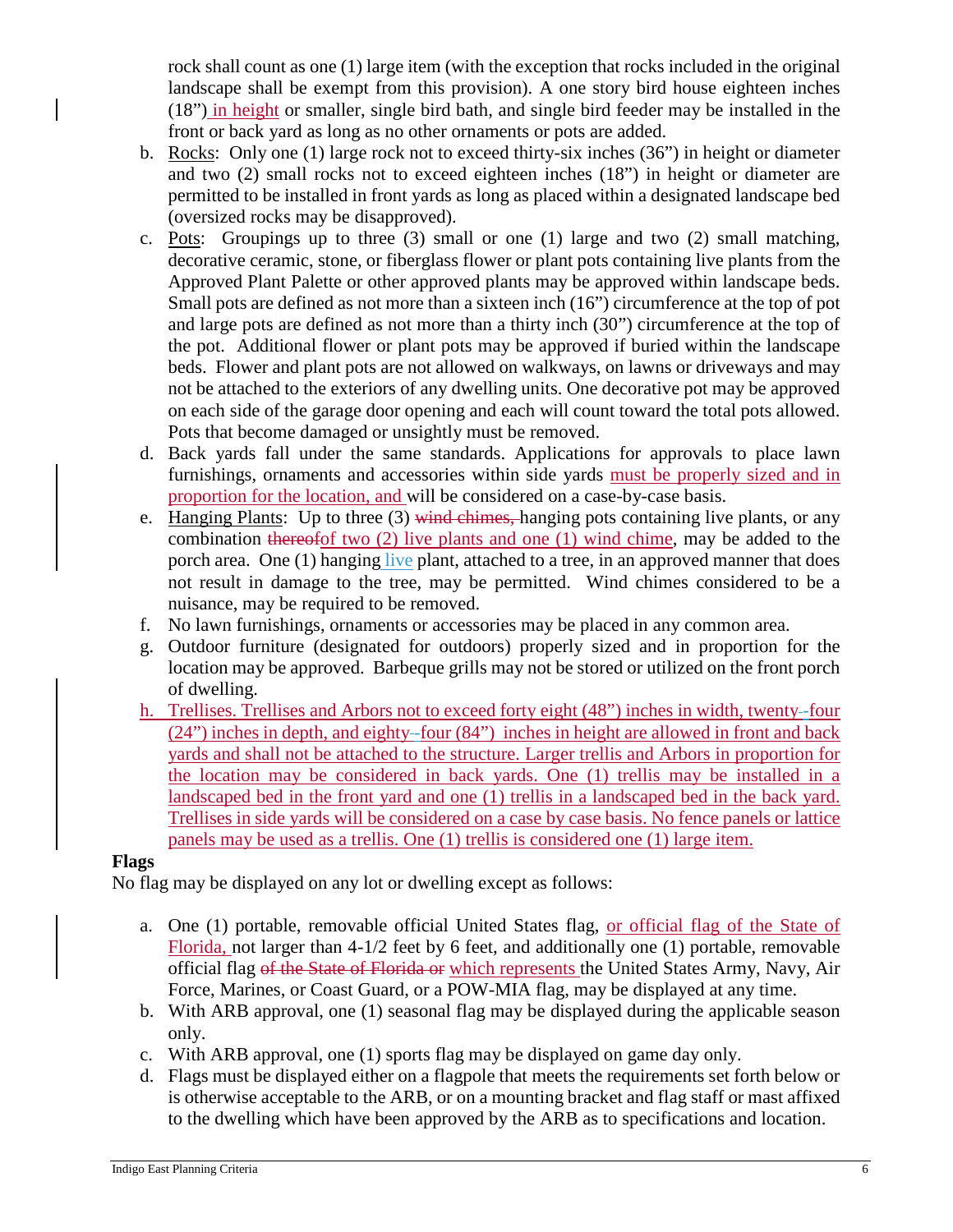- e. Any flag displayed together with the United States flag shall not be largerbe equal -in size or smaller than the United States Flag, and displayed lower higher than the United States flag.
- f. All flags shall be displayed in a respectful and tasteful manner.
- g. No other flags may be displayed without ARB approval.

#### **Flagpoles**

With ARB approval, one (1) freestanding flagpole may be erected on each lot for the display of permitted flags. Each flagpole shall meet the following criteria:

- a. flagpole shall be metal;
- b. flagpole shall be no more than twenty feet (20') high;
- c. flagpole shall be straight and vertical;
- d. flagpole shall not obstruct any sightline at any intersection;
- e. flagpole shall not be erected within or upon any easement;
- f. flagpole must be able to withstand wind speeds of at least one hundred thirtyen miles per hour  $(130 + 10$  mph); and
- g. the Owner shall have called Sunshine State One Call (1-800-432-4770) and haved them mark the locations of all underground utility lines prior to installation of the flagpole.

#### **Exterior Art**

Exterior Art must be approved by the ARB prior to installation. Generally, Exterior Art is only permitted inside foyer areas of the front entrance and areas not visible from the street. The acceptable standard shall include dimensional wall art, appropriate for the space. The Association reserves the right to deny installation of exterior art in its sole opinion.

#### **GENERAL BUILDING CONSTRUCTION STANDARDS**

Indigo East will be developed with a variety of Architectural Styles; the architect should be sensitive of existing structures and the adjacent environment. Designs shall recognizably complement or acceptably contrast with its immediate surroundings. Restraint and Durability in design and material selection shall form the basis for acceptance by the ARB.

#### **Minimum Building Size**

All dwelling units within Indigo East shall have designs with a minimum of 950 SF of airconditioned space.

#### **Exterior Materials**

Finish colors shall be applied consistently to all sides of the exterior of buildings. Recommended materials shall be stucco or similar cementitious products of neutral colors such as whites to beige and light grays. Brick and stone may be used as accents. Simulated brick or stone shall be permitted.

Finish materials shall be applied consistently to all sides of the exteriors of the buildings. Recommended materials shall be stucco and stone or similar simulated products. Wood and brick shall be allowed in limited areas only. Metal or vinyl siding is prohibited. Sample materials may be requested by the ARB for review.

Exterior materials are expected to be durable and capable of maintaining acceptable appearance for the conditions that exist at Indigo East. All materials proposed for exterior use shall be approved by the ARB prior to construction.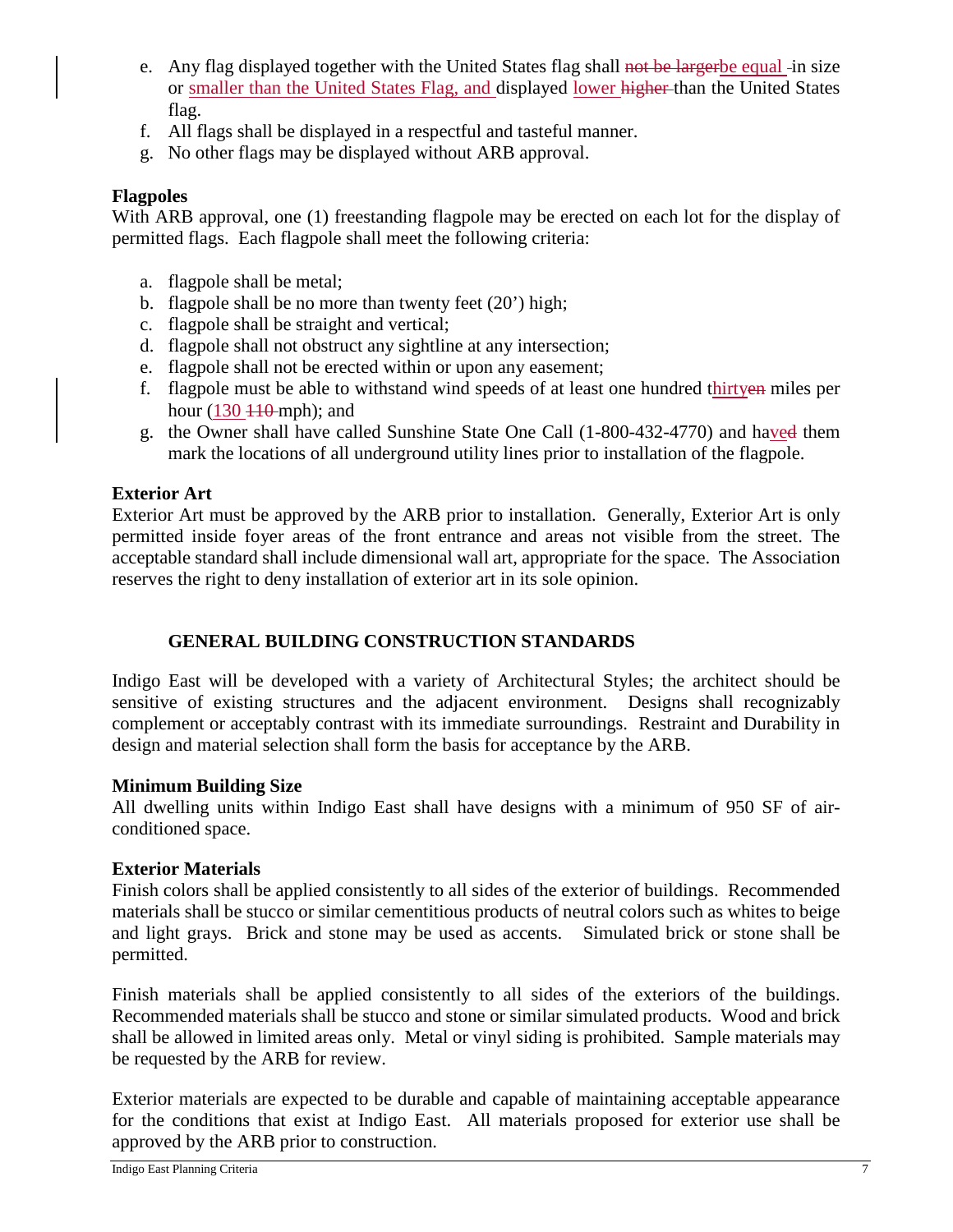#### **Fenestration, Enclosures, Exterior Trim and Decoration**

Exterior window and door trim and similar decorations shall be of same, complementing or contrasting color and material. Compatibility shall be considered by the ARB in accepting proposed trim and decoration alterations. The preferred material for trim and decorations are synthetic materials capable of maintaining original appearance for its exposure. All material proposed for exterior trim and decoration shall be approved prior to construction.

Windows and doors shall be glazed with missile resistant laminated glass. Shutter systems shall require prior approval and shall be concealed from view when not in use or as approved by the ARB. Please refer to Rule 21. Hurricane Shutters for detailed specifications**.** The Storm/Hurricane Shutter Systems and list of **[Shutters/Contractors](http://www.otowinfo.com/Approved_Shutters.pdf)** may be obtained from Resident Customer Services located at Friendship Commons or viewed at [www.otowinfo.com.](http://www.otowinfo.com/) Aluminum awnings and jalousie-type windows are prohibited. Use of reflective glass shall be limited. Garage door openings shall be designated with proper door units; screened garage door units will be permitted with ARB approval.

Absolutely no screened enclosures shall be allowed on the fronts of homes. Screen enclosures shall meet Florida Building Code and comply with Marion County regulations for permitting and site setbacks. All sections of screen enclosures shall be constructed of screening material with a three (3) foot wide landscaped barrier. Fitted outdoor acrylic or polyester fabric may be used on the roof section as a weather barrier. The fabric must be replaced when fraying, or wear and tear occurs. No lattice fencing or other items that do not fit with the character of the community are allowed inside the screened area.

No enclosures or alterations of any kind, which in any way change the appearance of fronts of homes, will be allowed.

#### **Gutters and Down Spouts**

Gutters and down spouts shall be compatible with— the architecture and colors of the housesurrounding wall surfaces. Aluminum and pre-finished vinyl are preferred materials for gutters and down spouts. Gutters are required to be installed with underground downspout extensions to an open area not directed to common swales. -Application for Modification for gutters must indicate the location of the downspoutsmeet the following guidelines:.

- a) A drawing is required to indicate gutter and downspout installation locations as well as location of the underground downspout extensions.
- b) Underground gutters and extensions, must be located in such a manner as to not adversely affect drainage onto neighboring properties. Downspout extensions must be buried, and directed to an open space with an approved diffuser attached, to allow for proper drainage. It is not recommended to terminate the downspout extension between homes.
- c) Site plan or plat must be included indicating the end of water flow and including the distance from the property line.

Drainage from gutters shall not affect adjacent lots or homes by creating washout or other erosion. The ARB reserves the right to require repair of erosion from gutter runoff in swales, common swales and adjacent properties and may require the removal of gutters in non-essential areas (sides of home and non-entry ways) in order to resolve erosion or drainage problems. which is a homeowner responsibility. Leaf guards shall not be installed underneath the roofing shingle. Rain sensor must be relocated to operate properly.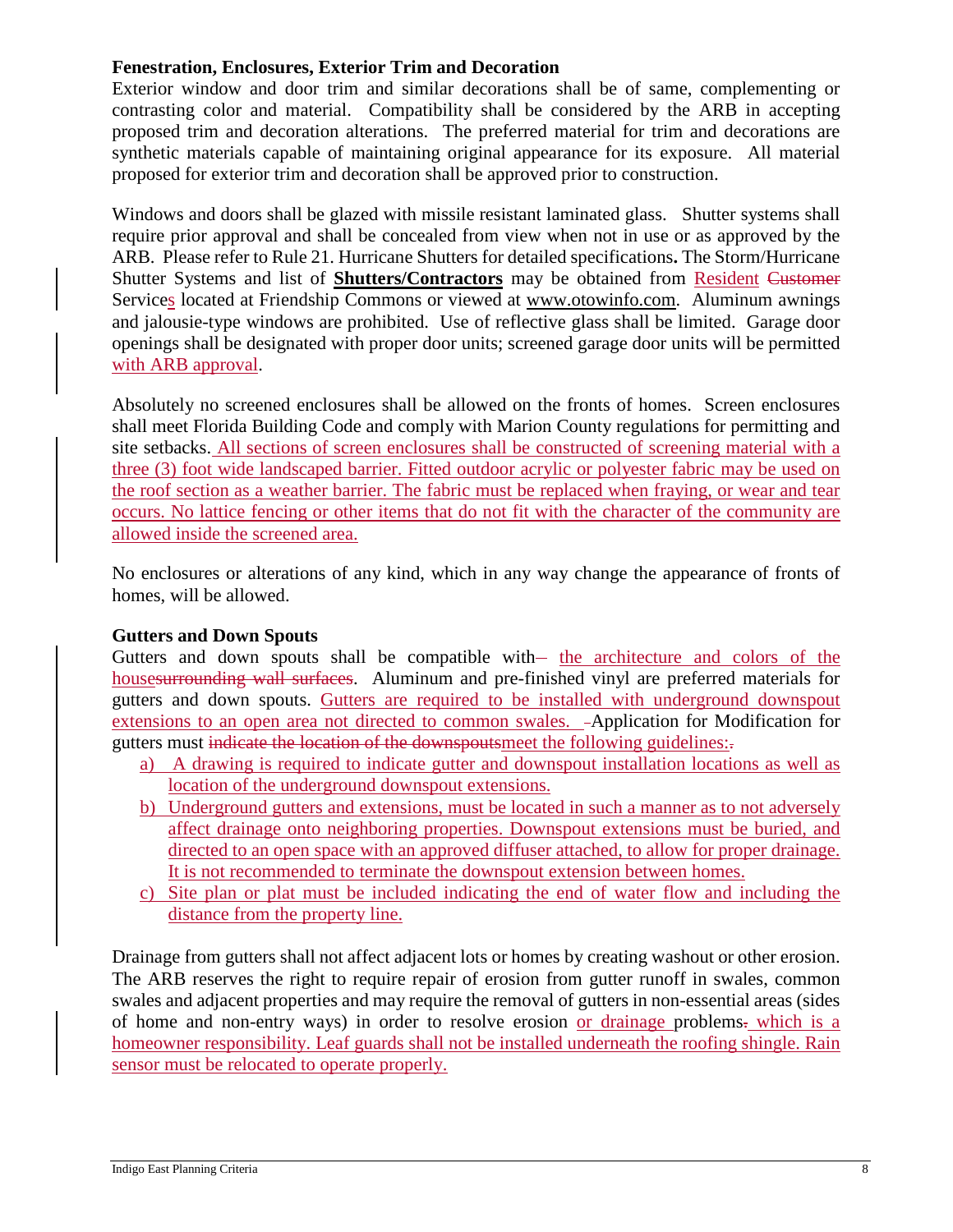#### **Exterior Colors**

The color palette for Indigo East shall be subdued earth tones and pastels. Please refer to the **[Approved Paint Palette](http://www.otowinfo.com/index.php?content=housecolors.php&back=returnlink.php)** available at the Resident Customer Services Department located at Friendship Commons. Any changes in the exterior colors made in future re-paintings shall be regarded as a "minor alteration or addition," subject to approval by the ARB. Samples and/or color chips of all exterior colors are required with final submittal. Paints shall resist chalking and fading for a 10-year cycle. The ARB may require repainting of materials that fail to maintain acceptable appearance.

#### **Building Heights**

Heights of buildings shall be compatible with adjacent buildings. The maximum height shall be thirty-five feet (35') from outer edge of roadway curbing, and not more than two stories, unless a variance is granted by the ARB.

#### **Roofs**

Flat roofs shall not be permitted on the main portion of the structure provided; however, the ARB shall have discretion to approve such roofs on the main body of a building if typical to that type of design. No built-up roofs shall be permitted, except on approved flat surfaces. The composition of all pitched roofs is high quality architectural grade shingles or cement tiles approved by the ARB. Please refer to the [House Color Palettes/Shingle colors,](http://www.otowinfo.com/index.php?content=housecolors.php&back=returnlink.php) available at the Customer-Resident Services Department located at Friendship Commons.

No metal roof extensions shall be allowed on the fronts of homes.

#### **Chimneys**

Any exposed portion of a chimney outside of the building shall be constructed solely of brick, stone or stucco. If the fireplace is a metal (self-insulated) type with a metal spark arrester at the top of the chimney, this arrester must have a cowling or surround of a material approved in advance in writing by the ARB and be a color approved by the ARB. Please refer to the ARB **Sample Modification Form attached herein.** 

#### **Garages**

All residential dwellings shall include a garage adequate to house at least two (2) but not more than four (4) large size American automobiles.

All garages shall be constructed of the same exterior materials and colors as the main structure. All garage doors (except service doors) shall be a minimum width of nine feet (9') for each automobile and operated by automatic door openers. Wherever possible, garage doors or service doors shall be located so they do not face the street. Garage doors should always be located where they are least visible to persons approaching the residence. When garage doors face the side home site line, screening from view by landscaping is required. Garage doors shall be constructed of a material that is similar in appearance to the exterior materials of the buildings, and the color of the garage doors shall be compatible with the color of other exterior finishes of the building. Garage doors, automatic door openers and service doors shall be maintained in a useful working condition and shall be kept closed when not in use.

No garage shall be converted to other usage without the substitution of another garage. Carports shall not be permitted. Garage door screens require prior approval from the ARB.

#### **Water Conserving Bathroom Fixtures**

Water closets shall be water conserving (low volume) models and all faucets and showers shall have flow restrictors.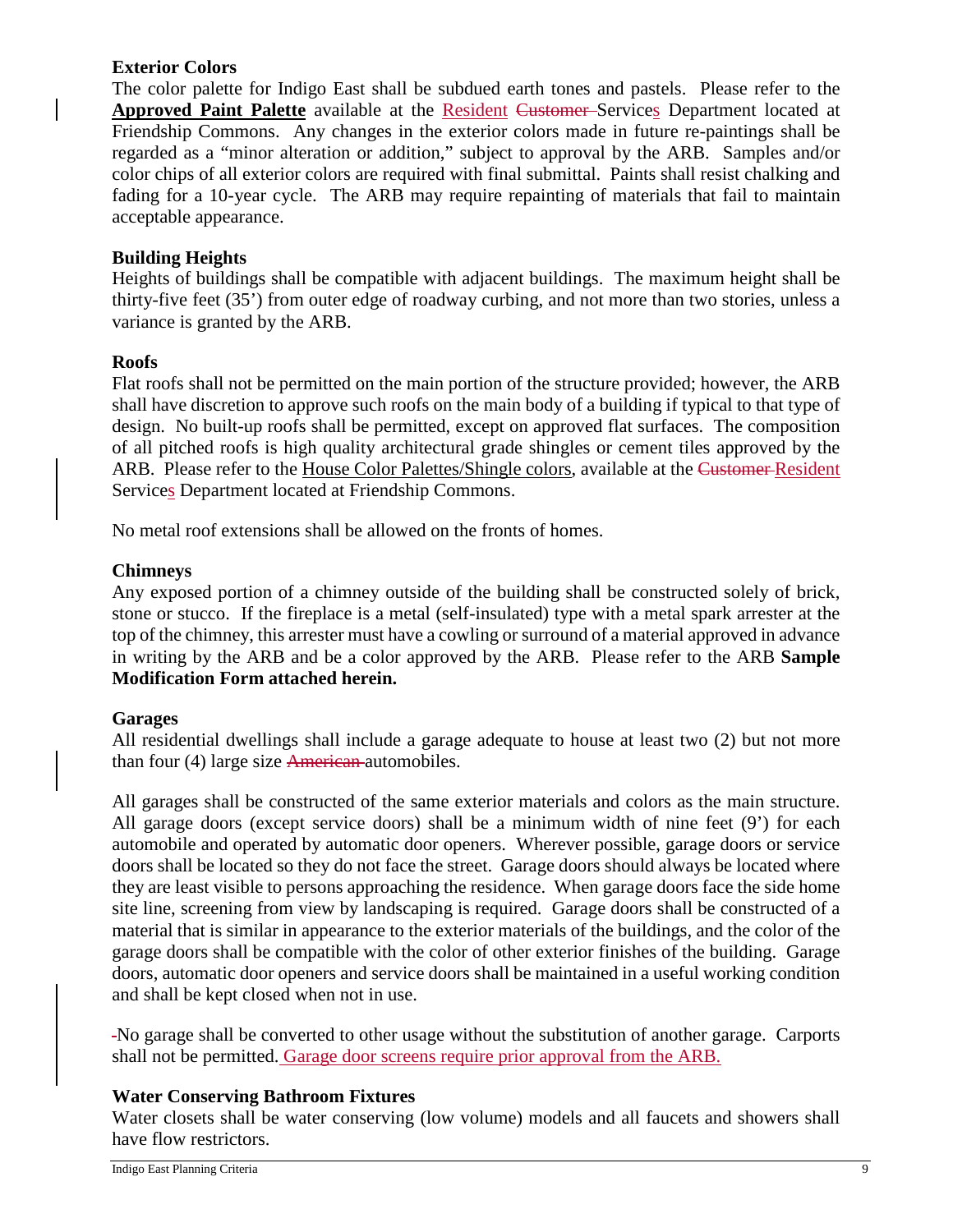#### **Energy Efficiency**

All homes shall meet or exceed Florida's Energy Efficiency Code for Building Construction. All plans and specifications submitted for final approval shall include evidence of compliance with this provision.

#### **Appurtenances**

All exterior mechanical equipment, including but not limited to, transformers, vents, air conditioning compressors, pool pumps, generators and generator cover assembly, water softeners, meters, etc., shall be concealed from view by approved placement or by plantings from the **Approved Buffer Plant Palette**. Appurtenances should not be readily visible from the street and consideration of neighboring homes and their respective window views must be given. Window air conditioner units are prohibited. All generators, if approved, shall only be tested between the hours of 10:00 AM and 4:00 PM and shall not exceed a fifteen (15) minute run-time duration within the testing period. In addition, generators shall only be operated during power outages. Water softeners are prohibited from discharging into the Community's sewer system. Propane tanks, if approved, shall be installed in accordance with Florida Building Codes and National Fire Protection Association Standards and must be screened from view by a fence and buffer plants as defined in Fences and Walls, or buried. Owner is responsible for all maintenance and removal of equipment when discontinued.

#### **Roof or Wall Attachments or Penetrations**

ARB approval must be obtained for the installation or placement of any solar panel, solar tube, solar fan, skylight, weathervane or other roof or wall attachment or penetration. Improvement of a dwelling by installing photovoltaic devices (e.g., solar panels) is generally encouraged. However, in order to protect the community and its residents from unsafe or unsightly installations, the ARB requires that detailed specifications be submitted along with the Application for Approval of Request for Modification. These specifications include, but are not necessarily limited to:

- a. Detailed plans, engineering and specifications for installation, including the location, number, type and composition of the systems or devices to be attached.
- b. The ARB prefers that roof and wall attachments and penetrations not be visible from the street. The ARB reserves the right to restrict the location of any installation within the limits of Florida applicable law.
- c. The ARB requires that a product brochure for roof or wall mounting equipment and all components be provided with the Application for Approval of Request for Modification.
- d. All roof and wall attachments and penetrations must comply with Florida Building Code (as amended from time to time) wind load design applicable for that product. Owner will submit the applicable rule with the modification application.

The homeowner is responsible for ensuring that all county permits have been obtained by the contractor. The dwelling owner shall cause each approved roof or wall attachment or penetration to be inspected at least once each year and to be continuously maintained, repaired, repainted and otherwise cared for so as to ensure that the attachment or penetration and any mounting materials remain intact and in good condition and that they do not become weather-beaten or unsightly.

#### **Accessory Uses**

Accessory uses are defined as any use incidental and subordinate to the principal use of the structure and located on the same lot. Accessory uses may include screened enclosures, porch extensions, garden buildings, generator and cover assembly, water softener, or any structure not built as an original component of the home. Accessory uses shall require the prior approval of the ARB. All generators, if approved, shall only be tested between the hours of 10:00 AM and 4:00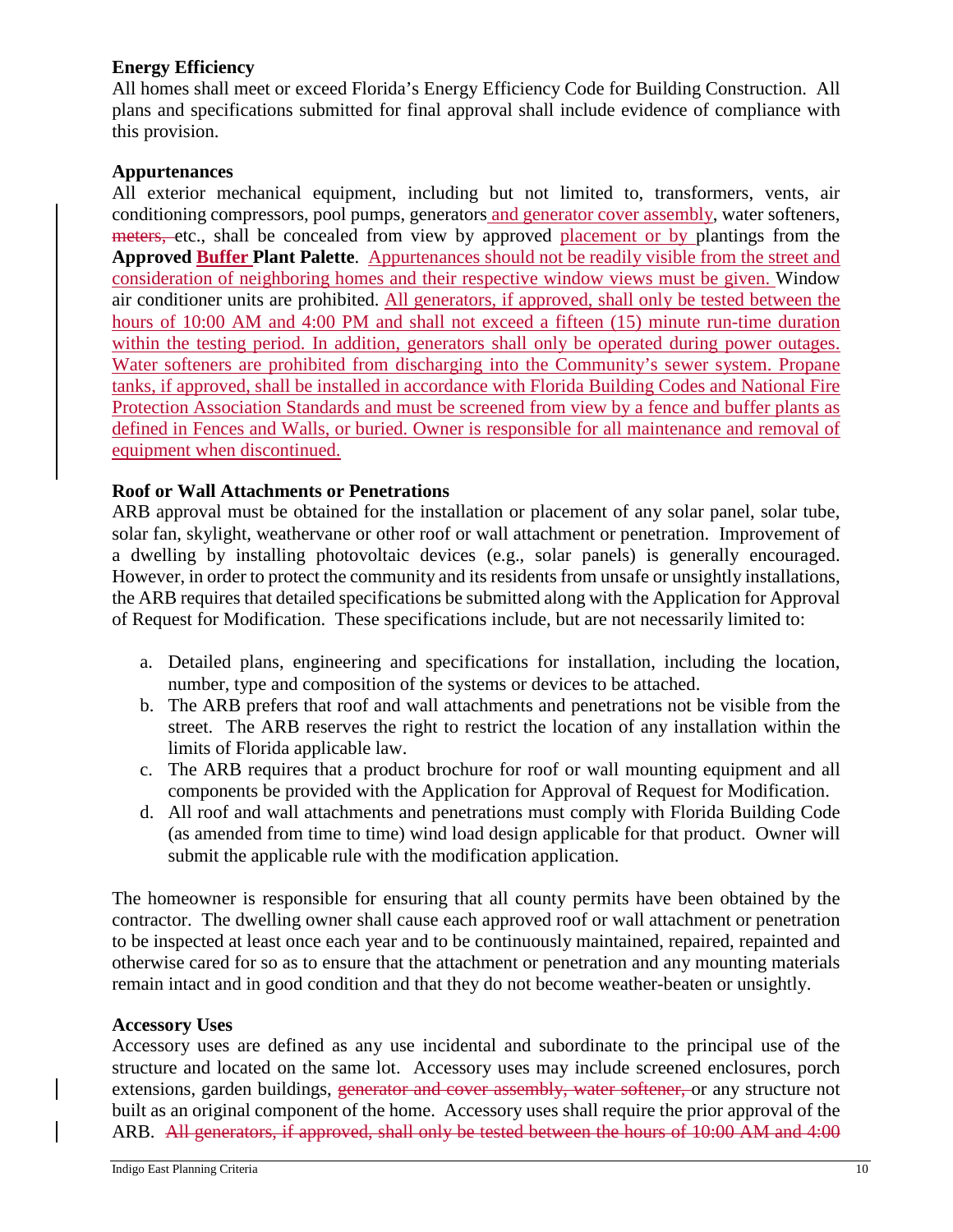PM and shall not exceed a fifteen (15) minute run-time duration within the testing period. In addition, generators shall only be operated during power outages. Additionally, all accessories, for example, but not limited to, generators and water softeners, shall be hidden from plain view by approved plantings. Water softeners are prohibited from discharging into the Community's sewer system.

#### **Direct Broadcast Satellite Dish (DBS), Over-the-Air-Reception Device (OTARD) and Antenna**

The placement of the antennas, aerials and similar equipment, including DBS and OTARDs are to be placed, screened or landscaped so as to be hidden from view. Such antenna, OTARDs or DBS may not be placed in any position where it can create a safety hazard to a structure. Please refer to **Standards for Antenna Installation**, attached herein, for details on installation and required applications to the ARB.

#### **Hurricane Shutters**

Hurricane shutters, supporters and hardware are subject to review and approval of the ARB. Any supports or hardware that remains as a permanent element shall be finished to match the adjacent architectural element (i.e.: stucco, window frame, trim band, etc.). Hurricane shutters are to be closed/secured 48 hours before the storm, and are to be taken down (or opened) 24 hours after the official watch has been lifted. At all other times, hurricane shutters shall not be in use. Please also refer to Rule 21. Hurricane Shutters for detailed specifications.

#### **Insurance**

All contractors performing modifications to a home site or structure must provide proof of an acceptable amount of general liability, and automobile insurance, and Worker's Compensation or Certificate of Exemption before Application for Modification will be reviewed by the ARB.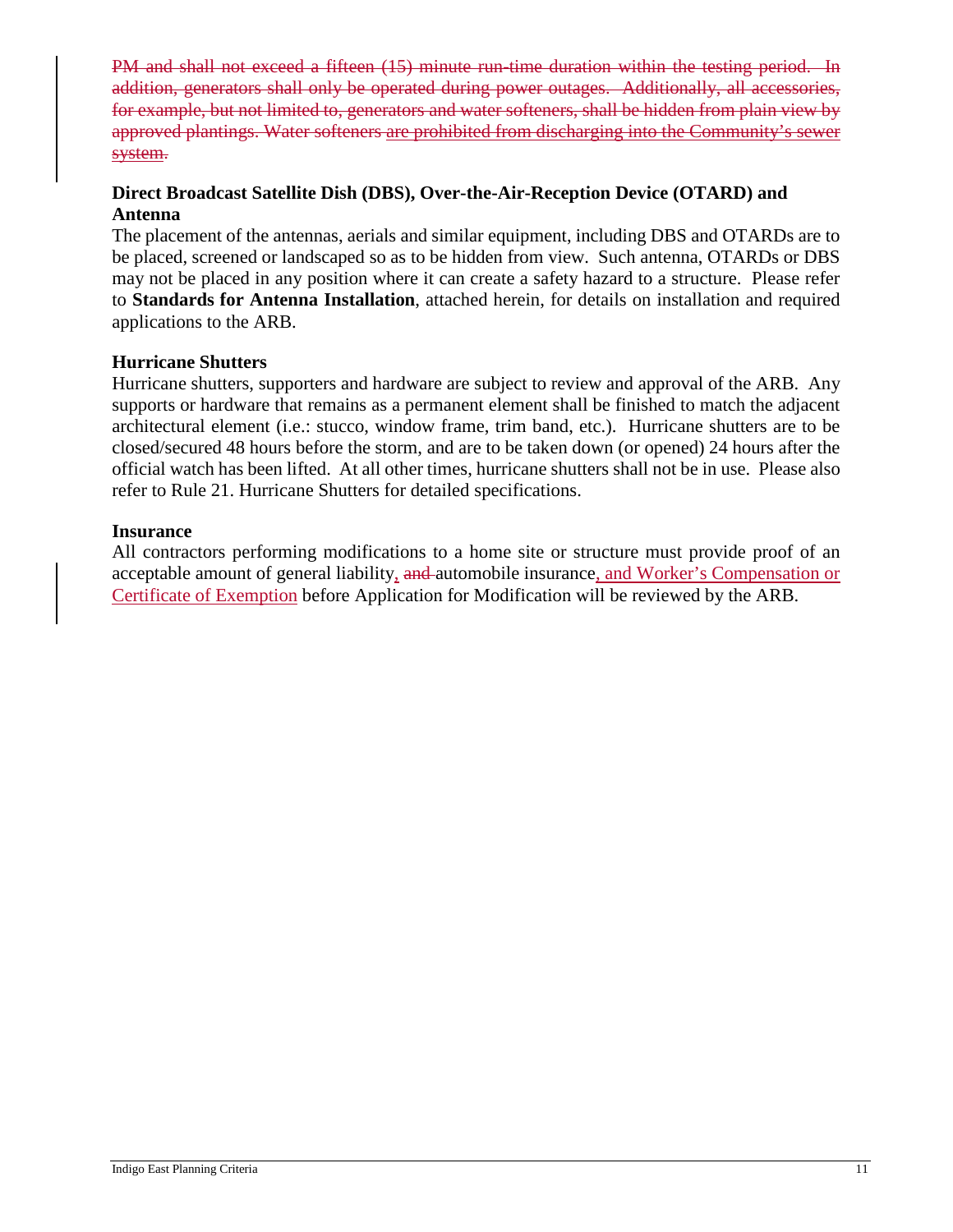#### **LANDSCAPING AND OPEN SPACES STANDARDS**

#### **General**

Any home site, which has been altered from its natural state, shall be landscaped according to plans approved by the ARB. All shrubs, trees, grass and plantings of every kind shall be kept well maintained, properly cultivated and free of trash and other unsightly material. Landscaping as approved by the ARB shall be complete at the time of submittal of the Builder's Construction Completion transmittal to the ARB. Homeowner shall be responsible for calling in any and all utility locates at Sunshine 811 at 811 or 1-800-432-4770.

The objective of the landscaping plan should be to provide landscaping around each home, which is consistent with the high standards of the Indigo East Neighborhood. In order to complete a landscaping plan, you will need to locate your site plan. Please refer to the **Typical Site Plan,** attached for your reference.

#### **Landscaping Plan**

A landscaping plan for each home site must be designed, submitted and approved by the ARB. The landscape plan must provide accurate documentation of home owner(s) intent, what the home owner will be removing and planting, for ARB review. Existing trees intended for removal should be shown and may not be removed without the prior approval of the ARB. The landscape plan shall indicate all plant types by common names, sizes, height, spread, caliper, and plant spacing. Under no circumstance shall a homeowner modification negatively impact or alter the grade or drainage flow or maintenance of any property. The landscape plan shall also provide a scale of measure to assist the ARB in its evaluation. The ground surfaces of all lots except that occupied by hardscape or structure shall be covered with a combination of landscaping, i.e., sodded grass lawn, planted ground cover and approved mulch material. The landscaping plan shall be in compliance with BLCCDD Uniform Service Policy. Please refer t[o www.BLCCDD.com](http://www.blccdd.com/) and click on Public Records, then the Uniform Service Policy, Sections 49.2 and 49.3, Residential Irrigation Additional Requirements.

#### **Trees**

In order that the streetscape of the home site may be preserved, no living tree having a diameter of 2 ½ inches or more measured 6" from grade shall be destroyed or removed from the property unless approved by the ARB in connection with its approval of the plans and specifications for the construction of improvements on the property. The builder shall take special care during construction not to injure or destroy trees or tree root systems including use of protective barriers to keep equipment away from trees. Each home shall have at least one (1) canopy tree not less than 2-2 ½" of caliper 6" from grade as measured by Florida Grades and Standards for Nursery Plants, 2015, unless the original home site did not include a canopy tree. Trees appearing on the approved list maintained by the ARB shall be approved for installation. Trees shall be planted at least five feet (5') off property line. Please refer to **[Approved Plant Palette,](http://www.otowinfo.com/PlantPaletteForCommunity.pdf) attached herein**.

#### **Sod**

Sod may be removed and replaced with an approved sod or ground cover or with weed mat and three inches  $(3)$  or more of gravel as long as 50% of the pervious surface (green space) remains in sod or landscape bed. When removing sod and replacing with rock, mulch or gravel, property lines shall be defined with a continuous cementitious-poured in place curbing, steel edging, reinforced plastic edging or an interlocking stacked block concrete material not to exceed twelve eighteen-inches (12 48") in height along the same horizontal plane to maintain the rock, mulch or gravel in place. The irrigable sod area shall not exceed the original plan design. The ARB reserves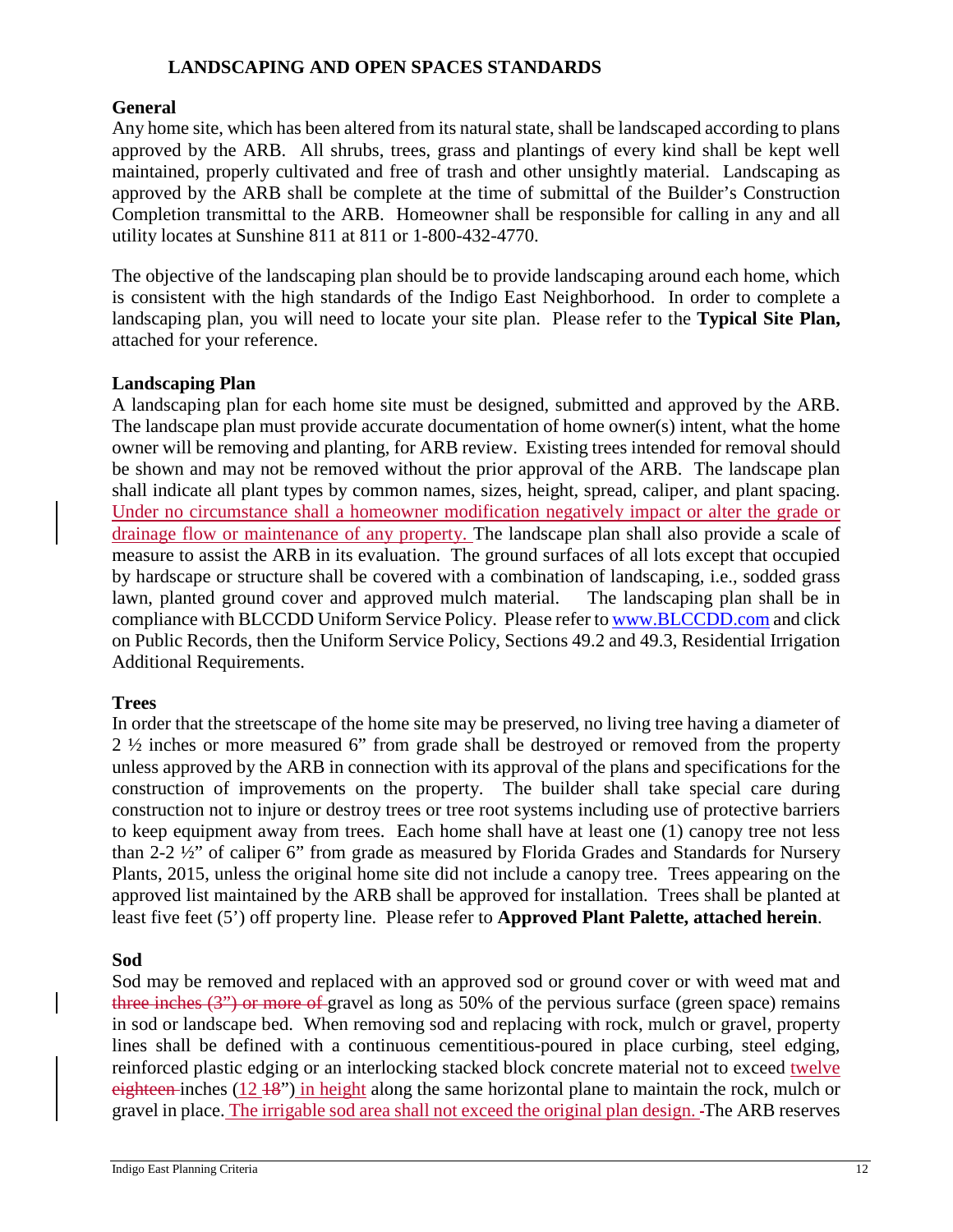the right to approve or deny any application or material not in accordance with the standards herein. Please refer to **Approved Plant Palette, attached herein** for approved grasses.

Florida Water Star Certified Homes: Homes designed and certified to meet the criteria of the Southwest Florida Water Management District, Florida Water Star Program (FWS), as amended, shall not be altered as to the ratio of high and low volume irrigation. Homeowners wishing to reduce turf areas as permitted within the Association standards may do so but shall not exceed 50% of the impervious area with rock or mulch. Landscape bed changes may be made as long as the square footage of the landscape bed is not reduced below 50% of the total pervious area of the lot. The Association reserves the right to enforce FWS and Bay Laurel Center Community Development District (BLCCDD) standards, and may require recertification for changes impacting the design of the landscape and irrigation system. All cost incurred for re-inspection shall be the responsibility of the owner.

#### **Artificial Turf**

The use of artificial turf is not encouraged by the Association, but the Association may permit the installation of artificial turf, not to exceed Marion County standards for impermeable surfaces or the community's storm water management plan. Artificial turf applications shall not extend beyond the rear walls of the home and shall include sufficient information for the ARB to make a determination, such as but not limited to: area of installation, square footage of proposed area demonstration of compliance with Marion County Florida standards and the community's storm water management plan, design use intention for turf area, manufacturers maintenance requirements, manufacturers installation requirements, maintenance plan for designed intent (especially dog runs), sample of artificial turf, as well as signed agreement to maintain the turf for wear and tear and odors. Any artificial turf areas in disrepair or otherwise not compliant with this section must be removed and replaced with approved turf or can be landscaped with Association approval.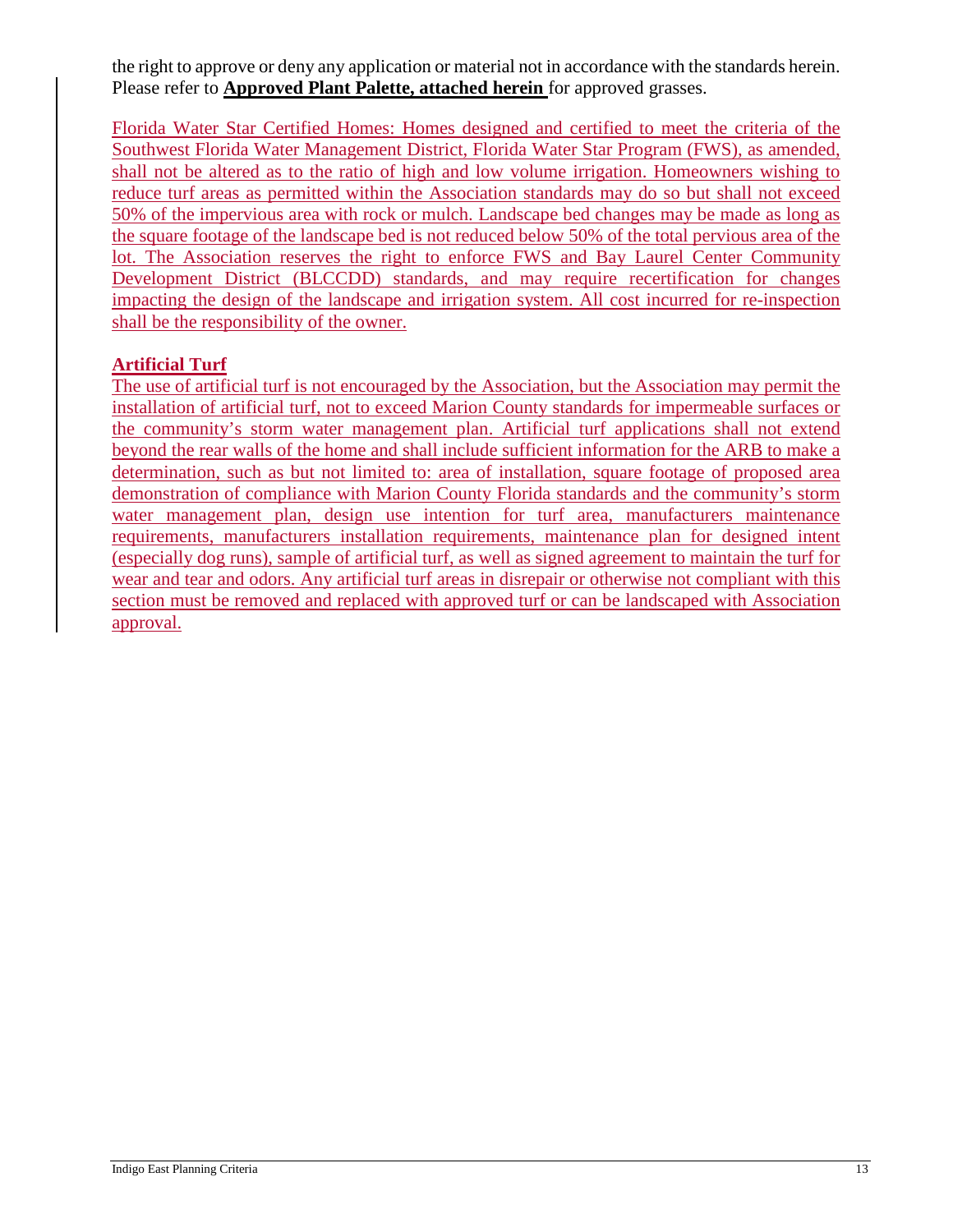#### **Mulch and Bed Edge**

All planting areas within each home site shall be covered and maintained with three inches (3") or more of pine needle, pine bark, cypress, gravel, or other suitable mulch. Not more than 50% of the pervious surface (green space—planting and sodded areas) may be mulch, rock or gravel. If sod is removed and replaced with gravel, the gravel must be clearly delineated from the planting areas by color, curbing or other separation approved by the ARB. Bed edge shall be constructed as a continuous edge on the same horizontal plane. Use of a cementitious-poured in place curbing, steel edging, reinforced plastic edging or an interlocking stacked block concrete material not to exceed eighteen thirty-six inches (1836") in height is recommended for bed edging purposes. and Edging used to define property lines shall not exceed twelve inches  $(12)$  in height is required when defining property lines. All edging materials are subject to approval by the ARB.

#### **Plant Materials**

Plant materials shall equal or exceed the standards for Florida No. 1, as given in "Grades and Standards for Nursery Plants" Part I and Part II State of Florida Department of Agriculture, and any amendments thereto. The landscape plan shall include all plant types by common name, sizes, height, spread, caliper, quantity and plant spacing. Perennial plants may not dominate more than 25% of the total square footage of the landscaped bed areas and must be supported by woody ornamental or evergreen plantings. All plant materials are subject to the review and approval of the ARB. Use of non-indigenous plants is discouraged. Use of native, drought-tolerant species is strongly encouraged. Please refer to the **[Approved Plant Palette,](http://www.otowinfo.com/PlantPaletteForCommunity.pdf) attached herein**.

#### **Irrigation**

All sod, ground covers and landscaped areas shall beoriginally provided with an automatic underground irrigation system shall not be altered unless improving efficiency. Irrigation must be provided to the back of the curb of the adjacent street. All home sites must use the irrigation water source(s) as provided for such use, including re-use sources. Irrigation systems are installed and inspected by BLCCDD at the time of completion. Changes to the irrigation system must be in compliance with the BLCCDD Uniform Service Policy. Home owner cannot install additional irrigation unless in compliance with BLCCDD's Uniform Service Policy. Please refer to [www.BLCCDD.com](http://www.blccdd.com/) and click on Public Records, then the Uniform Service Policy, Sections 49.2 and 49.3, Residential Irrigation Additional Requirements.

#### **Fertilizers and Pesticides**

Only slow-release fertilizers and pesticides approved by the U. S. Environmental Protection Agency and the Florida Department of Environmental Regulation shall be used and applied in accordance with the label instructions.

FOR LINK TO MARION COUNTY BOARD COUNTY COMMISSIONERS (MCBCC) FERTILIZER ORDINANCE 08-35 see below:

[http://www.districtgov.org/images/whatsnew/MCBCC%20Fertilizer%20Ord%2008-](http://www.districtgov.org/images/whatsnew/MCBCC%20Fertilizer%20Ord%2008-35%20FINAL%20SIGNED.pdf) [35%20FINAL%20SIGNED.pdf](http://www.districtgov.org/images/whatsnew/MCBCC%20Fertilizer%20Ord%2008-35%20FINAL%20SIGNED.pdf)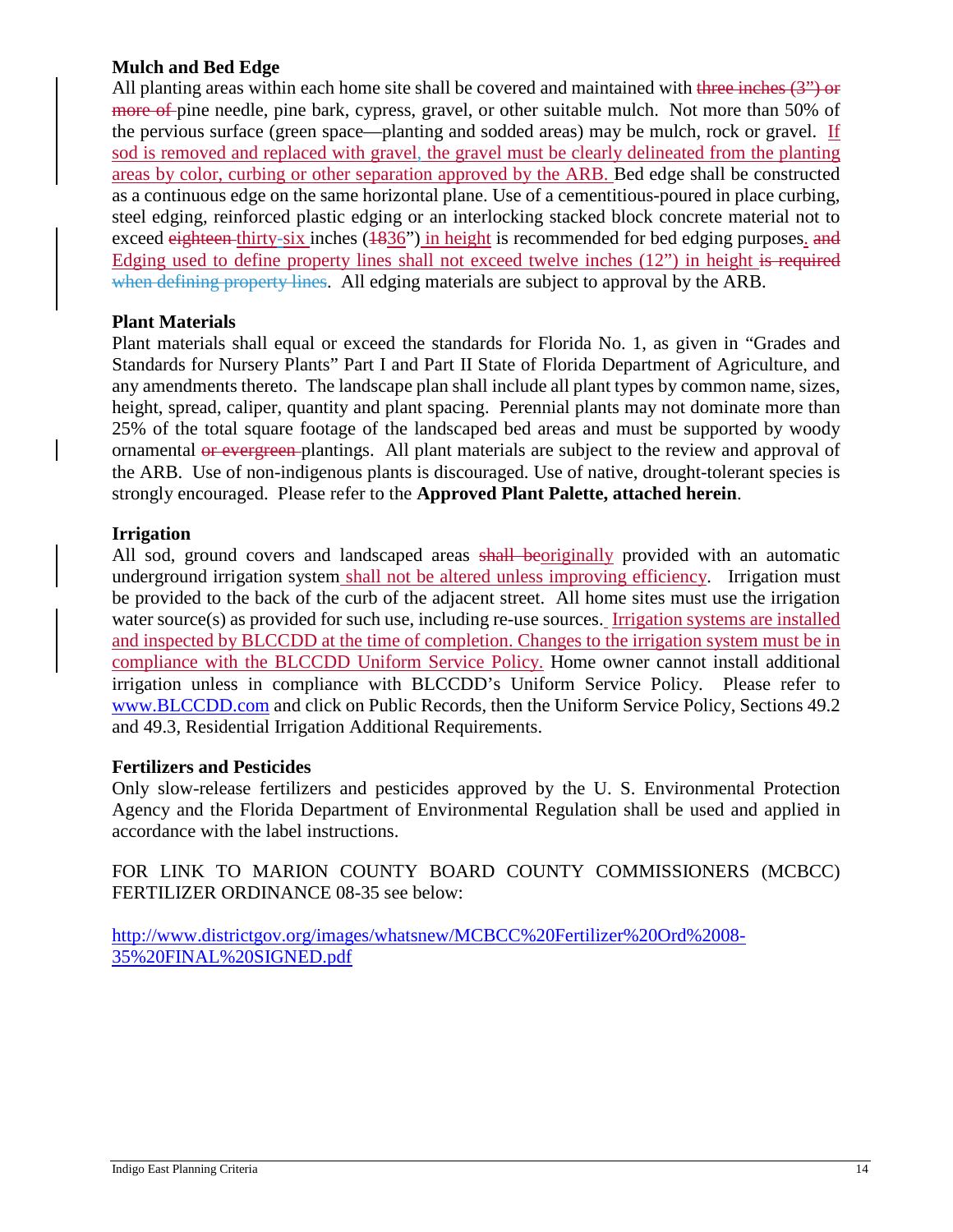#### **FEES FOR MINOR/MAJOR REVIEWS**

The intent of the ARB is to promote and assure that all improvements are aesthetically compatible with each other; promote simple elegance in architectural character; and that dwellings are constructed to reflect the quality and permanence of a premiere residential community. In that regard, the ARB is responsible for ensuring certain improvements are done in accordance with the approved Application for Modification.

The following list of improvements will be inspected upon their completion by ARB representatives at the fee listed:

#### **Minor Review Inspections (\$35 fee applies\*)\*\***

- Hurricane Shutters
- Fences
- Walls
- Chimneys
- Appurtenances and Wall or Roof Attachments or Penetrations
- Accessory Uses: screen enclosures, porch extensions, shutters, gutters, water softeners, generators or other non-structural changes
- Antennas: DBS, OTARDs and antennas
- Landscape Modifications: changes to approved landscape design (Note: No approval or inspection fee is required to install any plant from the Approved Plant Palette in conformity with the previously approved landscape design.)
- Hot Tubs

#### **Major Review Inspections (\$150 fee applies\*)\*\***

- Swimming Pools (includes screened enclosure)
- Wading Pools
- Permanent structural additions attached to the home, excluding screened lanais, screened enclosures.
- \* Fees are subject to change without notice. The ARB reserves the right to include fees for such other modifications as may be required from time to time. Please check with Customer Resident Services for an updated listing.
- \*\* Residents are responsible for delivering the inspection fee at the time Application for Modification form is submitted to the Resident Customer Services Department.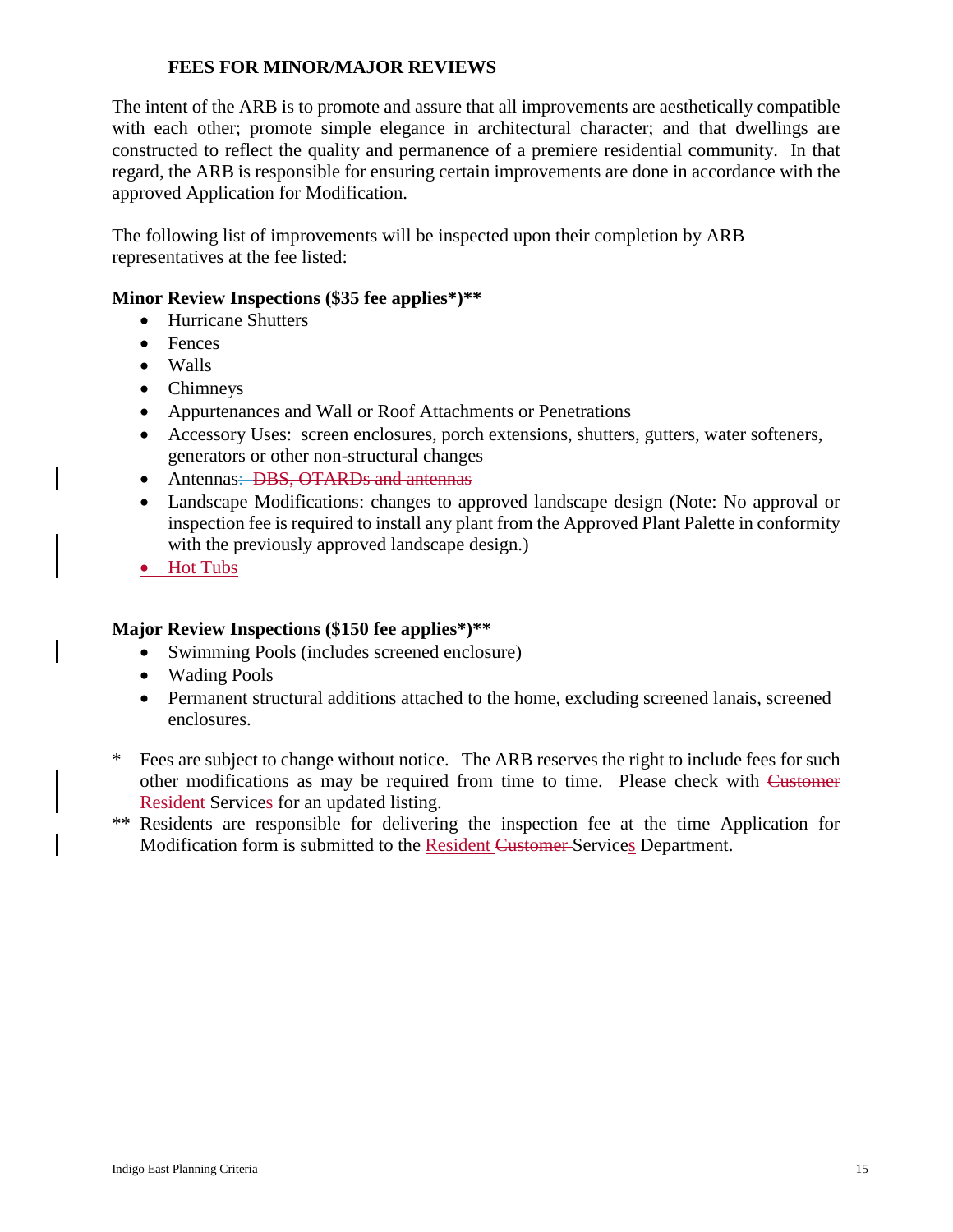

#### **Sample – Indigo East Typical Site Plan**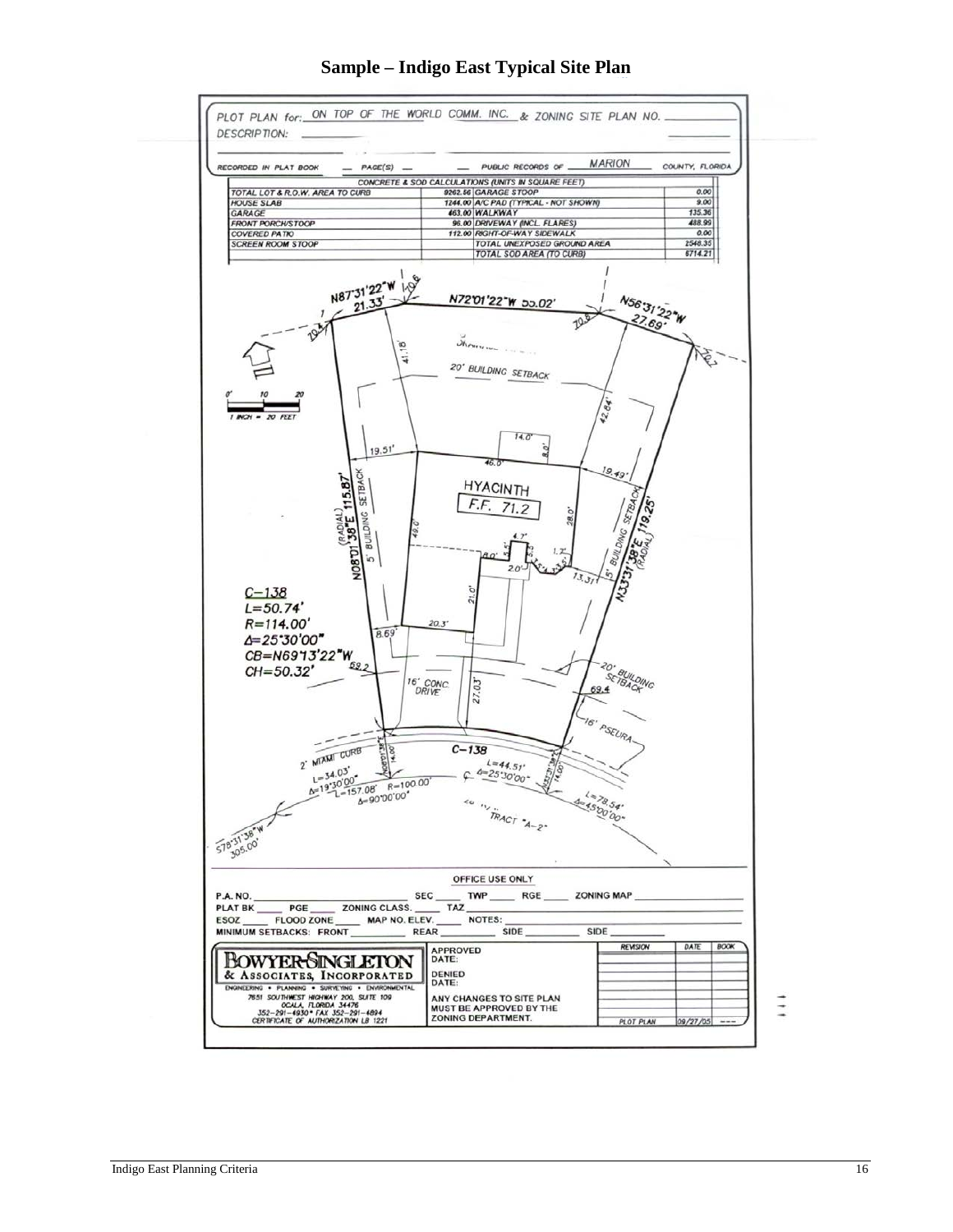#### **On Top of the World Communities Landscaping and Irrigation Standards**

Welcome to On Top of the World Communities. Our mission is to provide premier services to the people who seek to "Find Their Place in the World."

Here at On Top of the World Communities we strive to be stewards of the environment around us therefore we do things a little different. Let us take a minute of your time to explain our reasoning and methods of our conservation efforts.

Protecting our water resource is a number one priority. We work with the Florida Yards and Neighborhoods program ("FYN"). This program is sponsored by the Institute of Food and Agricultural Sciences and the Florida Division of Agriculture to promote water-wise landscapes. On Top of the World Communities, LLC. strives to educate our residents in this regard. The following suggestions are from the FYN Handbook:

- Install the right plant in the right Place:
	- o Light Conditions install a plant that can handle direct sunlight, shade or filtered sunlight.
	- o Soil Conditions picking plant material that like to be in moist soil conditions or dry soil conditions.
	- o Cold/Heat Hardiness choosing plant material that can withstand the climatic zone that we live in.
	- o Water requirements installing plant material that can handle the drought situations and flourish with the rainfall we receive and minimal irrigation.
- Water and Irrigation Efficiency:
	- o Let the landscape tell you when it needs water
	- o Irrigation controller usage each home is equipped with an Irrigation Controller and Rain Sensor, let them do their job.
	- o Watering your lawn early morning irrigation minimizes evaporation and waste.
- Irrigation Amount lawns only need about one-half to three-quarters of an inch of water at a time. To measure this use empty tuna cans and run the zones for 15 minutes to see your water usage.
- **Do not water between the hours of 10:00 a.m. and 4:00 p.m.; this is a statewide watering restriction. Please refer to watering restrictions at www.otowinfo.com.**

We strive to be leaders in conservation of water usage. We do this by trying to reduce the amount of surface runoff and evaporation when irrigating our neighborhoods and roadway landscaping. As residents of the community we ask that you help us by doing your part in conserving a precious natural resource.

(Visit http://www.marioncountyfl.org/departments-agencies/departments-a-n/extensionservice/lawn-and-garden/florida-yards-and-neighborhoods you can learn more about Florida Yards and Neighborhoods and Florida Friendly Landscaping.)

The landscaping installed at homes in Indigo East is designed to be Florida Yards and Neighborhoods friendly. Turf areas are historically known to be the largest water users in the landscape. Plant beds are landscaped with plant material that can handle some water stress. This is especially important during the spring and summer months when water use restrictions really have an effect on the landscape. Also, these landscapes are designed to help the homeowners save money on water usage. When the plants are fully established the homeowners can reduce watering times resulting in money savings and the conservation of a precious resource.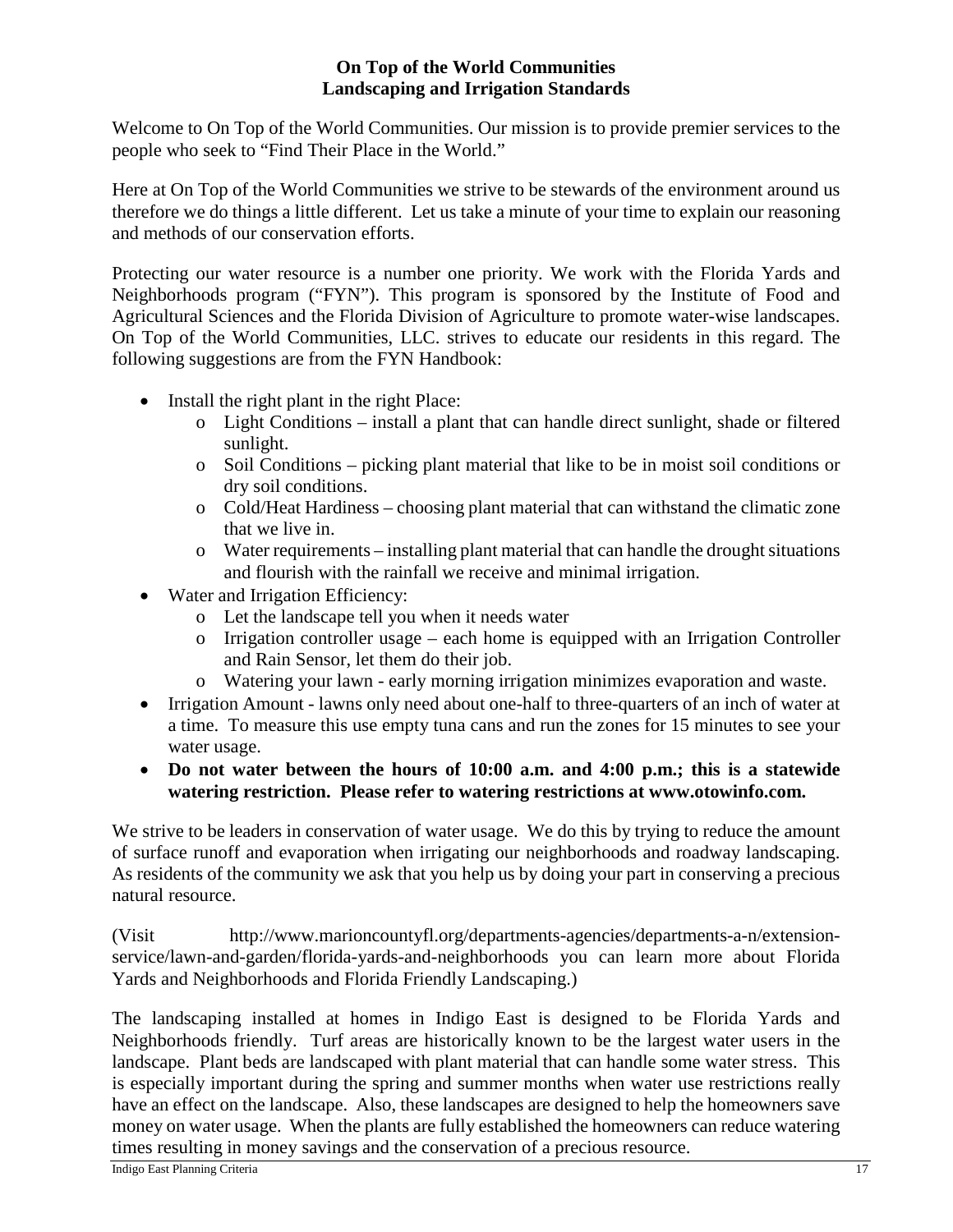| <b>Irrigation</b><br><b>Manufacturer</b> | <b>Application</b> | <b>Type of Head</b>        | <b>Precipitation Rate</b> | <b>Run Time</b> |
|------------------------------------------|--------------------|----------------------------|---------------------------|-----------------|
| <b>Hunter</b>                            | Turf               | <b>PS Series Heads</b>     | $1.4"$ - $1.7"$ per hour  | $10-20$ min     |
| <i>Hunter</i>                            | Turf               | <b>SRS</b> Series Heads    | $1.5"$ per hour           | $10-20$ min     |
| Hunter                                   | Turf               | Pro Spray Series           | $1.5"$ per hour           | $10-20$ min     |
| <i>Hunter</i>                            | Turf               | <b>Institutional Spray</b> | $1.5"$ per hour           | $10-20$ min     |
| Rainbird                                 | Turf               | 1800 Series                | $1.6"$ per hour           | $10-20$ - min   |
| Rainbird                                 | Turf               | Uni-Spray                  | $1.6"$ per hour           | $10-20$ min     |
| Rainbird                                 | <b>Shrubs</b>      | Xeri-Bug Emitter           | $0.5 - 2.0$ GPH           | 30 min - 1 hr.  |
| Rainbird                                 | <b>Shrubs</b>      | Xeri-Bubblers              | $0 - 35$ GPH              | 20-45 min       |
| Rainbird                                 | <b>Shrubs</b>      | Xeri-Spray                 | $0 - 31$ GPH              | 20-45 min       |
| Rainbird                                 | <b>Shrubs</b>      | Xeri-Spray 360             | $0 - 24$ GPH              | $20-45$ min     |
| Hunter                                   | Turf               | PGP                        | $.12" - 1.1"$ per hour    | $30$ min-1 hr.  |
| Hunter                                   | Turf               | <b>MP</b> Rotator          | $.45"$ per hour           | 90 min          |

Here are the types of heads we use in residential landscaping including the suggested run times.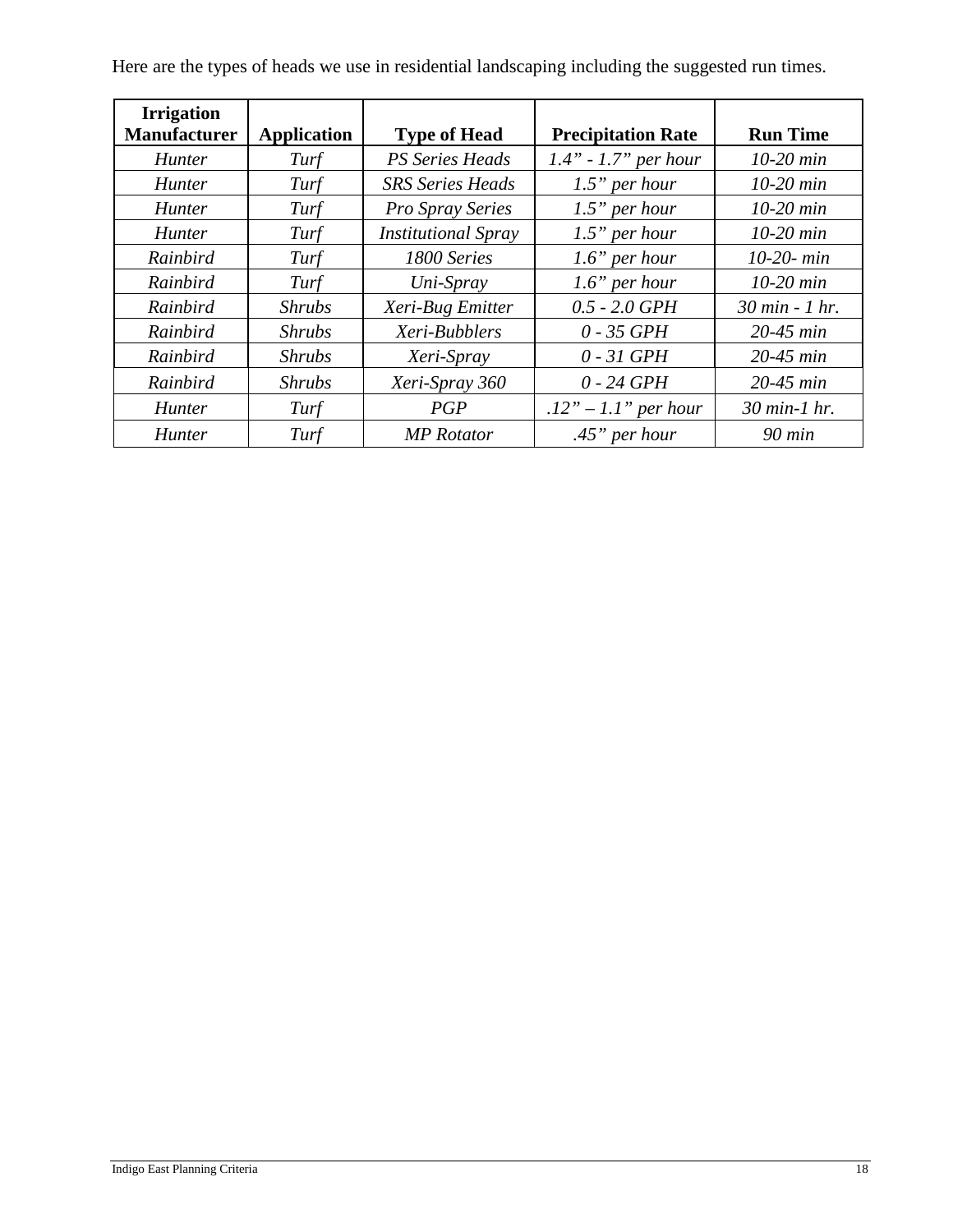#### **On Top Of the World Communities, LLC. Approved Plant Palette**

#### **Shrubs for Subtropical climates**

| <b>Botanical Name</b>          |
|--------------------------------|
| <u>Abelia x grandiflora</u>    |
| <u>*Callicarpa americana</u>   |
| <u>*Illicium floridanum</u>    |
| <i>*Illicium parviflorum</i>   |
| <u>*Rhododendron austrinum</u> |
| * Rhododendron canescens       |
| <u>Nandina domestica</u>       |
| <b>Berberis thunbergii</b>     |
| Callistemon rigidus            |
| <u>Buxus microphylla</u>       |
| Ligustrum sinense              |
| Buddliea davidii               |
| <u>Camellia japonica</u>       |
| Camellia sasanqua              |
| <u>Cana spp.</u>               |
| Gardenia spp.                  |
| <u>Ilex cornuta</u>            |
| <u>Cleyera japonica</u>        |
| Cycas revoluta                 |
| Elaeagnus pungens              |
| Pyracantha coccinea            |
| Rhododendron simsi             |
| <u>Mahonia bealei</u>          |
| Mahonia fortunei               |
| <u>Ligustrum japnicum</u>      |
| Cortaderia selloana            |
| Acca sellowiana                |
| <u>Rapheolepis indica</u>      |
| Hibiscus spp.                  |
| <u>Ilex crenata</u>            |
| Ilex rotunda                   |
| * <u>Ilex vomitoria</u>        |
| Ilex 'Nellie R. Stevens'       |
| Hydrangea macrophylla          |
| * <u>Hydrangea quercifolia</u> |
| Jasmine mesnyi                 |
| <u>Rhododendron x obtusum</u>  |
| Serenoa repens                 |
| <b>Rhapidophylum histerix</b>  |
| <u>Nerium oleander</u>         |
| Osmanthus fragrans             |

\* Native plant S = Sun, PS=Part Shade FS=Full Shade

#### **Common Name**

*Abelia x grandiflora* Glossy Abelia, S, PS American Beautyberry, S Anise, Florida Anise, S, FS *\*Illicium parviflorum* Anise, Ocala Anise, S, PS *\*Rhododendron austrinum* Florida Flame Azalea, FS *\* Rhododendron canescens* Florida Pinxter Azalea, FS *Heavenly Bamboo, S, FS* Japanese Barberry, S Bottlebrush, S **Boxwood**, S **Chinese Privet, S, PS Butterfly Bush, S Camellia, PS, FS** Sasanqua Camellia, PS, FS **Cana Lilly, S, PS** Gardenia, S, PS **Chinese Holly, S Cleyera**, S, PS **Sago Palm, S** *Elaeagnus, Silver Thorn, S, PS* **Firethorn, Pyracantha, S** *Rhododendron simsi* Formosa Azalea, PS, FS LeatherleafMahonia, PS, FS Fortune's Mahonia, PS, FS **Wax Leaf Ligustrum, S, PS** Pampas Grass, S Pineapple Guava, S, PS *Rapheolepis indica* Indian Hawthorn, S Hibiscus, S Japanese Holly, S, PS *Ilex rotunda* Rotunda Holly, S, PS Yaupon Holly, S, PS *Nellie R. Stevens Holly, S.* Hydrangea, PS, FS Oak Leaf Hydrangea, S, PS **Primrose Jasmine, S, PS** *Rhododendron x obtusum* Indica Azaleas, PS, FS **Saw Palmetto, S, PS** *Rhapidophylum histerix* Needle Palm, PS, FS **Oleander**, S Tea Olive, Sweet Olive, S, PS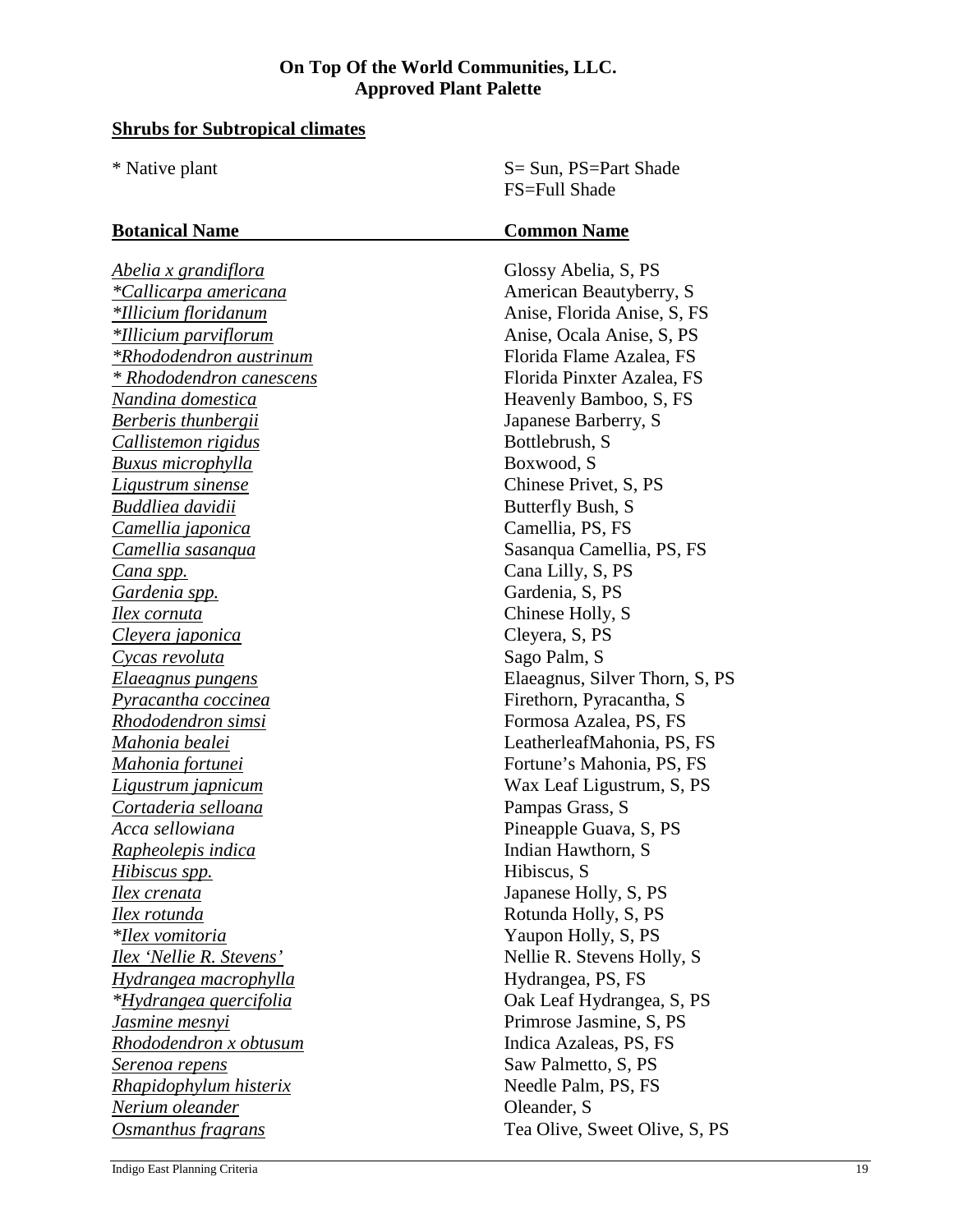| Podocarpus, S, PS            |
|------------------------------|
| Wax Myrtle, S, PS            |
| Sandankwa Viburnum, S, PS    |
| Sweet Viburnum, S, PS        |
| Walter's Viburnum, S, PS     |
| Chinese Fringe Bush, S       |
| Pittosprorum, S              |
| Philodendron Selloum, PS, FS |
| Blue Plumbago, S, PS         |
| Dwarf Palmetto, S, PS        |
| Loropetalum PS, FS           |
| Podocarpus, S, PS, FS        |
|                              |

#### **Groundcovers for Subtropical climates \* Native plant**

*Allamanda violacea* Pink Allamanda, S, PS *Dietes irodiodes* African Iris, S, PS *Dietes bicolor* Yellow African Iris, S, PS *Agapanthus praecox* Agapanthus, S, PS, FS *Hedera canariensis* Algerian Ivy, PS, FS *\*Zamia floridana* Coontie Palm, S, PS *Acuba japonica* Acuba, FS *Gelsemium sempervirens* Carolina Jessamine, S, PS *Aspidstra elatior* Cast Iron Plant, PS, FS *Trachelospermum jasminoides* Confederate Jasmine, S, PS *Trachelospermum asiaticum* **Asian Jasmine, S, PS** *Lonicera sempervirens* Coral Honeysuckle, S, PS *Hemerocalis spp*. Daylily, S *Hedera Helix* English Ivy, PS, FS *Cupheahys sopifolia* Mexican Heather, S, PS *\*Spartina bakeri* Sand Cordgrass, S *Papalum quadrifarium* Evergreen Paspalum, S *Thubaghia violacea* Society garlic, S, PS *Lonicera japonica* Japanese Honeysuckle, S, PS *\*Rhododerdron canescens* Wild Honeysuckle, S, PS *Juniperus chinensis* Chinese Juniper, S *Juniperus conferta* Shore Juniper, S *Juniperus horizontalis* Creeping Juniper, S *Lantana spp.* Lantana, S *Liriope spp.* Liriope, S, PS, FS *Ophiopogon japonicus* Aztec Grass, S, PS, FS *\*Muhlenbergia capalaris* Muhly Grass, S *\*Eragrostis spp.* Love Grass, S

#### **Buffer Planting Recommended Plant Palette**

Buffer Planting Specifications*:*

Landscape Buffer requirements: Landscape plants must be maintained at least thirty-six to no more than forty-eight inches (36" - 48") in height to provide one hundred percent (100%) coverage of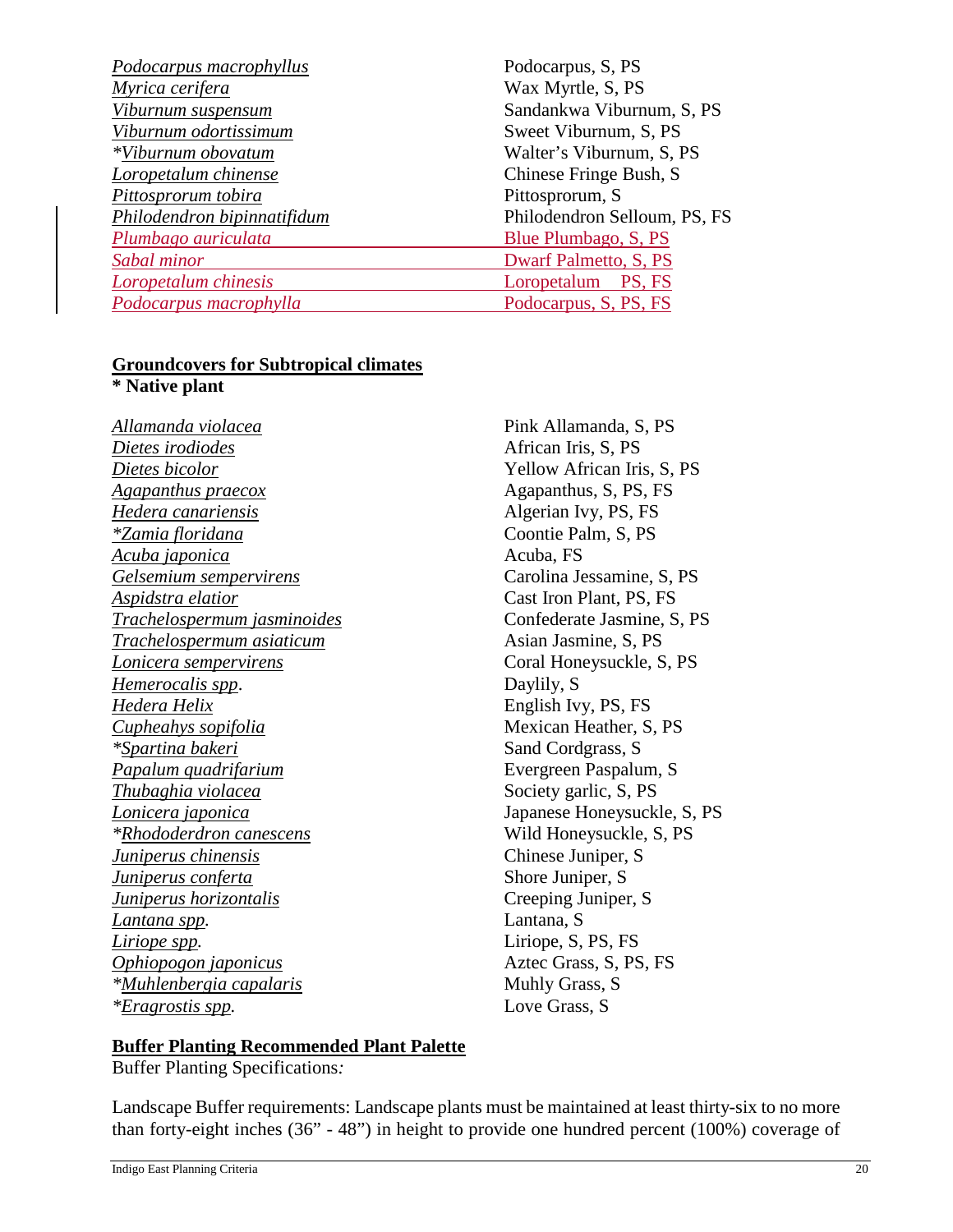buffered area. Plant material will be planted <del>in a "double staggered row"</del> spaced thirty-six to fortyeight inches o.c. (36"- 48" on center) with a recommended plant. Quantities and sizes of plants will vary on buffer length.

 $\overline{\phantom{a}}$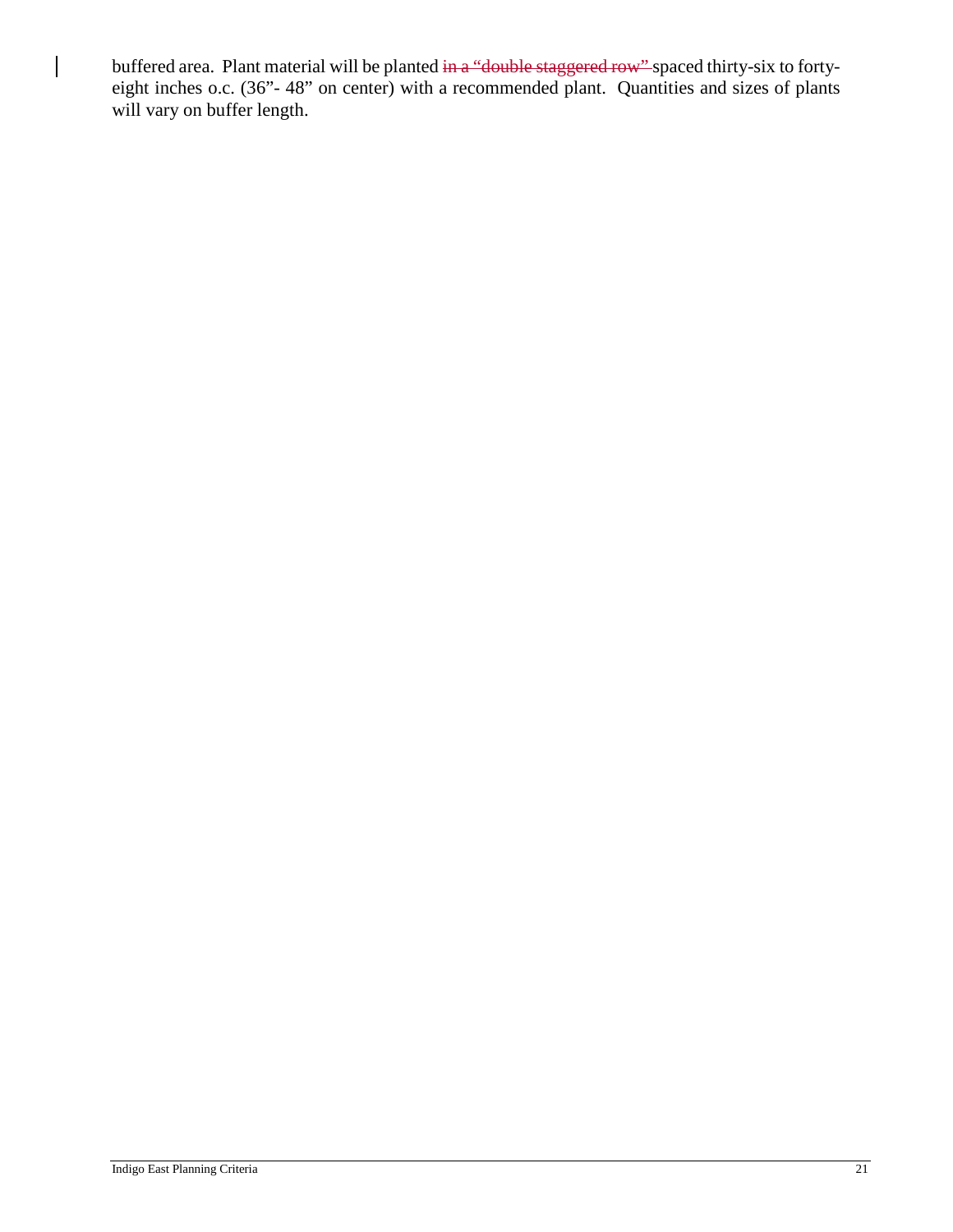#### **Botanical Name Common Name** *\*Native plant*

| Cleyera japonica       | Cleyera, S, PS                 |
|------------------------|--------------------------------|
| Elaeagnus pungens      | Elaeagnus, Silver Thorn, S, PS |
| Ligustrum sinense      | Chinese Privet, S PS           |
| Ligustrum japnicum     | Wax Leaf Ligustrum, S, PS      |
| *Illicium floridanum   | Anise, Florida Anise, PS, FS   |
| *Illicium parviflorum  | Anise, Ocala Anise, S, PS      |
| Myrica cerifera        | Wax Myrtle, S, PS              |
| Nerium oleander        | Oleander, S                    |
| Viburnum suspensum     | Sandankwa viburnum, S, PS      |
| Viburnum odortissimum  | Sweet Viburnum, S, PS          |
| Loropetalum chinesis   | Loropetalum PS, FS             |
| Podocarpus macrophylla | Podocarpus, S, PS, FS          |
|                        |                                |

#### **Recommended Canopy Tree**

*\*Acer rubrum* Red Maple *\*<u>Acer saccaharinum</u>*<br>*\*Ouercus virginiana* by Silver Maple Live Oak *\*Quercus virginiana* Live Oak *\*Quercus shumardii* Shumard Oak *<u>Quercus</u> lyrata Quercus nuttallii* Nuttall Oak<br>
\*Magnolia grandiflora (1994) Southern Magnolia *\**<br>*\*Magnolia grandiflora* Southern Magnolia *Southern* Magnolia *Southern* Magnolia *Southern* Magnolia *Southern* Magnolia *Southern* Magnolia *Southern* Magnolia *Southern* Magnolia *Southern* Magnolia *Southern* Magno *\*Betula nigra* 

#### **Botanical Name Common Name**

### **Recommended Understory Tree and Palm Palette**

### *\*Native plant*

| <b>Botanical Name</b>     | <b>Common Name</b>      |
|---------------------------|-------------------------|
| <i>*Cercis canadensis</i> | Red Bud                 |
| <i>*Cornus florida</i>    | Dogwood                 |
| Ligustrum japonica        | Tree Form Ligustrum     |
| Lagerstromia indica       | Crape Myrtle            |
| <i>*Pinus elliottii</i>   | <b>Slash Pine</b>       |
| <i>*Pinus palustris</i>   | Longleaf Pine           |
| <i>*Pinus taeda</i>       | <b>Loblolly Pine</b>    |
| <i>*Pinus clausa</i>      | <b>Sand Pine</b>        |
| <i>*Sabal palmetto</i>    | Sabal Palm              |
| Phoenix canariensis       | Canary Island Date Palm |
| Livistona chinensis       | Chinese Fan Palm        |
| Chamerops humulis         | European Fan Palm       |
| <b>Butia</b> capitata     | Pindo Palm              |
| Syagrus romanzoffianum    | <b>Queen Palm</b>       |
| Washingtonia robusta      | Washingtonia Palm       |
| Trachycarpus fortunei     | Windmill Palm           |
| Salix babylonica          | Weeping Willow          |
|                           |                         |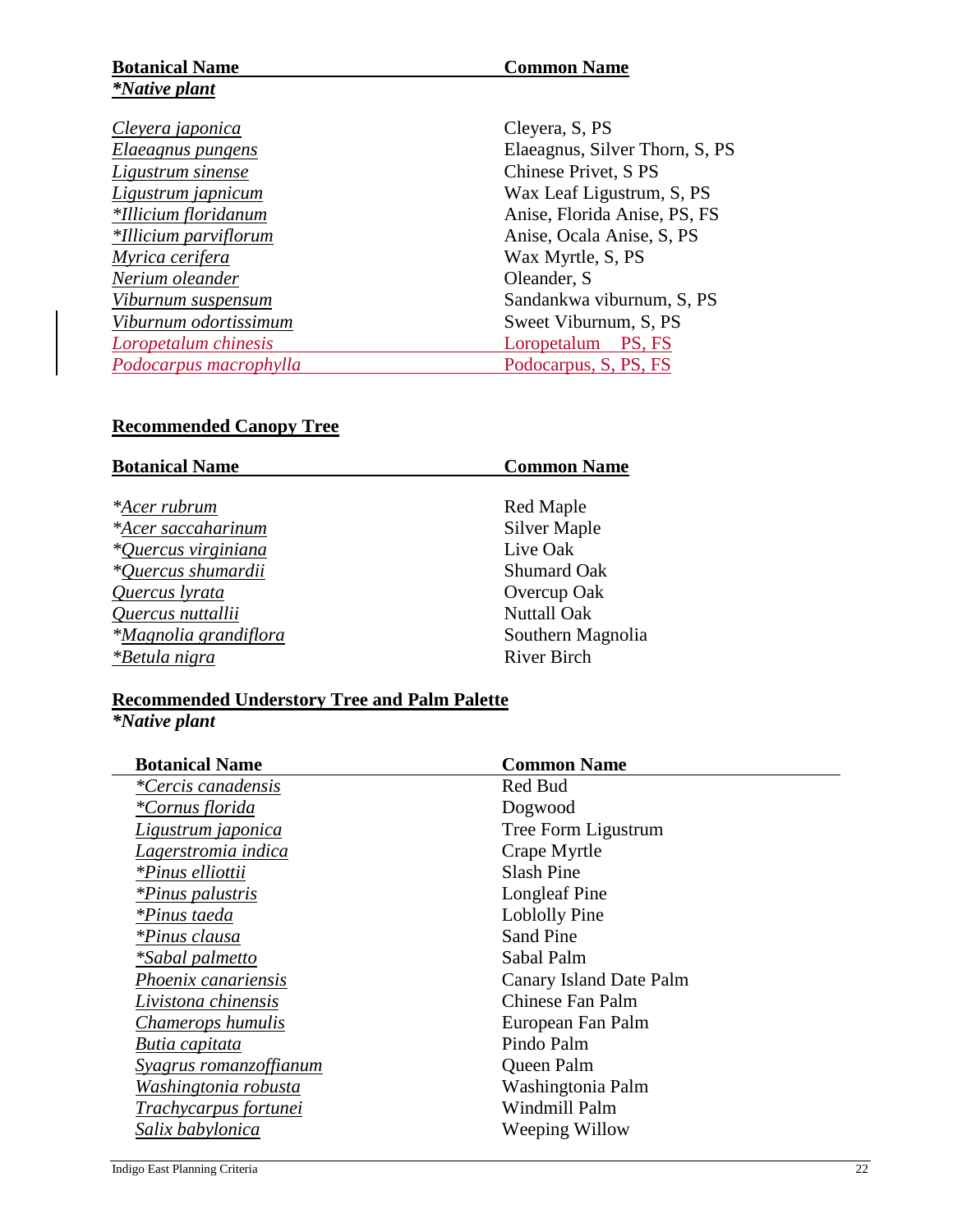*\*Ilex attenuata 'East Palatka'* East Palatka Holly *Ilex attenuata 'Savannah'* Savannah Holly *\*Taxodium distichum*<br> *Gordonia lasianthus*<br> *Gordonia lasianthus*<br> *Gordonia lasianthus* Gordonia lasianthus

## **Recommended Sod Palette**

**Stenotaphrum secundatum <del>'Classic'</del>** Classic St. Augustine<br> *Paspalum notatum 'Argentine'* Argentine Bahia Grass *Paspalum notatum 'Argentine'* Argentine Bahia Grass Zoysia japonica <del>'Empire'</del>

**Dahoon Holly**<br>Bald Cypress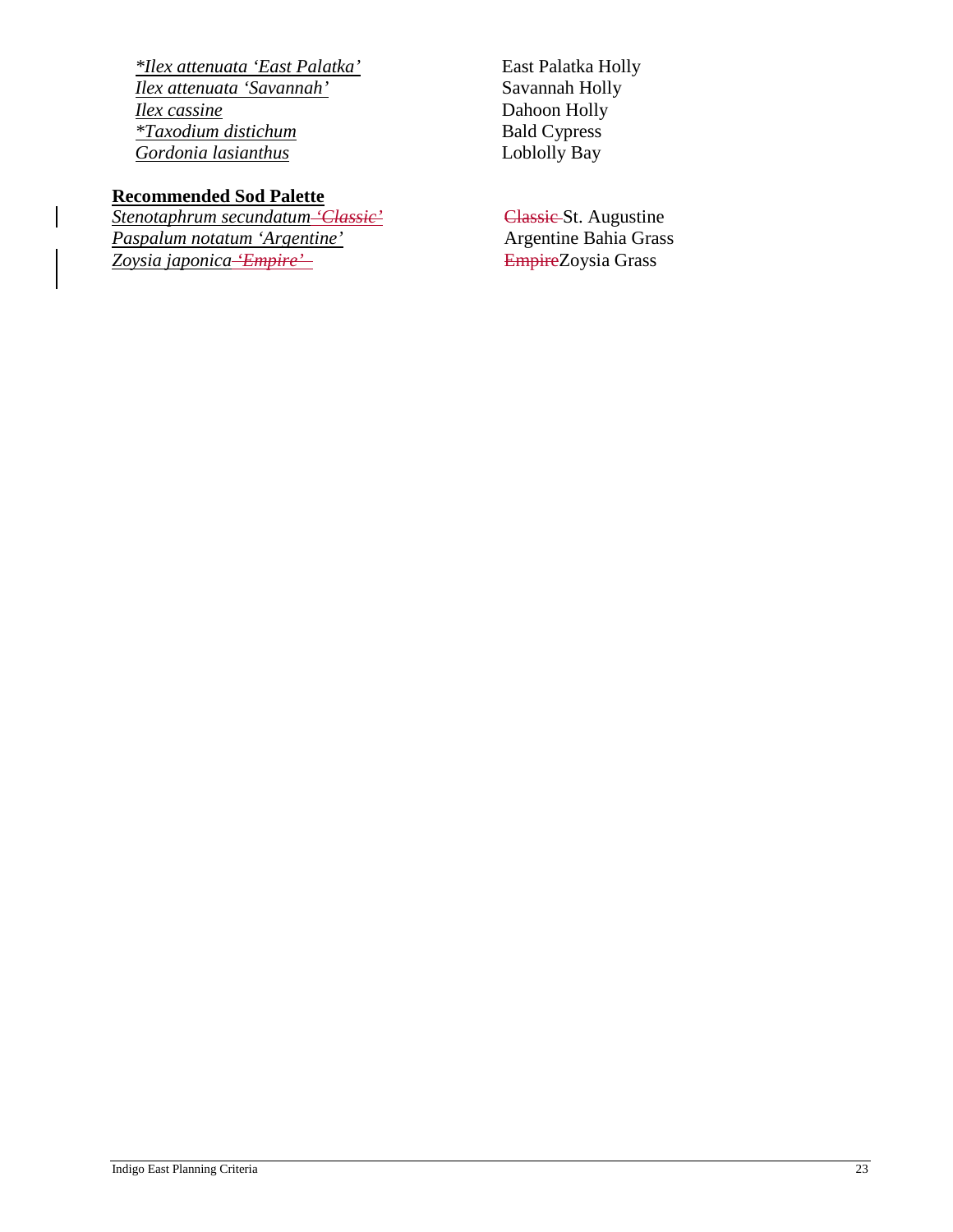All installations and alterations of water conservation systems require the approval of both the Bay Laurel Center Community Development District and the ARB. Rain barrels, cisterns, or other capture systems with an approved Application of Approval of Request for Modification and meeting the following criteria may be installed:

- a. storage system material shall be rubberized, fiberglass, clay, or other material approved by the ARB;
- b. storage system capacity may not exceed fifty-five (55) gallons per collection up to a maximum of two  $(2)$ ;
- c. storage system shall be gravity fed type and have fitting lid to prevent contamination and insect vector attraction;
- d. storage system pedestal height may not exceed twelve inches (12") and shall be poured in place or precast single platform;
- e. storage system shall be screened by four foot (4') high white PVC fence or wall of approved style rendering the installation invisible from any side yard or street view;
- f. storage system plant buffer shall be selected from the Approved Plant Palette for buffer plants and installed at two feet (2') on center intervals to provide buffer from street view, and all buffer plantings shall be maintained by the Owner in perpetuity;
- g. down gutter that feeds the storage system shall match the dwelling gutter system color;
- h. storage system may not be installed on the front of the dwelling;
- i. no backflow or cross-connection to any other system or equipment is allowed;
- j. no pump or other device may be used to pressurize the collected rain water storage system and be connected into the existing irrigation system of the dwelling; and
- k. storage system location may not interfere with the maintenance of the dwelling or any neighboring dwelling or lot.

Any other conservation system will be reviewed based on the degree to which it conforms to the above water conservation systems criteria and based on the technological, safety, health, and public welfare aspects of the proposed installation.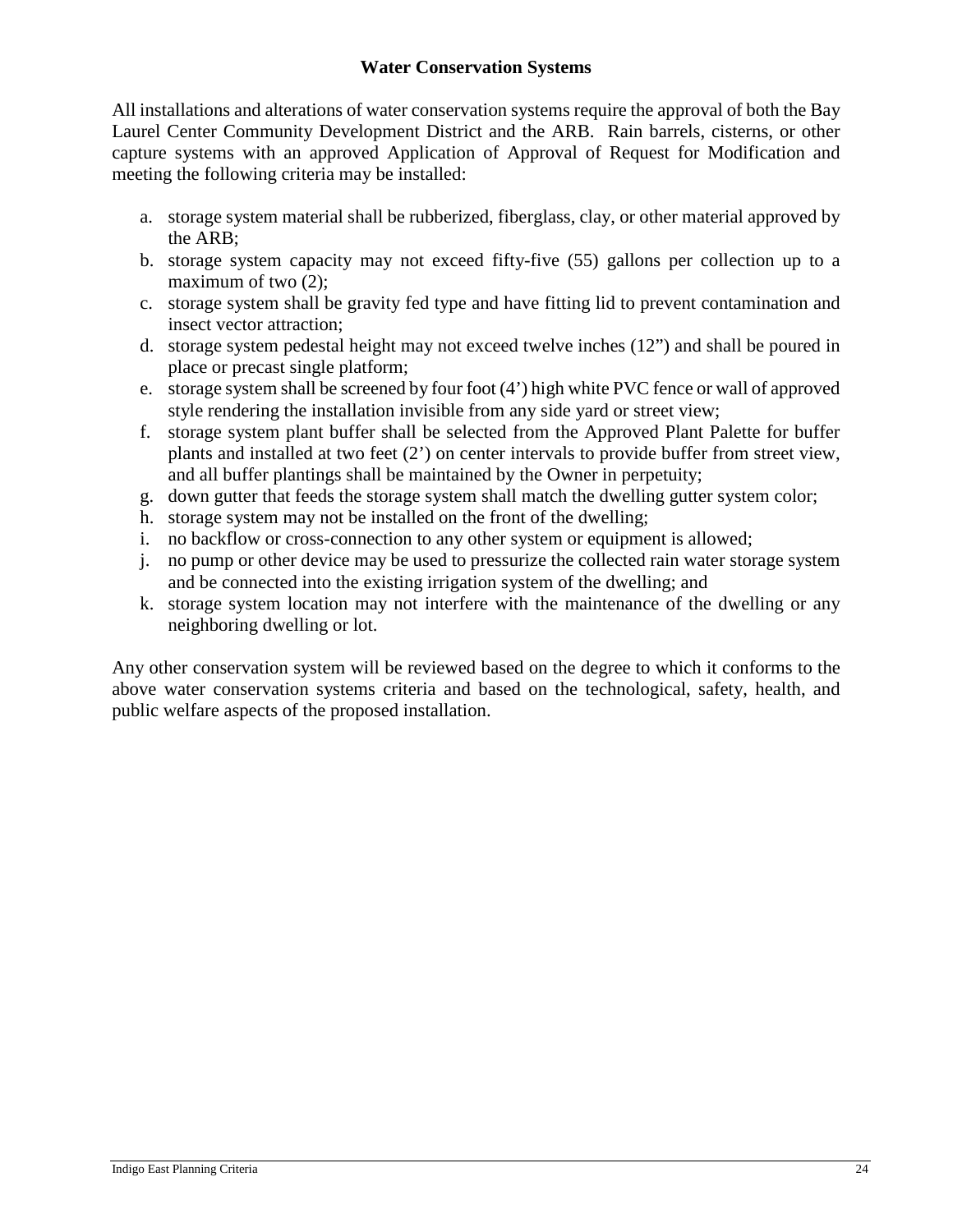#### **Outdoor Lighting**

- Outdoor lighting shall be achieved by using the lowest wattage of lamp possible to provide the amount of light needed according to standards provided by the Illuminating Engineering Society of North America (IESNA)
- Lighting shall be installed in a manner to prevent direct glare onto adjacent properties.
- Light spillage onto adjacent properties may not exceed 0.5 foot candles for residential.

#### **Exterior Post Lamps**

- The Homeowner is responsible for maintaining the photo sensor and light on the exterior post lamp to ensure they are in good working order.
- All post lamps, when replaced, must be of consistent color and style as the original install.
- In neighborhoods where post lamps are installed in lieu of street lamps, the post lamps shall remain illuminated dusk to dawn.

#### **Landscape Lighting Specifications:**

- All landscape lighting shall be "low voltage" incandescent lighting and shall be approved by the ARB of the Association prior to installation.
- Low voltage light fixtures for landscape path lighting will be allowed, tree up-lighting shall be allowed, but only in a manner that is not obtrusive to others.
- Landscape lighting near roads will be shielded in a manner to ensure safety of vehicles and pedestrians and shall not be obtrusive or a nuisance to others.
- Lighting may be mounted to the dwelling, and shall conform to the original architecture of the house. The homeowner shall receive Association permission before changing the exterior condition of the home.
- Holiday lighting and decorations shall be permitted so long as the lights and decorations do not constitute a nuisance. Colored bulbs in low voltage light fixtures and building mounted fixtures shall not be allowed. Rope and tube lighting only allowed during the holiday season. Lights and decorations are to be added no earlier than the second weekend in November and must be removed by January 16.
- Decorations for other holidays such as, but not limited to, St. Patrick's Day, Independence Day, Halloween and Thanksgiving, may be displayed on each lot or dwelling beginning not earlier than fourteen (14) calendar days before the holiday and shall be removed within seven (7) calendar days after the holiday. They must be displayed in a tasteful manner and shall not be excessive relative to the general level of lighting and decoration in the community, or constitute a nuisance to the neighbors, or create an obstruction to maintenance. It is the owner's responsibility to ensure that the decorations are displayed safely and do not constitute a safety hazard for the neighbors or maintenance personnel.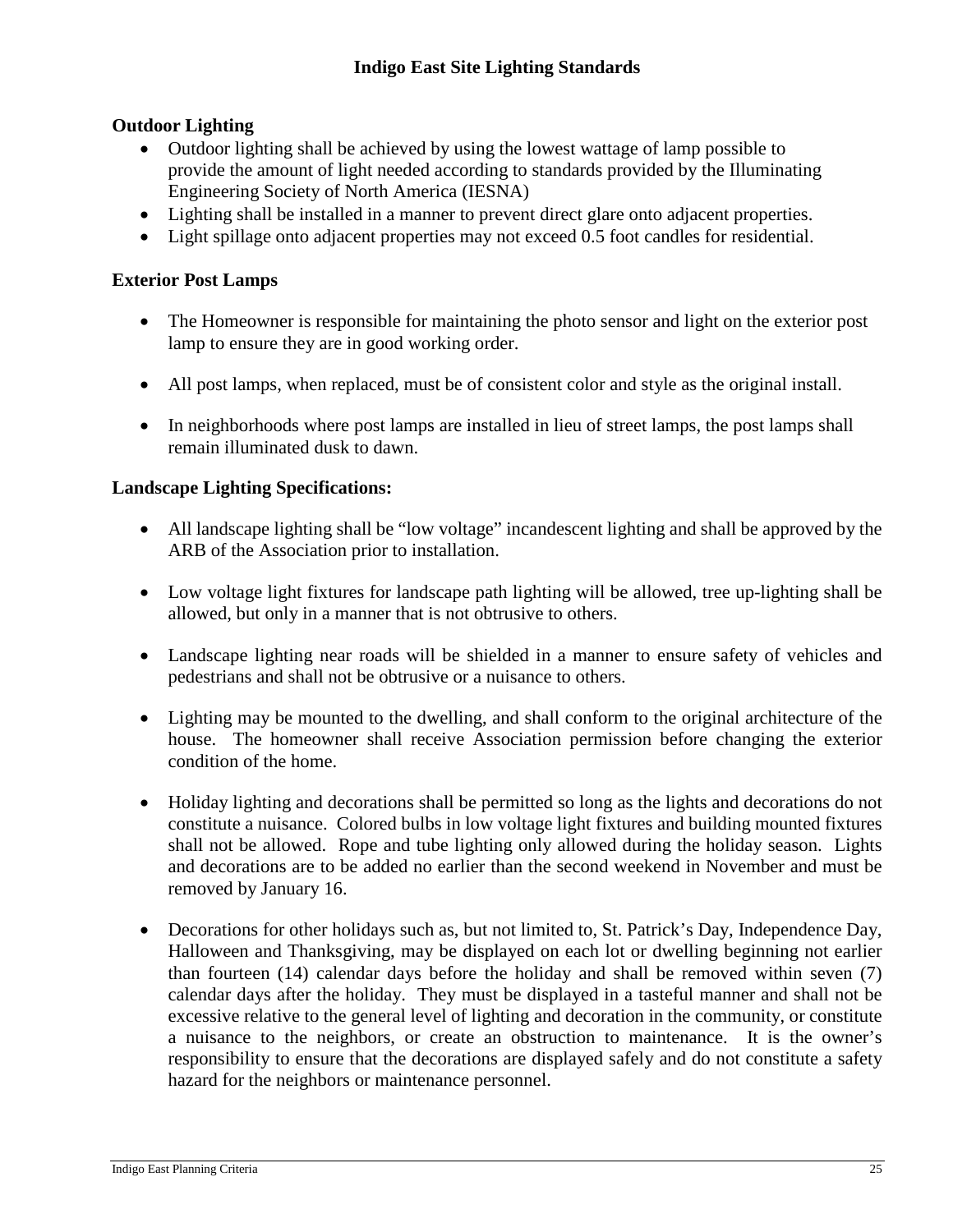- All lighting equipment, junction boxes and other components vital to the lighting system shall be concealed from curbside view. Shrubs shall be used to conceal landscape lighting fixtures and hardware, including junction boxes and timers.
- Solar lights are discouraged and must be removed when they are no longer operational.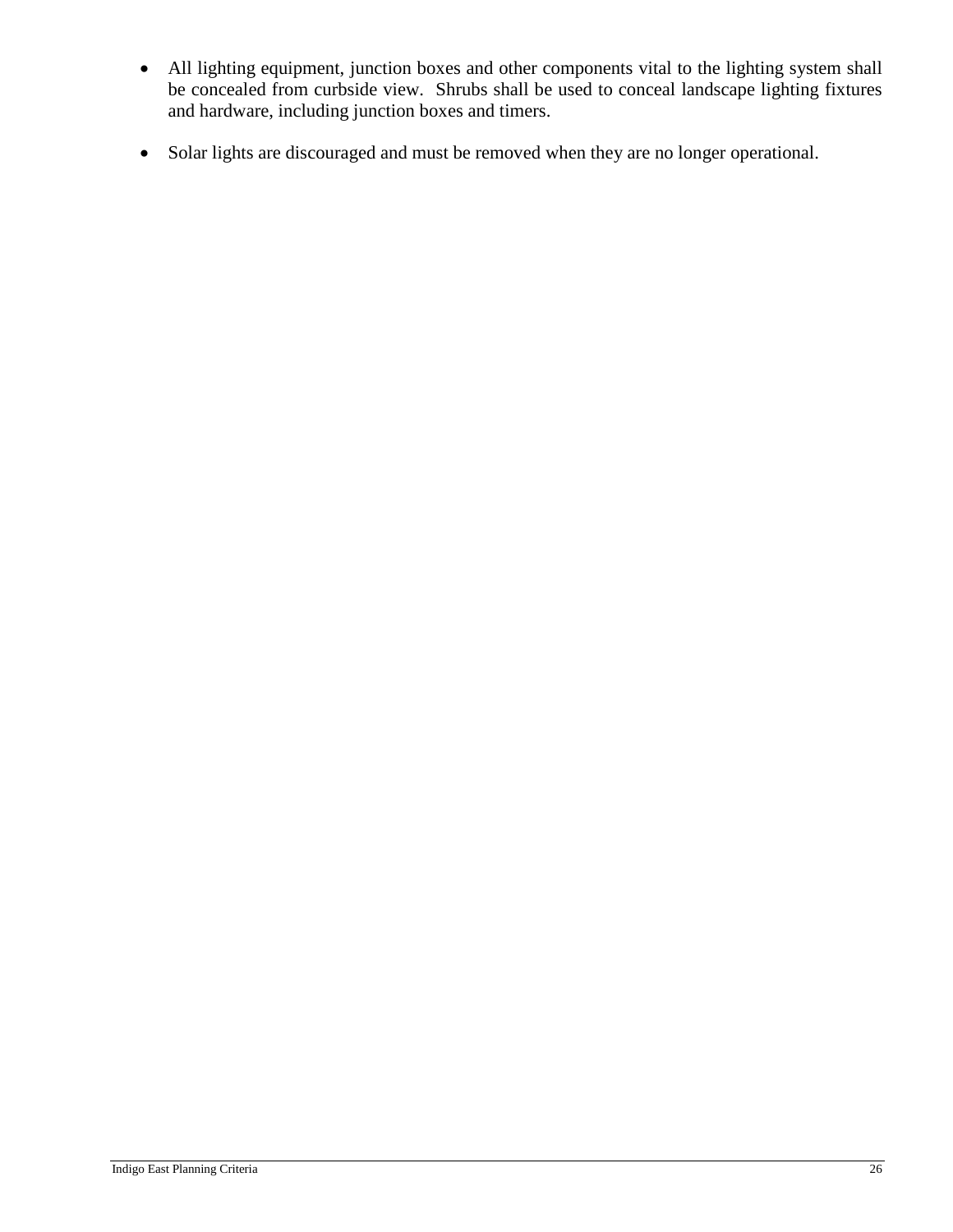#### **Indigo East Standards for DBS, Over-the-Air-Reception and Antenna Installations**

DBS, Over-the-Air-Reception and Antenna installations are permitted on property within the exclusive use or control of the Owner only after written approval by the ARB which is based on these standards and which address structural safety and aesthetics. Owner must abide by and comply with all requirements and permitting of the Florida Building Code and any and all applicable government bodies.

Safety is a key concern of the Association in general and as related to antenna installation. Any antenna installation must comply with all requirements and permitting of the Florida Building Code, any and all applicable government bodies, and manufacturer's specifications. It is the Owner's responsibility to ensure that all such requirements and regulations are observed, and that documentation of compliance is provided to the ARB upon request.

It is the obligation of the owner to seek ARB approval via an Application for Approval of Request for Modification pursuant to the Declaration of Covenants, Conditions and Restrictions for Indigo East (hereinafter called "Declaration"). All applications for such approval must clearly show that the installation shall not violate any of the provisions of the Declaration, Association Rules, or any local, state, or federal body with applicable jurisdiction. Approval will be withheld or rescinded if the Association or ARB, in its sole discretion, determines the Owner failed to comply or provide documentation of compliance with any or all applicable requirements.

#### **Indemnification:**

- 1. Owner(s) agrees to indemnify and hold harmless On Top of the World Communities, LLC., Indigo East Neighborhood Association, Inc. (Association) and Parkway Maintenance & Management Marion LLC. (Management Company) for any damage which may result to the installation in the normal course of maintenance work by the Management Company or any of its designated representatives.
- 2. Owner(s) agree to indemnify and hold harmless, On Top of the World Communities, LLC., Indigo East Neighborhood Association, Inc. (Association), Parkway Maintenance & Management Marion LLC. (Management Company) and any and all related entities, for any liability whatsoever from damage resulting to surrounding dwellings resulting from any installation. No approval shall be given until the Owner(s) has/have executed an indemnity agreement pursuant to this paragraph.

#### **Definitions**:

**Antenna** – a device or part of a device used to receive and / or transmit radio frequency signals. For the purpose of this document: mounted on the exterior or grounds of a property. (Height references include Mast.)

**Mast** – a pole or tower used principally to support an antenna.

**Direct Broadcast Satellite Dish Antenna (DBS)** – is one meter or less in diameter that is designed to receive direct broadcast satellite service, including direct-to-home satellite service, or to receive or transmit fixed wireless signals via satellite.

**Over-the-Air-Reception Devices (OTARD)** – FCC definition and related regulations of antennas for reception of terrestrial and satellite broadcasts and antennas that receive and transmit fixed wireless signals.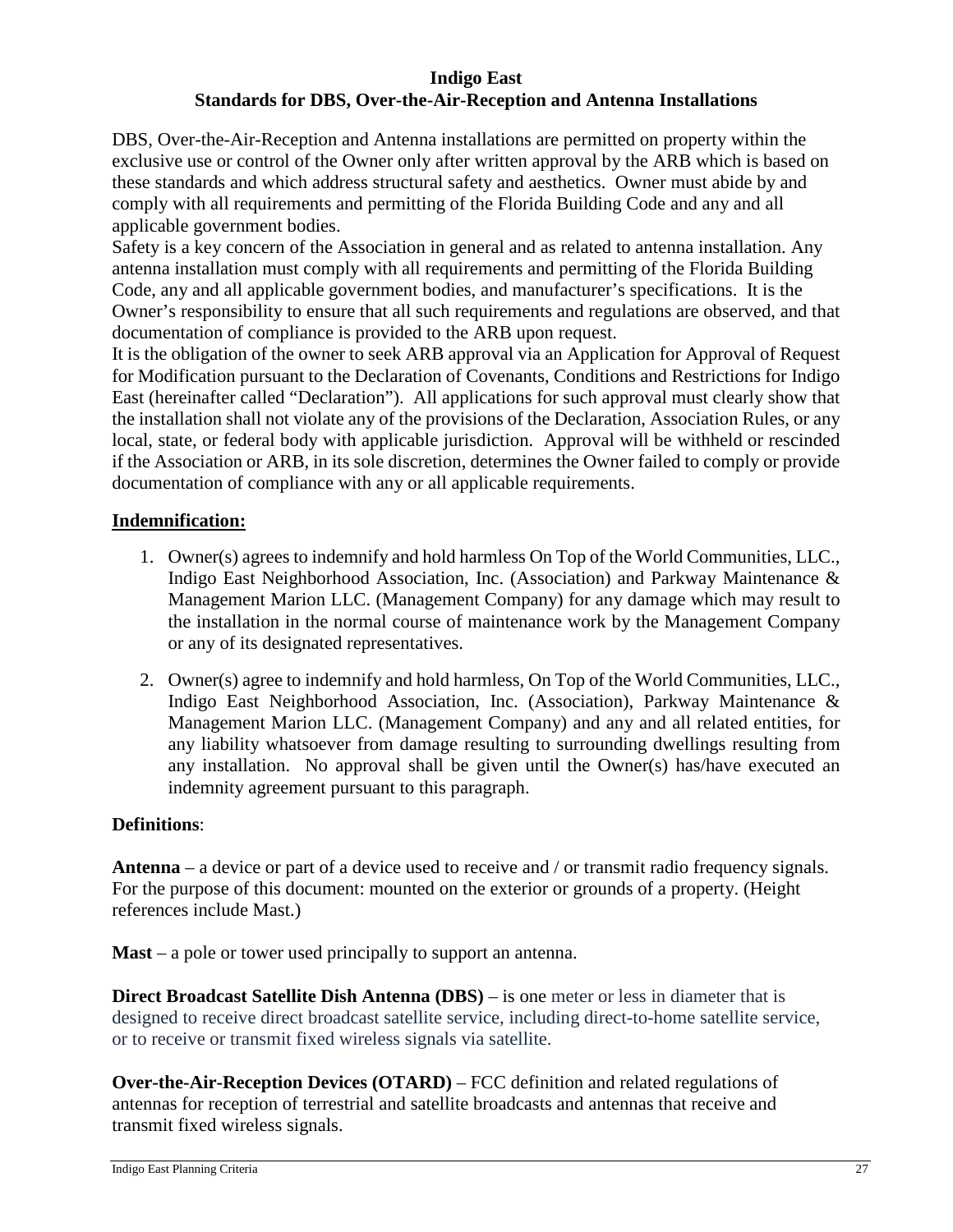**Rear Base Building Wall** – the back wall of any dwelling, excluding any appurtenances attached to the dwelling either as a part of the original construction, or as an addition, including covered concrete patios, screen rooms, or sun rooms.

#### **Antenna Installation and Location Standards:**

- 1. The Owner must demonstrate to the satisfaction of the Association or its designee, that any antenna including mounting hardware, brackets, and masts, complies with all requirements and permitting of the Florida Building Code, any and all applicable government bodies, and manufacturer's specifications. This information must be provided as an attachment to the Application form.
- 2. Antenna Mast must be installed with a concrete base and owner shall show proof of Marion County Building Permit for antenna mast installation.
- 3. Antennas may attach to the building or fascia and shall not extend higher than 20 feet as measured from the natural grade.
- 4. Antenna/Mast shall not be attached directly to the roof.
- 5. Antennas may be ground mounted behind rear base building wall and shall be selfsupporting, requiring no guy wires to remain stable and shall not extend higher than 20' in height as measured from the natural grade.
- 6. Antenna must be installed not more than 10 feet forward from the rear base building wall and not more than five (5) feet from the side wall of home unless written approval is granted by the ARB.
- 7. Ground mounted antennas must be installed within five feet (5') of the building.
- 8. Antenna location must comply with the Antenna Installation Locate Guide.
- 9. Antennas may not encroach on neighboring property or Neighborhood Common Property.
- 10. Consideration of neighboring homes and their respective window views must be given and cannot be an impediment to the view of a neighboring home.

#### **Direct Broadcast** *Satellite (DBS) and Location and Installation Standards*

- 1. The owner must demonstrate to the satisfaction of the Association or its designee, that any antenna including mounting hardware, brackets, and masts, complies with all requirements and permitting of the Florida Building Code, any and all applicable government bodies, and manufacturer's specifications. This information must be provided as an attachment to the Application form.
- 2. DBS must be installed behind the HV AC unit, unless written approval is granted by the ARB.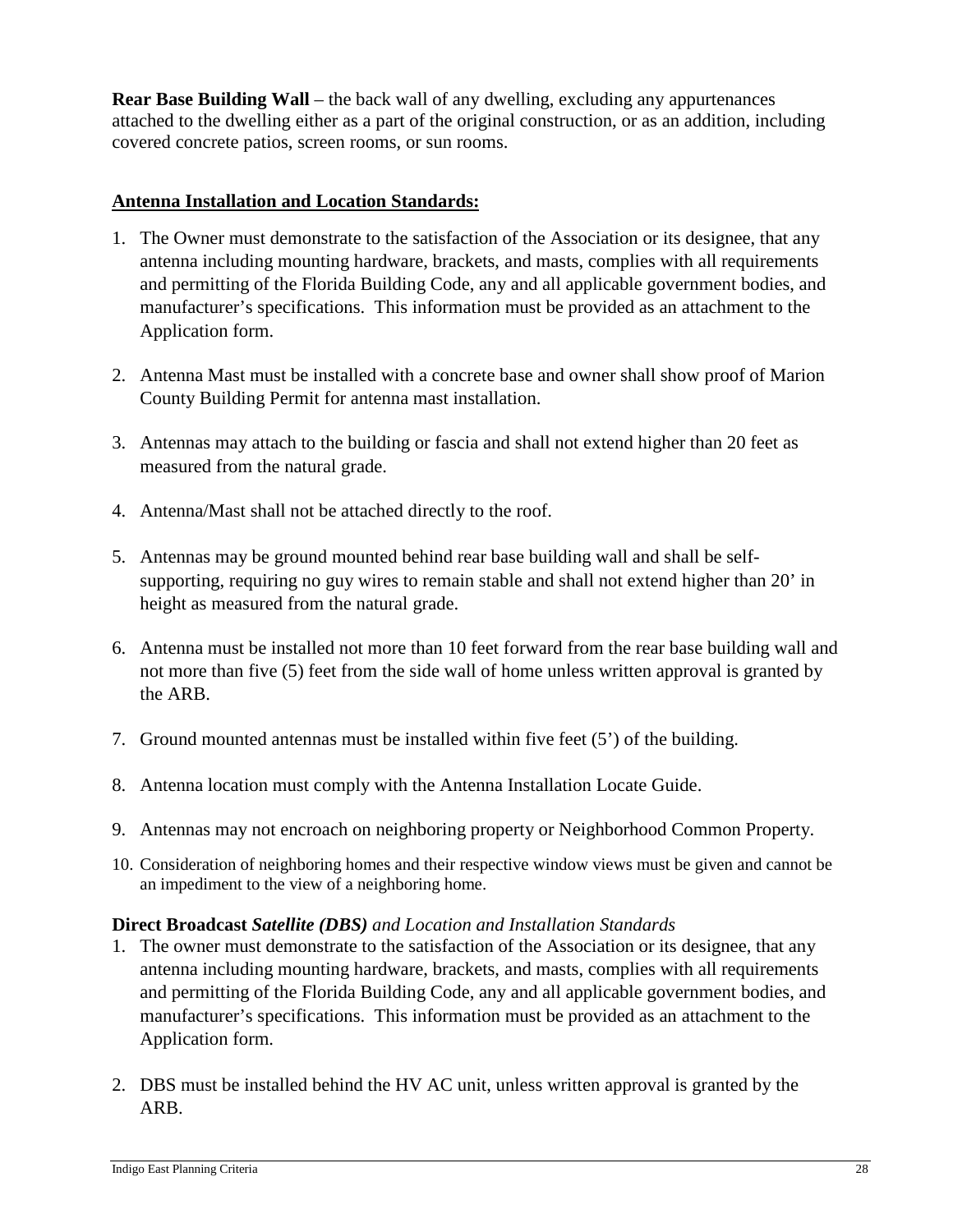- 3. DBS may be anchored in the ground on a single pole mount.
- 4. DBS shall not be attached directly to the roof.
- 5. DBS installation may be attached to the fascia or building and shall not extend to a height greater than three (3) feet above the roof fascia and may not extend forward more than ten (10) feet from the rear base wall of the home unless written approval is granted by the ARB.
- 6. DBS location must comply with the DBS Installation Locate Guide and be screened from street view. If the signal cannot be obtained at preferred location, the ARB will work with the DBS vendor on an agreed upon location that may require additional screening from view with buffer plantings.
- 7. DBS unit may not encroach on neighboring property.
- 8. Consideration of neighboring homes and their respective window views must be given and cannot be an impediment to the view of a neighboring home.

The following items should be considered by the owner in planning an antenna, OTARD or DBS installation.

- 1. Building installation must take great care to protect the structural integrity of the home. Owner is exclusively and completely responsible for any and all damage, both cosmetic and structural done to the home due to building installation. The House warranty may be voided if antenna installation or attachment is deemed to be responsible for any damage or system failure.
- These mandatory minimum standards shall run with the land and with all ownership interests in Indigo East and shall be binding upon all Owners and Occupants, and their heirs, successors, and assigns.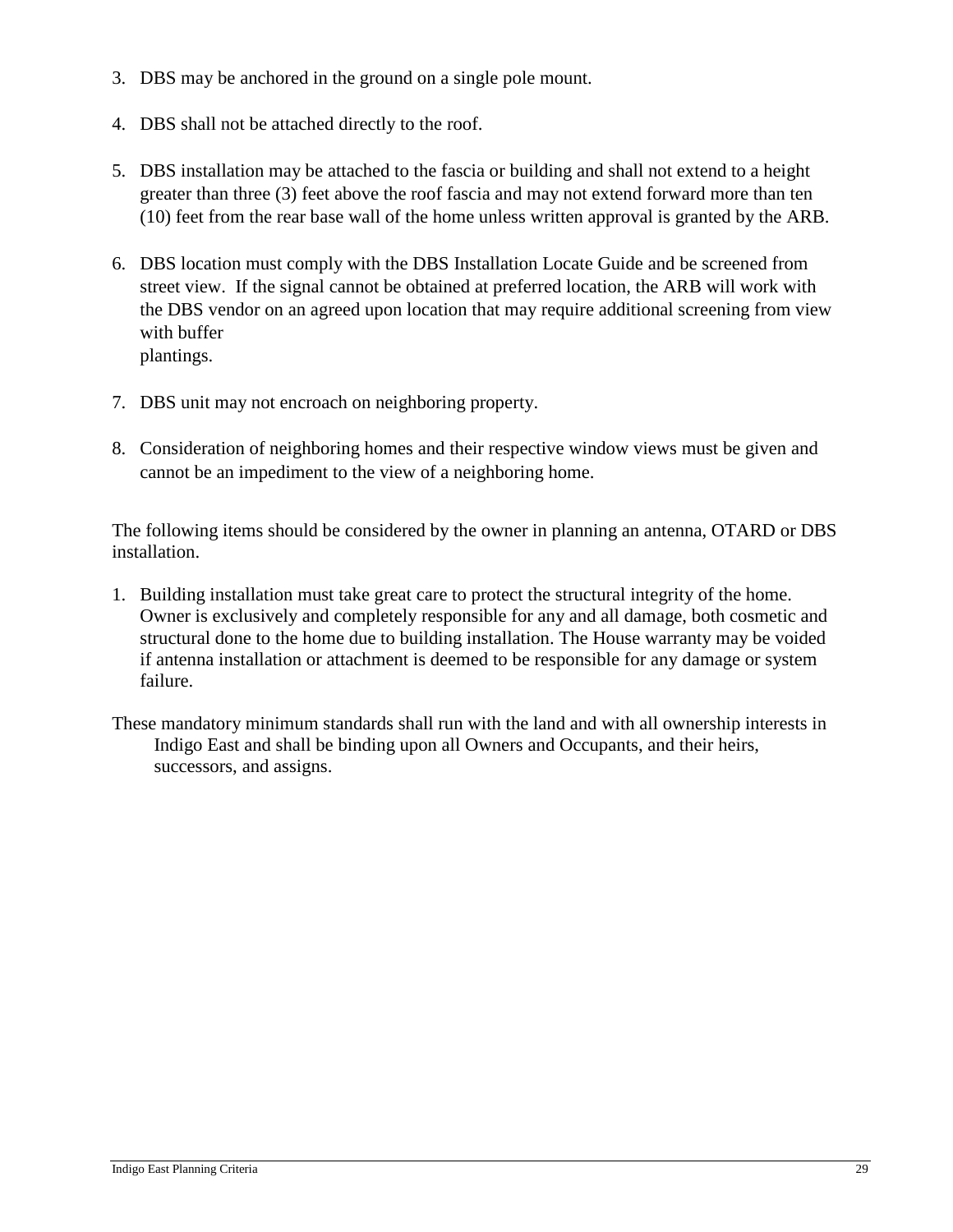#### **Indemnity Agreement for DBS, Antenna, Mast and/or OTARD Installation**

The undersigned, having requested approval of the Indigo East Neighborhood Association, Inc. for the privilege of installing a DBS, Antenna, Mast and/or OTARD pursuant to the Standards for DBS, Over-the-Air-Reception and Antenna Installations, further agree(s) that it shall indemnify and hold harmless On Top of the World Communities, LLC., Indigo East Neighborhood Association, Inc. (Association), Parkway Maintenance & Management Marion, LLC. (Management Company) and any and all of its agents and employees from any loss or damage as a result of the installation and or maintenance or operation of any DBS, Antenna Mast and/or OTARD installation. This indemnification agreement shall obligate the owner(s) to reimburse the Association or Management Company or any of its agents and employees for all costs and expenses including attorney's fees, which may be expended with regard to any claim regarding said DBS, Antenna, Mast and/or OTARD installation or operation or maintenance.

 $Accepted this$   $\_\_\_\_day\$  of  $\_\_\_\_\_\_\_\_\_\_\_\_\_\_\_$ 

Owner:

Owner:

Address:

Ocala, FL 34476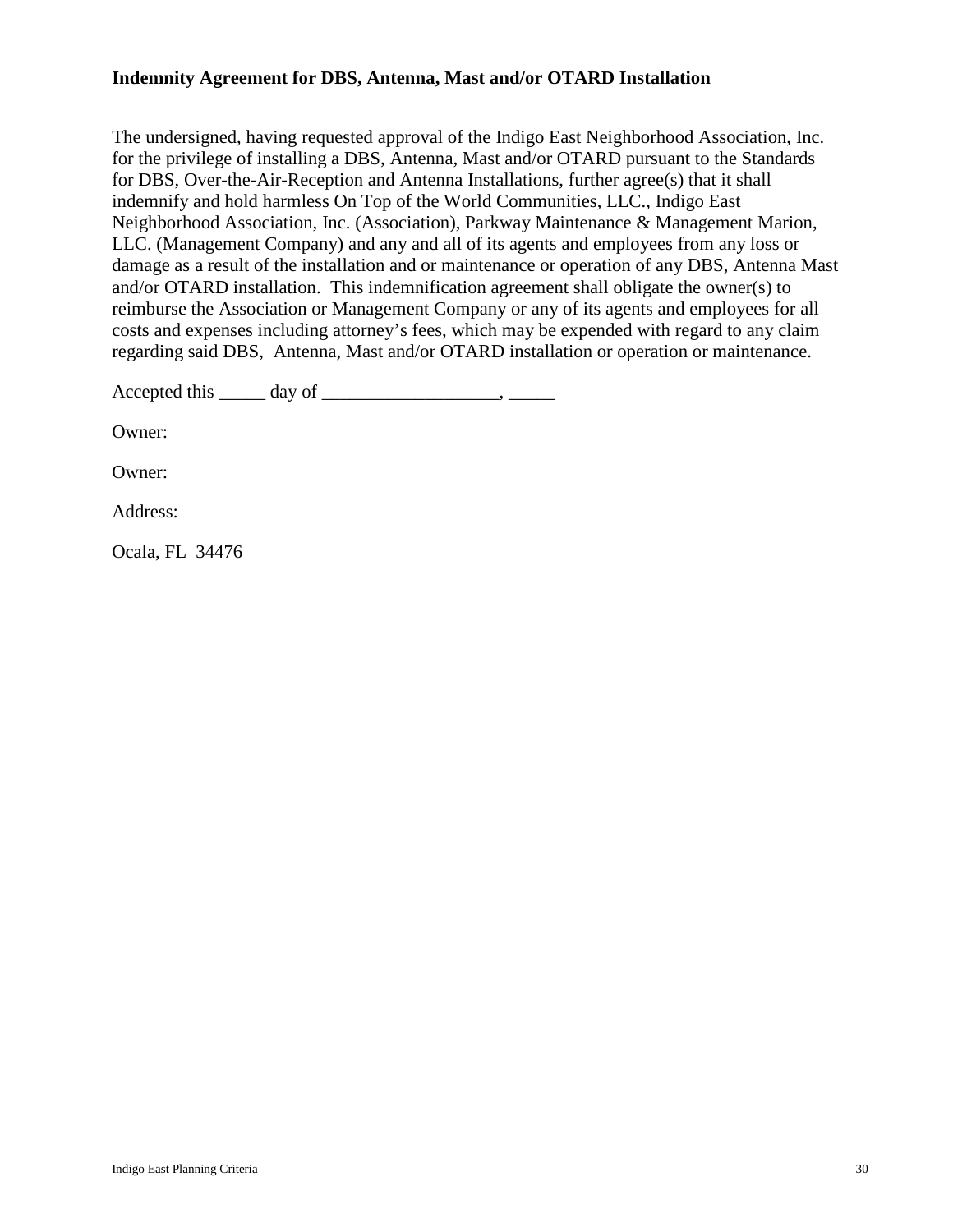#### **DBS INSTALLATION LOCATE GUIDE**

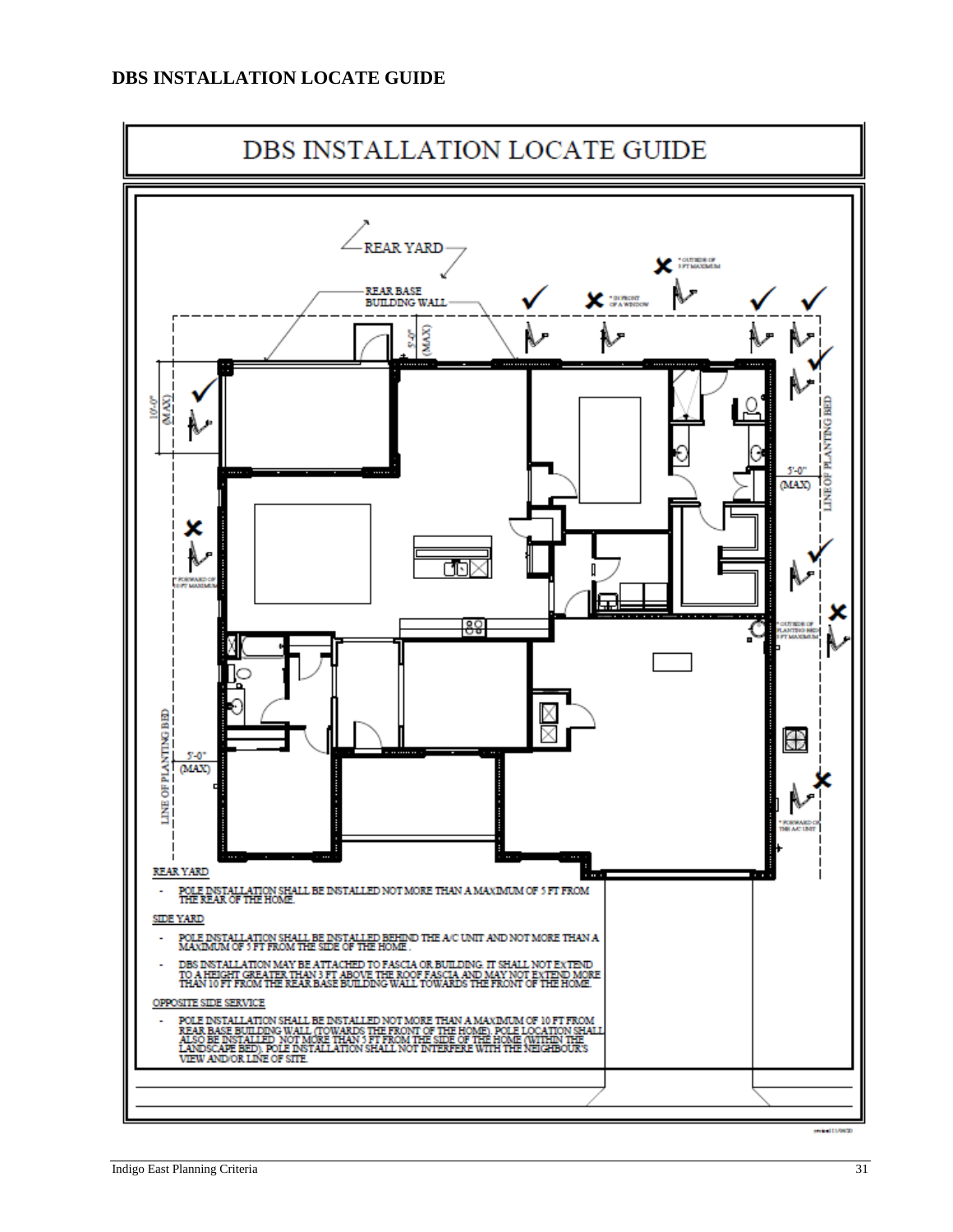#### **ANTENNA INSTALLATION LOCATE GUIDE**

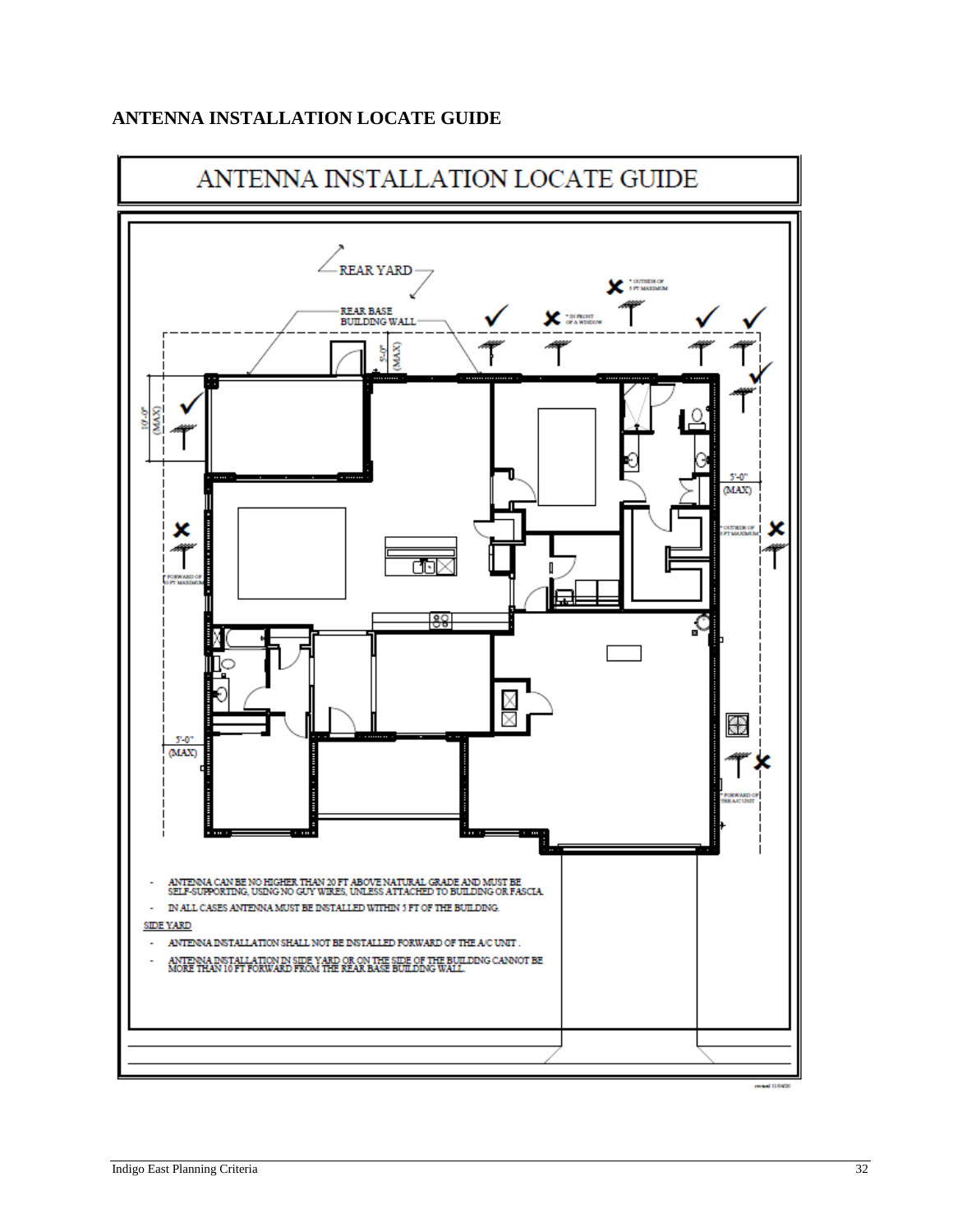#### **Example of Line of Sight Rules including but not limited to for Fencinge, Landscaping, Structures and Walls**

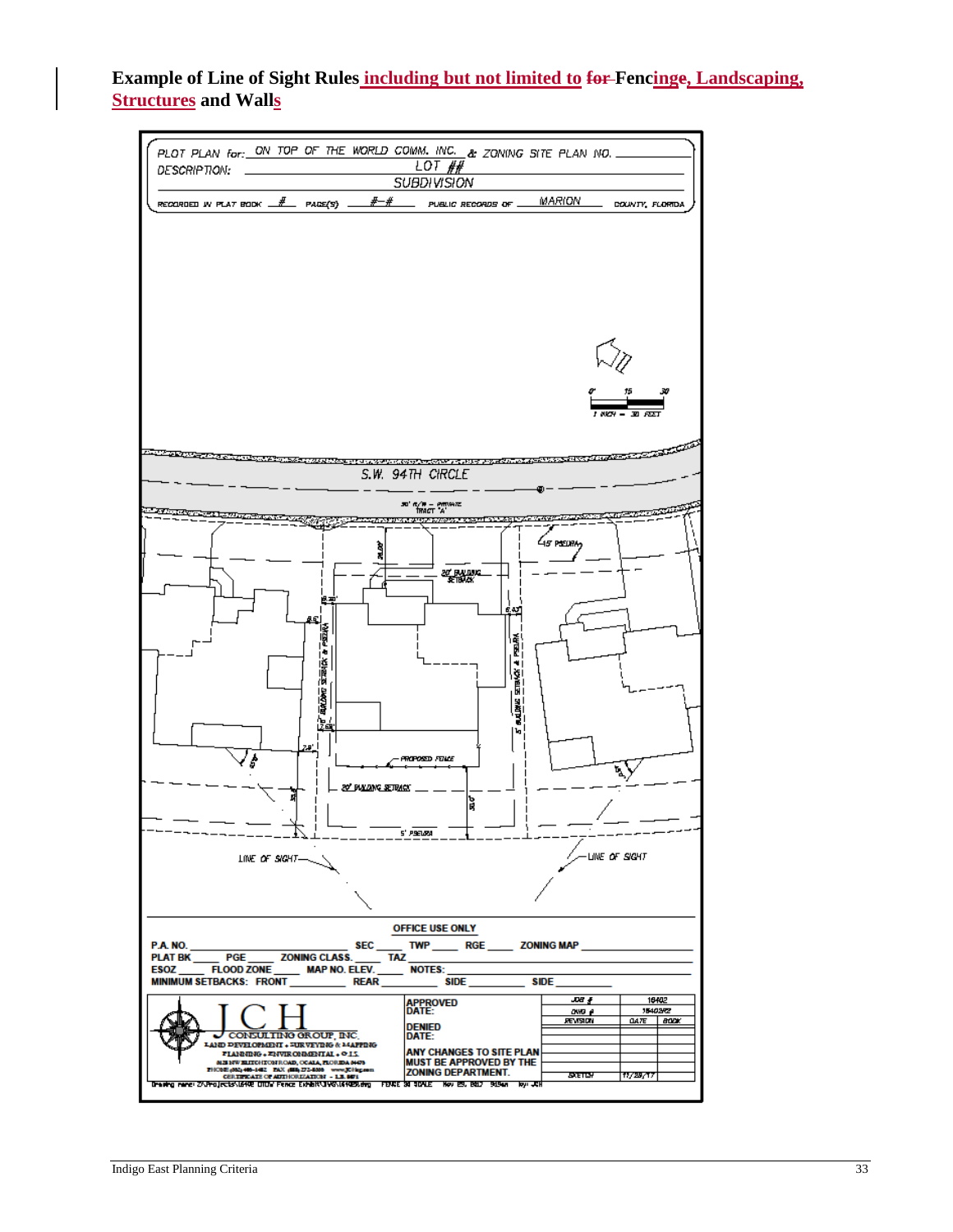#### **Instructions for Completing Modification Form**

This form is provided as a "sample" only. Please visit our Customer-Resident Services Department where a Customer-Resident Services representative will input all the necessary information into the form for you. Please be sure to attach a sketch of any modifications you plan to make to the exterior of the home (whether structural or landscaping). We suggest using a copy of your home site plan for preparing your sketch. Additionally, provide the name of the contractor performing the work along with proof of liability insurance coverage.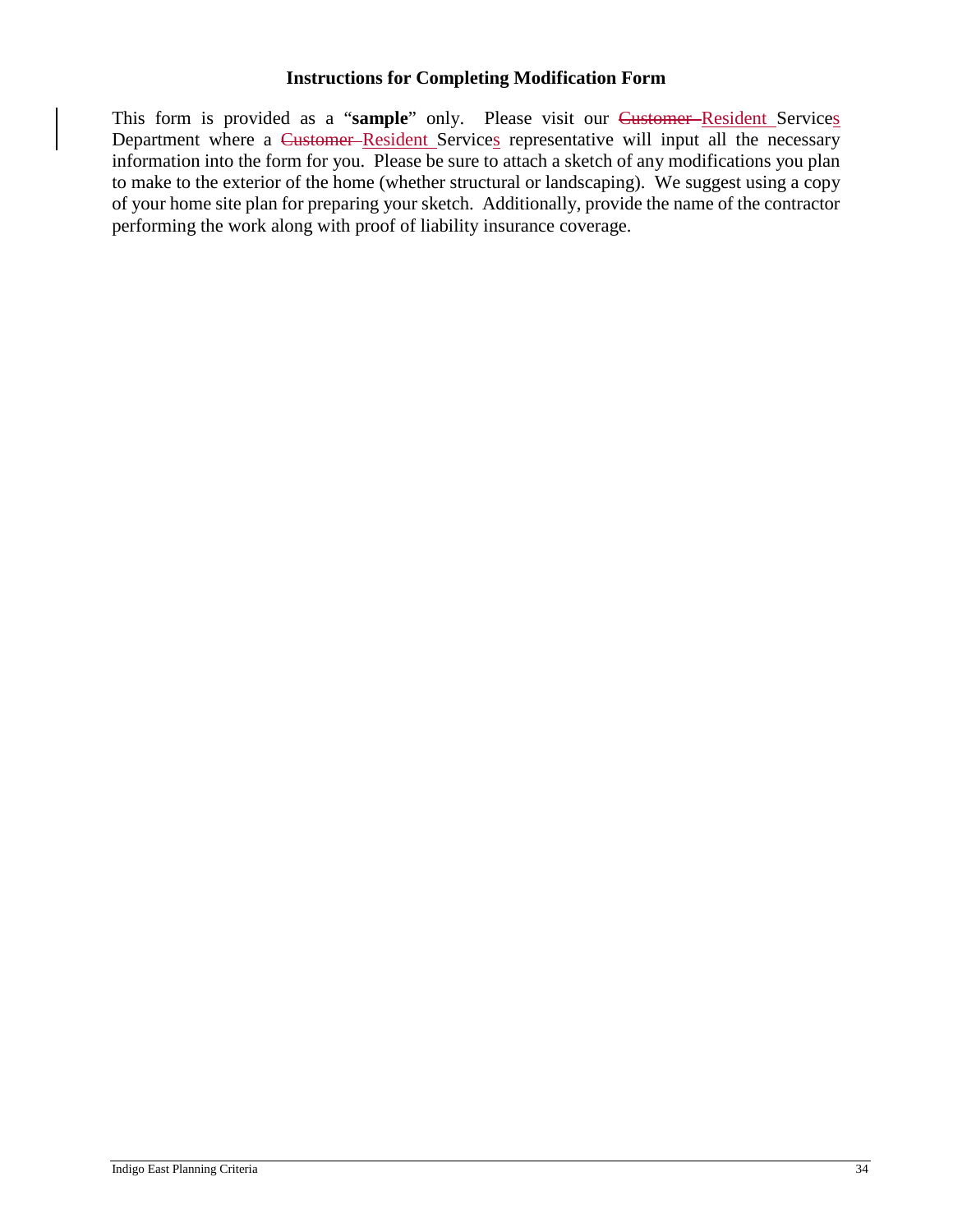#### **Application for Approval of Request for Modification**

Alteration/ Modification to Dwelling \*\*\*Sketch or Drawing Must Be Attached\*\*

\*\*SAMPLE\*\*

The undersigned hereby applies to the Architectural Review Board of Indigo East Neighborhood Association, Inc. ("Association") for approval to make only those specific modifications/alterations or landscaping changes as specified in the attached drawings and as summarized above. The undersigned represents and covenants that the said modification/alteration or landscaping changes will be exactly as set forth herein; with no changes or modifications other than as approved should this application be granted; and further, the undersigned acknowledges, ratifies and confirms that this application, if granted shall be solely based on the plans and drawings submitted herewith. No amendment nor change of any kind shall be permitted nor shall be acceptable without the express written approval of the Association.

#### **APPROVAL FOR THE MODIFICATION SHALL BE SUBJECT TO THE FOLLOWING CONDITIONS ALL OF WHICH MUST BE MET WITHOUT EXCEPTION UNLESS WRITTEN PERMISSION FROM THE ASSOCIATION HAS BEEN OTHERWISE GRANTED:**

1. Motorized Vehicles shall not be permitted or allowed off of any of the paved surfaces, unless prior written approval is obtained from the Association, which approval may be denied or arbitrarily withheld.

2. All contractors, sub-contractors or sub-sub contractors and any of their individual agents or employees shall be the sole responsibility of Applicant and shall be, for all purposes considered only the employee or the independent contractor of Applicant. Any loss or damage resulting from the actions of a contractor or sub-contractor, or sub-sub contractor be it damage resulting to the subsequent modifications to the building structure, building exterior, landscaping, or irrigation, and whether such loss or damage results from either the actions of the contractor subcontractor or sub-sub-contractor or from the existence of the modification/alteration itself, shall be the sole and absolute financial obligation of the dwelling owner.

3. In the event damages shall occur as a result of the modification/alteration, the Association and Parkway Maintenance & Management Marion, LLC<sub>7</sub>Co. ("The Management Company") shall each have the right to take legal action, including but not limited to the seeking of injunctive relief to require the removal of the modification/alteration. Such action, at the discretion of the Association, may be brought against the dwelling owner and/or a lessee of the dwelling owner and/or the person or persons in occupancy of the dwelling, jointly and severally in order to recover for any recovery and all the expenses that may be incurred by the Association or the Management Company as a result of damages resulting from the alteration/modifications, including, but not limited to the reimbursement of all legal fees and court costs expanded on behalf of the Association, through any appellate proceedings and regardless of the findings of the court. This provision for attorneys' fees and costs shall include both an action for injunctive relief of for damages.

4. Landscaping shall be approved by the Association prior to installation. All additions or changes to the existing landscape plantings or hardscape, such as curbs, decorative walls or other hardscape that inhibit routine maintenance shall be the responsibility of and shall be maintained by the dwelling owner. Maintenance includes, but is not limited to mowing, edging, pruning, weeding, and replacement or removal.

5. The Association and the Management Company shall not be responsible for roof repairs and maintenance where any portion of the modification/alteration is affixed to the existing building, or when the existing roof structure has been altered in any respect.

6. The Association and the Management Company shall not be responsible for roof repairs and maintenance where any portion of the modification/alteration is affixed to the existing building, or when the existing roof structure has been altered in any respect. Under no circumstances shall employees of the Association or the Management Company enter into or upon any area enclosed by the Applicant, even though, prior thereto, the Association was obligated to provide maintenance services. This includes but is not limited to the enclosure of a porch or lanai—it being a condition of the approval of this application, that the dwelling owner or his/her/their successors in interest including but not limited to any subsequent purchasers of the property shall be required to perform all maintenance within the interior of any dwelling that has been modified or altered in any way from the original structure.

All work must be completed in accordance with the approved plans and site plan attached and made a part hereof.

Associated the remainder of the contents of the minimum space of the minimum space of the minimum space of the minimum space of the minimum space of the minimum space of the minimum space of the contents of the contents o 8. Approval of the requested alteration, modification or landscaping change shall not constitute approval of any further alteration, modification or landscaping and the approval of this or any other application shall not constitute any precedence for any other approval for any additional modification/alteration even if to portions of any modification/alteration that might be approved in accordance with this application. Further, approval of this application shall not release the applicant nor the dwelling owner any occupant, lessee or any subsequent purchaser from all of the requirements to maintain and repair the building structure as well as the improvements which may be authorized as a result of the approval of this application. Applicant and dwelling owner and any successor in interest, including a subsequent purchaser, shall be and shall remain totally responsible for any damage done by any worker or contractor or subcontractor or sub-subcontractor who has been employed by applicant or dwelling owner, occupant or lessee to perform or to complete the said modification/alteration.